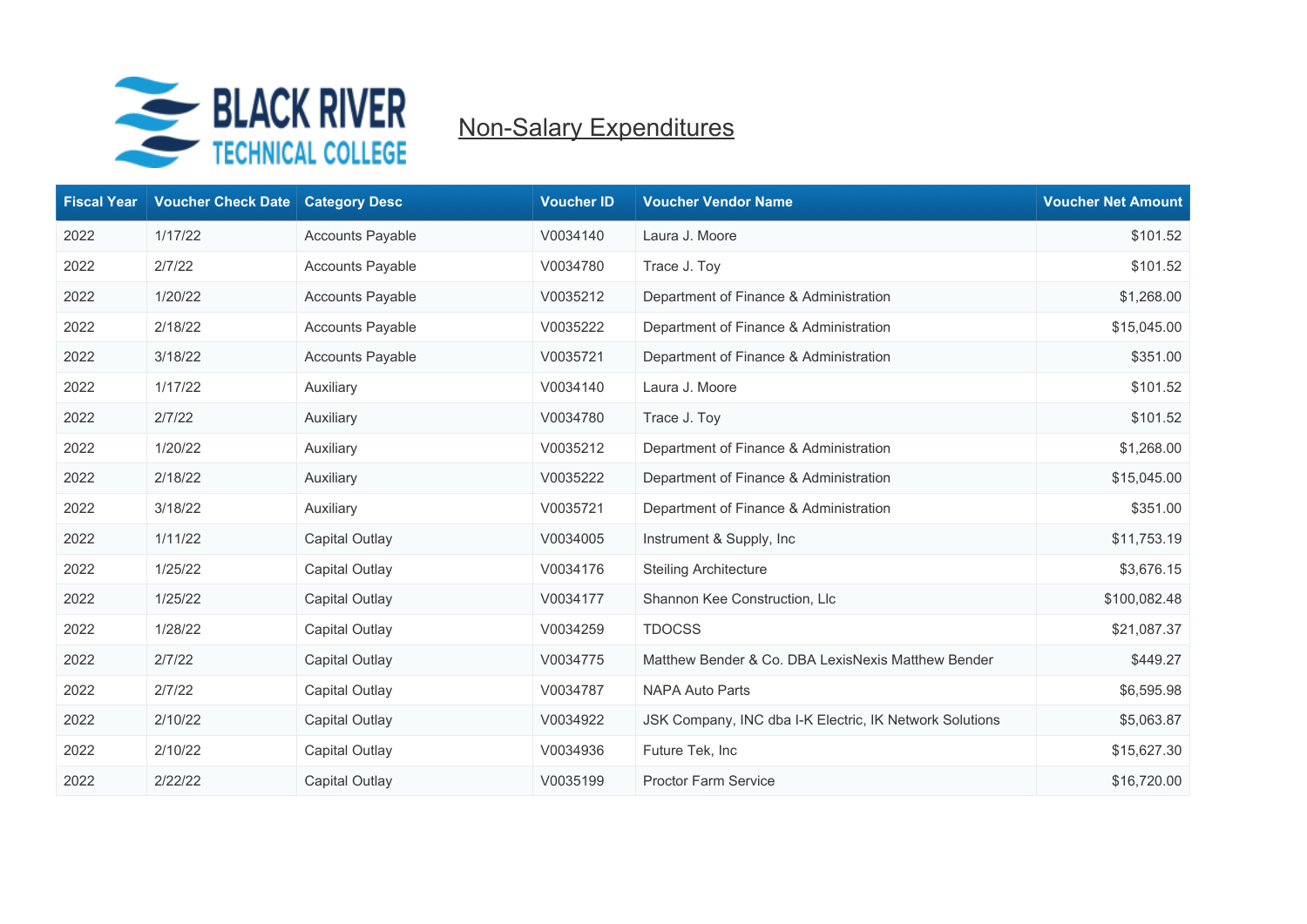

| <b>Fiscal Year</b> | <b>Voucher Check Date</b> | <b>Category Desc</b>            | <b>Voucher ID</b> | <b>Voucher Vendor Name</b>    | <b>Voucher Net Amount</b> |
|--------------------|---------------------------|---------------------------------|-------------------|-------------------------------|---------------------------|
| 2022               | 3/23/22                   | Capital Outlay                  | V0035770          | Laerdal Medical Corporation   | \$70,061.86               |
| 2022               | 3/24/22                   | Capital Outlay                  | V0035782          | Ozarc Gas Equipment & Supply  | \$4,239.12                |
| 2022               | 3/12/22                   | Capital Outlay                  | V0035939          | <b>Bank of America</b>        | \$29,526.89               |
| 2022               | 1/12/22                   | Cash                            | V0034064          | Mark R. Mosier                | \$348.00                  |
| 2022               | 2/10/22                   | Cash                            | V0034935          | Mark R. Mosier                | \$512.22                  |
| 2022               | 3/1/22                    | Debt Retirement                 | V0035720          | <b>USDA Rural Development</b> | \$458,667.00              |
| 2022               | 1/25/22                   | <b>Miscellaneous</b>            | V0033804          | Carol A. Hibbard              | \$462.50                  |
| 2022               | 2/1/22                    | Miscellaneous                   | V0034678          | Farm Service, Inc.            | \$750.00                  |
| 2022               | 1/7/22                    | <b>Other Operating Expenses</b> | V0033916          | <b>GCITC</b>                  | \$2,500.00                |
| 2022               | 1/7/22                    | <b>Other Operating Expenses</b> | V0033934          | Southland Caps Plus, LLC      | \$335.00                  |
| 2022               | 1/7/22                    | <b>Other Operating Expenses</b> | V0033960          | Cintas Corporation No 2       | \$22.20                   |
| 2022               | 1/7/22                    | <b>Other Operating Expenses</b> | V0033961          | Cintas Corporation No 2       | \$22.20                   |
| 2022               | 1/7/22                    | <b>Other Operating Expenses</b> | V0033962          | Cintas Corporation No 2       | \$22.20                   |
| 2022               | 1/7/22                    | <b>Other Operating Expenses</b> | V0033963          | Cintas Corporation No 2       | \$22.20                   |
| 2022               | 1/7/22                    | <b>Other Operating Expenses</b> | V0033964          | Cintas Corporation No 2       | \$22.20                   |
| 2022               | 1/7/22                    | <b>Other Operating Expenses</b> | V0033965          | Cintas Corporation No 2       | \$22.20                   |
| 2022               | 1/7/22                    | <b>Other Operating Expenses</b> | V0033966          | Cintas Corporation No 2       | \$62.43                   |
| 2022               | 1/7/22                    | <b>Other Operating Expenses</b> | V0033967          | Cintas Corporation No 2       | \$62.43                   |
| 2022               | 1/7/22                    | <b>Other Operating Expenses</b> | V0033968          | Cintas Corporation No 2       | \$62.43                   |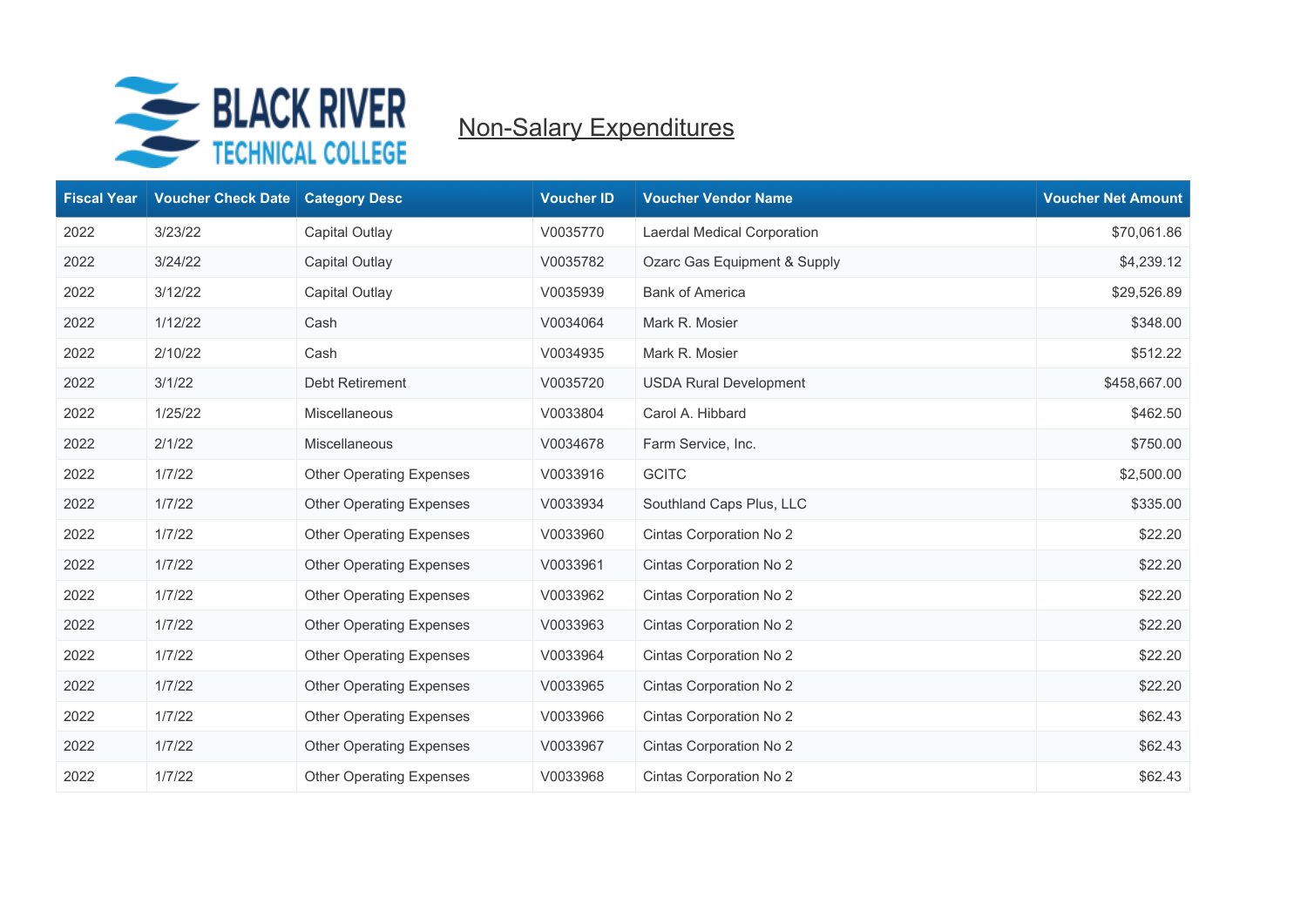

| <b>Fiscal Year</b> | <b>Voucher Check Date</b> | <b>Category Desc</b>            | <b>Voucher ID</b> | <b>Voucher Vendor Name</b>        | <b>Voucher Net Amount</b> |
|--------------------|---------------------------|---------------------------------|-------------------|-----------------------------------|---------------------------|
| 2022               | 1/7/22                    | <b>Other Operating Expenses</b> | V0033969          | Cintas Corporation No 2           | \$62.43                   |
| 2022               | 1/7/22                    | <b>Other Operating Expenses</b> | V0033970          | Cintas Corporation No 2           | \$62.43                   |
| 2022               | 1/7/22                    | <b>Other Operating Expenses</b> | V0033971          | Cintas Corporation No 2           | \$62.43                   |
| 2022               | 1/11/22                   | <b>Other Operating Expenses</b> | V0033977          | Ironhorse Barbeque Co., LLC       | \$390.61                  |
| 2022               | 1/11/22                   | <b>Other Operating Expenses</b> | V0033979          | Papa John's Pizza                 | \$90.52                   |
| 2022               | 1/11/22                   | <b>Other Operating Expenses</b> | V0033981          | Arkansas Methodist Medical Center | \$1,650.00                |
| 2022               | 1/11/22                   | <b>Other Operating Expenses</b> | V0033991          | US Foods                          | \$989.35                  |
| 2022               | 1/11/22                   | <b>Other Operating Expenses</b> | V0033993          | <b>US Foods</b>                   | \$1,445.73                |
| 2022               | 1/11/22                   | <b>Other Operating Expenses</b> | V0033996          | <b>US Foods</b>                   | \$958.72                  |
| 2022               | 1/11/22                   | <b>Other Operating Expenses</b> | V0033997          | <b>US Foods</b>                   | \$24.30                   |
| 2022               | 1/11/22                   | <b>Other Operating Expenses</b> | V0034013          | <b>DFA</b>                        | \$32.89                   |
| 2022               | 1/11/22                   | <b>Other Operating Expenses</b> | V0034023          | Jason Smith                       | \$16.45                   |
| 2022               | 1/13/22                   | <b>Other Operating Expenses</b> | V0034067          | Cintas Corporation No 2           | \$22.20                   |
| 2022               | 1/13/22                   | <b>Other Operating Expenses</b> | V0034068          | Cintas Corporation No 2           | \$22.20                   |
| 2022               | 1/13/22                   | <b>Other Operating Expenses</b> | V0034069          | Cintas Corporation No 2           | \$22.20                   |
| 2022               | 1/13/22                   | <b>Other Operating Expenses</b> | V0034070          | Cintas Corporation No 2           | \$22.20                   |
| 2022               | 1/13/22                   | <b>Other Operating Expenses</b> | V0034094          | Fox Hills Country Club            | \$240.00                  |
| 2022               | 1/13/22                   | <b>Other Operating Expenses</b> | V0034095          | Patricia E. Blaxton               | \$32.02                   |
| 2022               | 1/13/22                   | <b>Other Operating Expenses</b> | V0034105          | Poc Area Elect Apprenticeship     | \$292.50                  |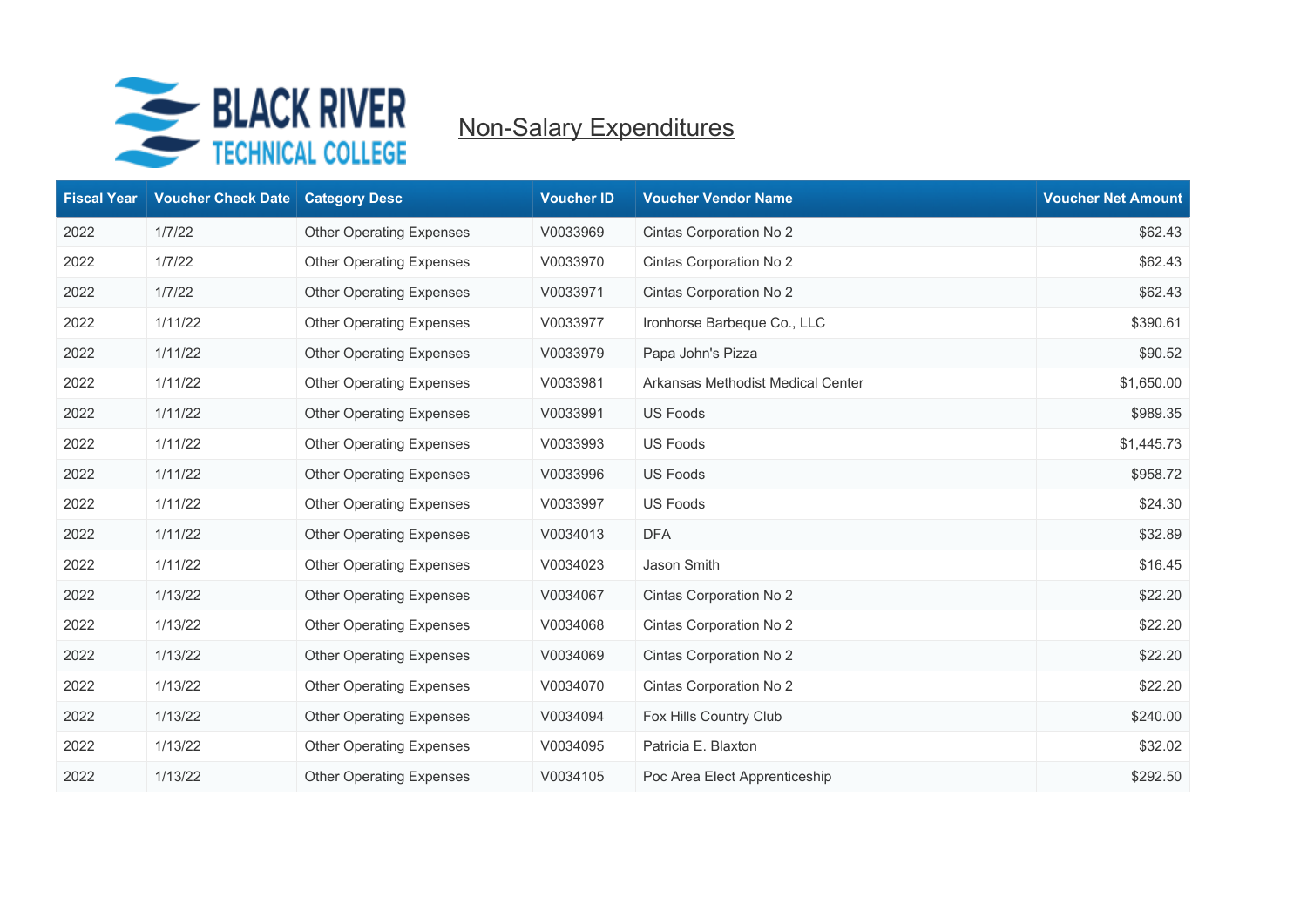

| <b>Fiscal Year</b> | <b>Voucher Check Date</b> | <b>Category Desc</b>            | <b>Voucher ID</b> | <b>Voucher Vendor Name</b>         | <b>Voucher Net Amount</b> |
|--------------------|---------------------------|---------------------------------|-------------------|------------------------------------|---------------------------|
| 2022               | 1/13/22                   | <b>Other Operating Expenses</b> | V0034116          | Federal Student Aid Loan Account   | \$738.00                  |
| 2022               | 1/13/22                   | <b>Other Operating Expenses</b> | V0034117          | <b>Federal Student Aid Account</b> | \$24,373.17               |
| 2022               | 1/17/22                   | <b>Other Operating Expenses</b> | V0034141          | <b>BRTC Foodservice</b>            | \$870.00                  |
| 2022               | 1/17/22                   | <b>Other Operating Expenses</b> | V0034142          | <b>US Foods</b>                    | \$99.99                   |
| 2022               | 1/17/22                   | <b>Other Operating Expenses</b> | V0034143          | <b>US Foods</b>                    | \$1,413.82                |
| 2022               | 1/25/22                   | <b>Other Operating Expenses</b> | V0034156          | Martin Eggensperger                | \$38.63                   |
| 2022               | 1/25/22                   | <b>Other Operating Expenses</b> | V0034179          | Sign-Tech                          | \$266.13                  |
| 2022               | 1/25/22                   | <b>Other Operating Expenses</b> | V0034180          | Sign-Tech                          | \$3,534.66                |
| 2022               | 1/25/22                   | <b>Other Operating Expenses</b> | V0034181          | Cintas Corporation No 2            | \$344.94                  |
| 2022               | 1/25/22                   | <b>Other Operating Expenses</b> | V0034182          | Cintas Corporation No 2            | \$344.94                  |
| 2022               | 1/25/22                   | <b>Other Operating Expenses</b> | V0034183          | Cintas Corporation No 2            | \$344.94                  |
| 2022               | 1/25/22                   | <b>Other Operating Expenses</b> | V0034184          | Cintas Corporation No 2            | \$344.94                  |
| 2022               | 1/26/22                   | <b>Other Operating Expenses</b> | V0034187          | Information Network of Arkansas    | \$88.00                   |
| 2022               | 1/26/22                   | <b>Other Operating Expenses</b> | V0034188          | Information Network of Arkansas    | \$88.00                   |
| 2022               | 1/26/22                   | <b>Other Operating Expenses</b> | V0034189          | Jason Smith                        | \$50.00                   |
| 2022               | 1/26/22                   | <b>Other Operating Expenses</b> | V0034190          | Jason Smith                        | \$52.50                   |
| 2022               | 1/26/22                   | <b>Other Operating Expenses</b> | V0034197          | Back in Motion Chiropractic, PLLC  | \$100.00                  |
| 2022               | 1/26/22                   | <b>Other Operating Expenses</b> | V0034201          | <b>BRTC Foodservice</b>            | \$450.00                  |
| 2022               | 1/28/22                   | <b>Other Operating Expenses</b> | V0034260          | <b>GCITC</b>                       | \$2,500.00                |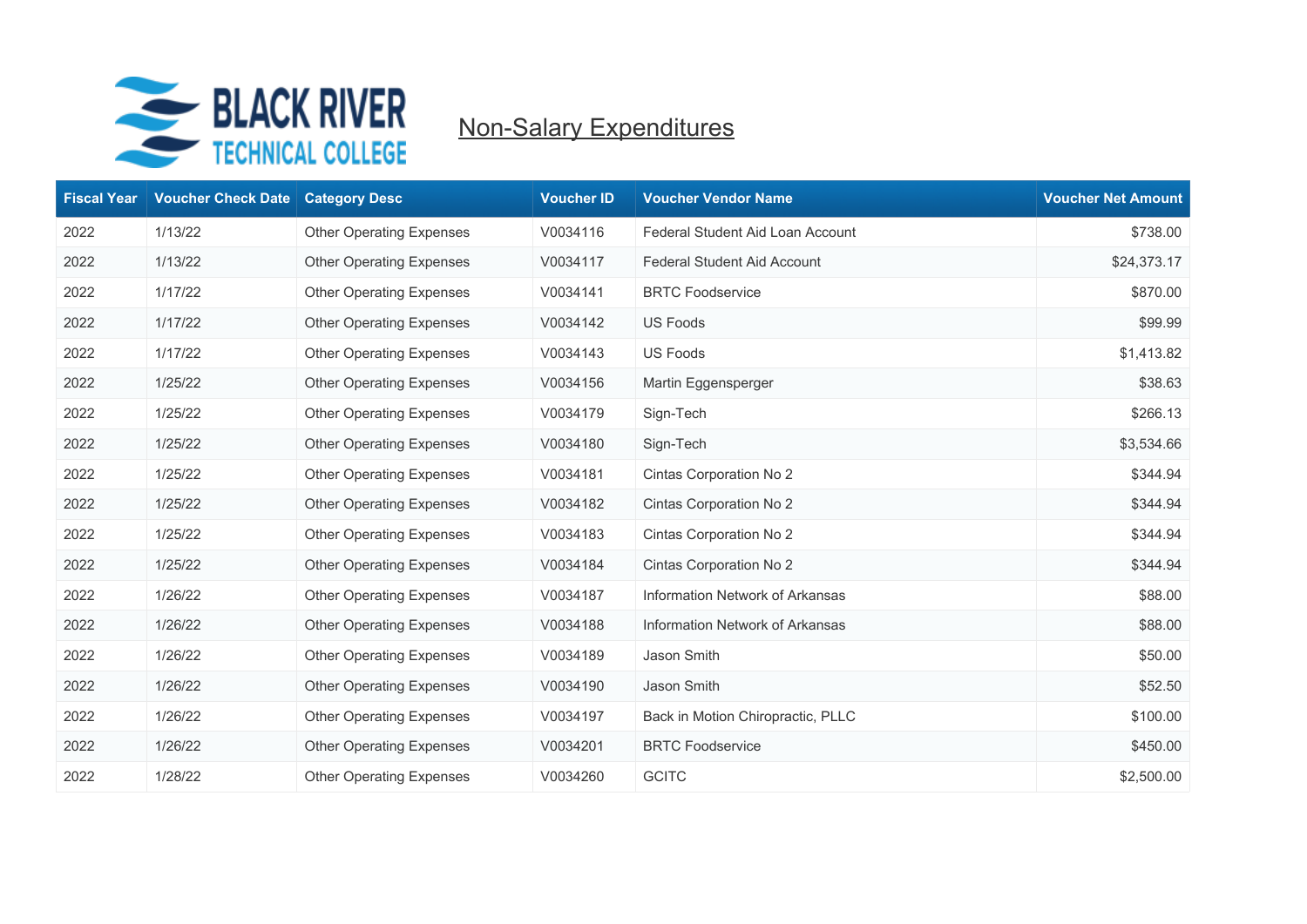

| <b>Fiscal Year</b> | <b>Voucher Check Date</b> | <b>Category Desc</b>            | <b>Voucher ID</b> | <b>Voucher Vendor Name</b>           | <b>Voucher Net Amount</b> |
|--------------------|---------------------------|---------------------------------|-------------------|--------------------------------------|---------------------------|
| 2022               | 1/28/22                   | <b>Other Operating Expenses</b> | V0034261          | Janna L. Guthrey                     | \$11.85                   |
| 2022               | 1/28/22                   | <b>Other Operating Expenses</b> | V0034262          | Janna L. Guthrey                     | \$65.06                   |
| 2022               | 1/31/22                   | <b>Other Operating Expenses</b> | V0034268          | Tammie G. Lemmons                    | \$80.99                   |
| 2022               | 1/10/22                   | <b>Other Operating Expenses</b> | V0034273          | <b>Bank of America</b>               | \$29,152.12               |
| 2022               | 2/1/22                    | <b>Other Operating Expenses</b> | V0034668          | Zenas Hospitality Corporation        | \$5,000.00                |
| 2022               | 2/1/22                    | <b>Other Operating Expenses</b> | V0034684          | Janna L. Guthrey                     | \$51.02                   |
| 2022               | 2/1/22                    | <b>Other Operating Expenses</b> | V0034692          | Ascend Learning Holdings LLC         | \$3,657.00                |
| 2022               | 2/7/22                    | <b>Other Operating Expenses</b> | V0034776          | <b>Beth Davis</b>                    | \$21.99                   |
| 2022               | 2/7/22                    | <b>Other Operating Expenses</b> | V0034796          | Brad A. Baine                        | \$722.87                  |
| 2022               | 2/7/22                    | <b>Other Operating Expenses</b> | V0034801          | Neal R. Harwell                      | \$64.04                   |
| 2022               | 2/7/22                    | <b>Other Operating Expenses</b> | V0034803          | K Scott Consults LLC                 | \$1,850.00                |
| 2022               | 2/7/22                    | <b>Other Operating Expenses</b> | V0034804          | Fox Hills Country Club               | \$135.00                  |
| 2022               | 2/8/22                    | <b>Other Operating Expenses</b> | V0034829          | Domino's Pizza                       | \$189.62                  |
| 2022               | 2/10/22                   | <b>Other Operating Expenses</b> | V0034918          | <b>Black River Technical College</b> | \$1,059,229.75            |
| 2022               | 2/10/22                   | <b>Other Operating Expenses</b> | V0034919          | <b>Black River Technical College</b> | \$110,362.72              |
| 2022               | 2/14/22                   | <b>Other Operating Expenses</b> | V0034947          | <b>Black River Technical College</b> | \$167.37                  |
| 2022               | 2/15/22                   | <b>Other Operating Expenses</b> | V0035014          | Cintas Corporation No 2              | \$77.43                   |
| 2022               | 2/15/22                   | <b>Other Operating Expenses</b> | V0035015          | Cintas Corporation No 2              | \$77.43                   |
| 2022               | 2/15/22                   | <b>Other Operating Expenses</b> | V0035016          | Cintas Corporation No 2              | \$77.43                   |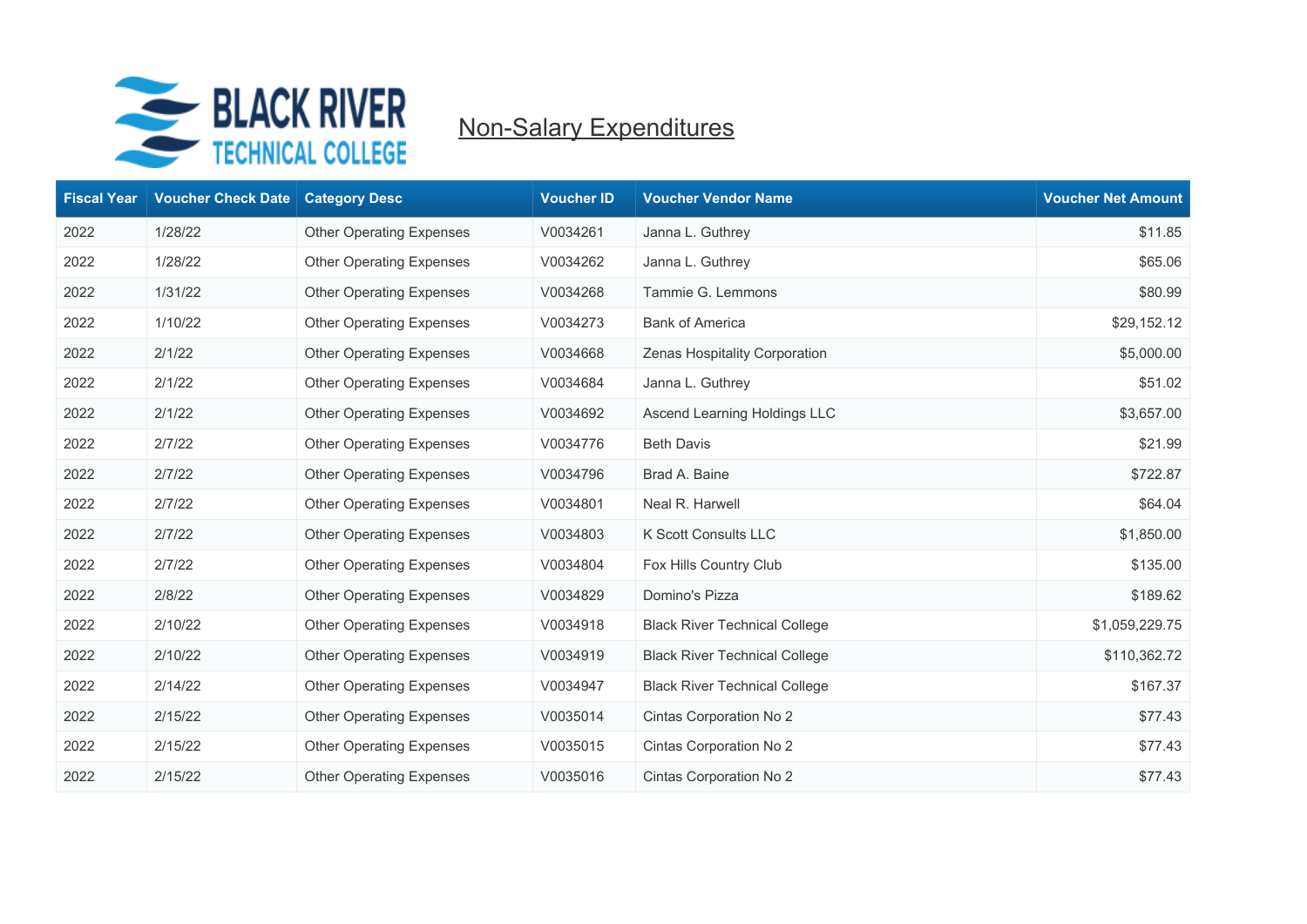

| <b>Fiscal Year</b> | <b>Voucher Check Date</b> | <b>Category Desc</b>            | <b>Voucher ID</b> | <b>Voucher Vendor Name</b>             | <b>Voucher Net Amount</b> |
|--------------------|---------------------------|---------------------------------|-------------------|----------------------------------------|---------------------------|
| 2022               | 2/15/22                   | <b>Other Operating Expenses</b> | V0035017          | Cintas Corporation No 2                | \$77.43                   |
| 2022               | 2/15/22                   | <b>Other Operating Expenses</b> | V0035018          | Cintas Corporation No 2                | \$77.43                   |
| 2022               | 2/15/22                   | <b>Other Operating Expenses</b> | V0035019          | Cintas Corporation No 2                | \$77.43                   |
| 2022               | 2/15/22                   | <b>Other Operating Expenses</b> | V0035020          | Cintas Corporation No 2                | \$77.43                   |
| 2022               | 2/15/22                   | <b>Other Operating Expenses</b> | V0035021          | Cintas Corporation No 2                | \$81.43                   |
| 2022               | 2/15/22                   | <b>Other Operating Expenses</b> | V0035022          | Cintas Corporation No 2                | \$81.43                   |
| 2022               | 2/15/22                   | <b>Other Operating Expenses</b> | V0035036          | O'Reilly Automotive Stores, Inc.       | \$112.92                  |
| 2022               | 2/15/22                   | <b>Other Operating Expenses</b> | V0035044          | Arkansas Methodist Medical Center      | \$1,650.00                |
| 2022               | 2/15/22                   | <b>Other Operating Expenses</b> | V0035049          | Pocahontas Posey Patch                 | \$251.33                  |
| 2022               | 2/15/22                   | <b>Other Operating Expenses</b> | V0035066          | Department of Finance & Administration | \$27.89                   |
| 2022               | 2/15/22                   | <b>Other Operating Expenses</b> | V0035067          | Department of Finance & Administration | \$27.89                   |
| 2022               | 2/15/22                   | <b>Other Operating Expenses</b> | V0035068          | Department of Finance & Administration | \$23.89                   |
| 2022               | 2/15/22                   | <b>Other Operating Expenses</b> | V0035069          | Department of Finance & Administration | \$27.89                   |
| 2022               | 2/15/22                   | <b>Other Operating Expenses</b> | V0035070          | Department of Finance & Administration | \$23.89                   |
| 2022               | 2/17/22                   | <b>Other Operating Expenses</b> | V0035081          | <b>US Foods</b>                        | \$1,478.11                |
| 2022               | 2/17/22                   | <b>Other Operating Expenses</b> | V0035083          | <b>US Foods</b>                        | \$2,354.59                |
| 2022               | 2/17/22                   | <b>Other Operating Expenses</b> | V0035084          | <b>US Foods</b>                        | \$211.93                  |
| 2022               | 2/17/22                   | <b>Other Operating Expenses</b> | V0035085          | <b>US Foods</b>                        | \$2,350.42                |
| 2022               | 2/17/22                   | <b>Other Operating Expenses</b> | V0035086          | <b>US Foods</b>                        | \$16.58                   |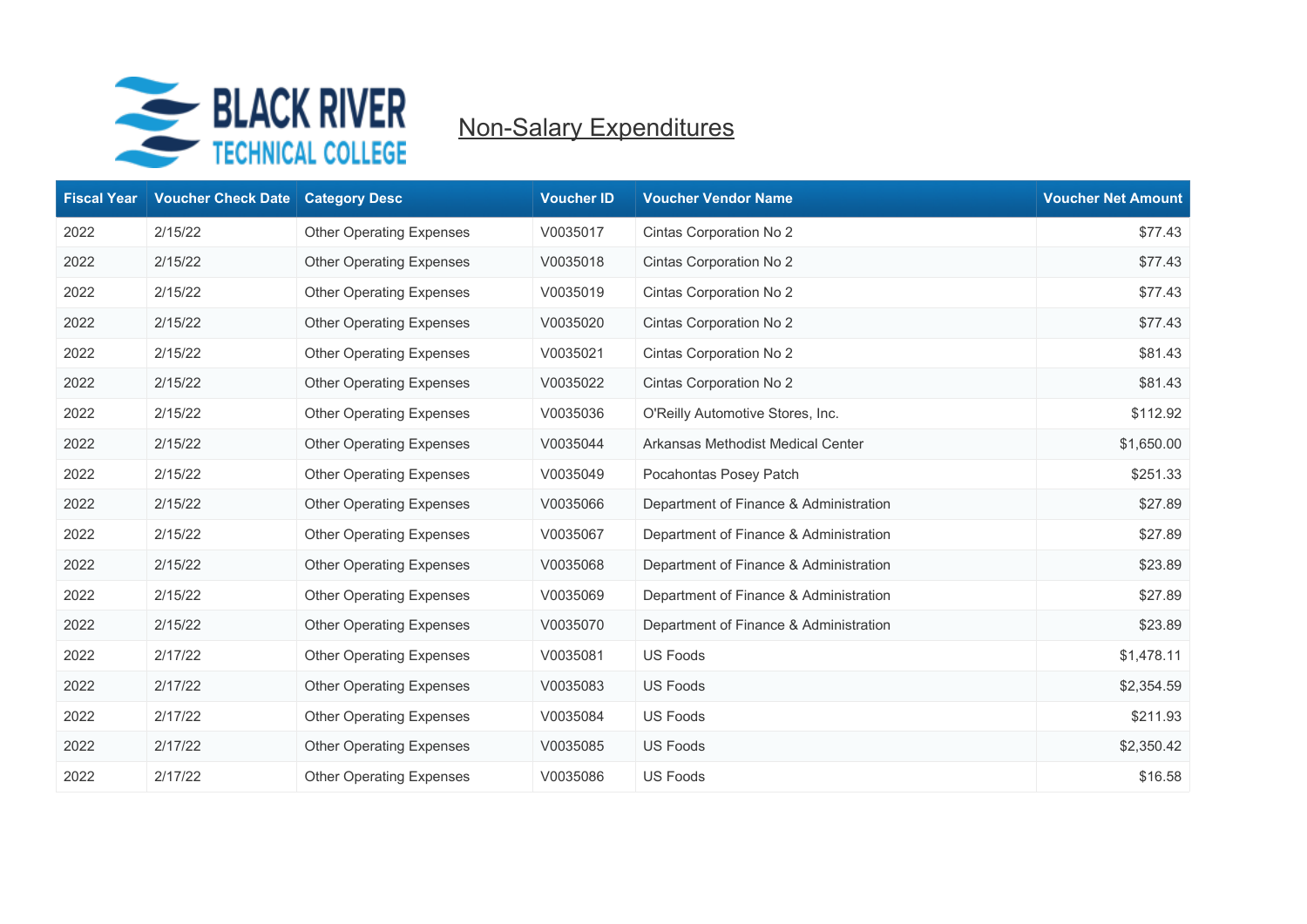

| <b>Fiscal Year</b> | <b>Voucher Check Date</b> | <b>Category Desc</b>            | <b>Voucher ID</b> | <b>Voucher Vendor Name</b>           | <b>Voucher Net Amount</b> |
|--------------------|---------------------------|---------------------------------|-------------------|--------------------------------------|---------------------------|
| 2022               | 2/17/22                   | <b>Other Operating Expenses</b> | V0035087          | <b>US Foods</b>                      | \$94.00                   |
| 2022               | 2/17/22                   | <b>Other Operating Expenses</b> | V0035088          | <b>US Foods</b>                      | \$22.25                   |
| 2022               | 2/17/22                   | <b>Other Operating Expenses</b> | V0035089          | <b>US Foods</b>                      | \$99.99                   |
| 2022               | 2/17/22                   | <b>Other Operating Expenses</b> | V0035090          | <b>US Foods</b>                      | \$163.85                  |
| 2022               | 2/17/22                   | <b>Other Operating Expenses</b> | V0035104          | <b>Black River Technical College</b> | \$3,439.40                |
| 2022               | 2/17/22                   | <b>Other Operating Expenses</b> | V0035124          | Martin Eggensperger                  | \$140.00                  |
| 2022               | 2/17/22                   | <b>Other Operating Expenses</b> | V0035128          | Domino's Pizza                       | \$69.18                   |
| 2022               | 2/17/22                   | <b>Other Operating Expenses</b> | V0035129          | Don's Steakhouse                     | \$633.15                  |
| 2022               | 2/17/22                   | <b>Other Operating Expenses</b> | V0035131          | Subway #34230-0                      | \$617.85                  |
| 2022               | 3/8/22                    | <b>Other Operating Expenses</b> | V0035132          | Tammie G. Lemmons                    | \$105.00                  |
| 2022               | 2/17/22                   | <b>Other Operating Expenses</b> | V0035134          | Sue McGowan                          | \$155.82                  |
| 2022               | 2/17/22                   | <b>Other Operating Expenses</b> | V0035136          | Carolyn Collins                      | \$124.66                  |
| 2022               | 2/18/22                   | <b>Other Operating Expenses</b> | V0035138          | <b>Federal Student Aid Account</b>   | \$3,248.00                |
| 2022               | 2/18/22                   | <b>Other Operating Expenses</b> | V0035140          | Fox Hills Country Club               | \$228.00                  |
| 2022               | 2/18/22                   | <b>Other Operating Expenses</b> | V0035141          | Ironhorse Barbeque Co., LLC          | \$146.48                  |
| 2022               | 2/18/22                   | <b>Other Operating Expenses</b> | V0035153          | Mr Trophy & Engraving                | \$13.39                   |
| 2022               | 2/18/22                   | <b>Other Operating Expenses</b> | V0035169          | Information Network of Arkansas      | \$242.00                  |
| 2022               | 2/18/22                   | <b>Other Operating Expenses</b> | V0035170          | Cintas Corporation No 2              | \$344.94                  |
| 2022               | 2/18/22                   | <b>Other Operating Expenses</b> | V0035171          | Cintas Corporation No 2              | \$344.94                  |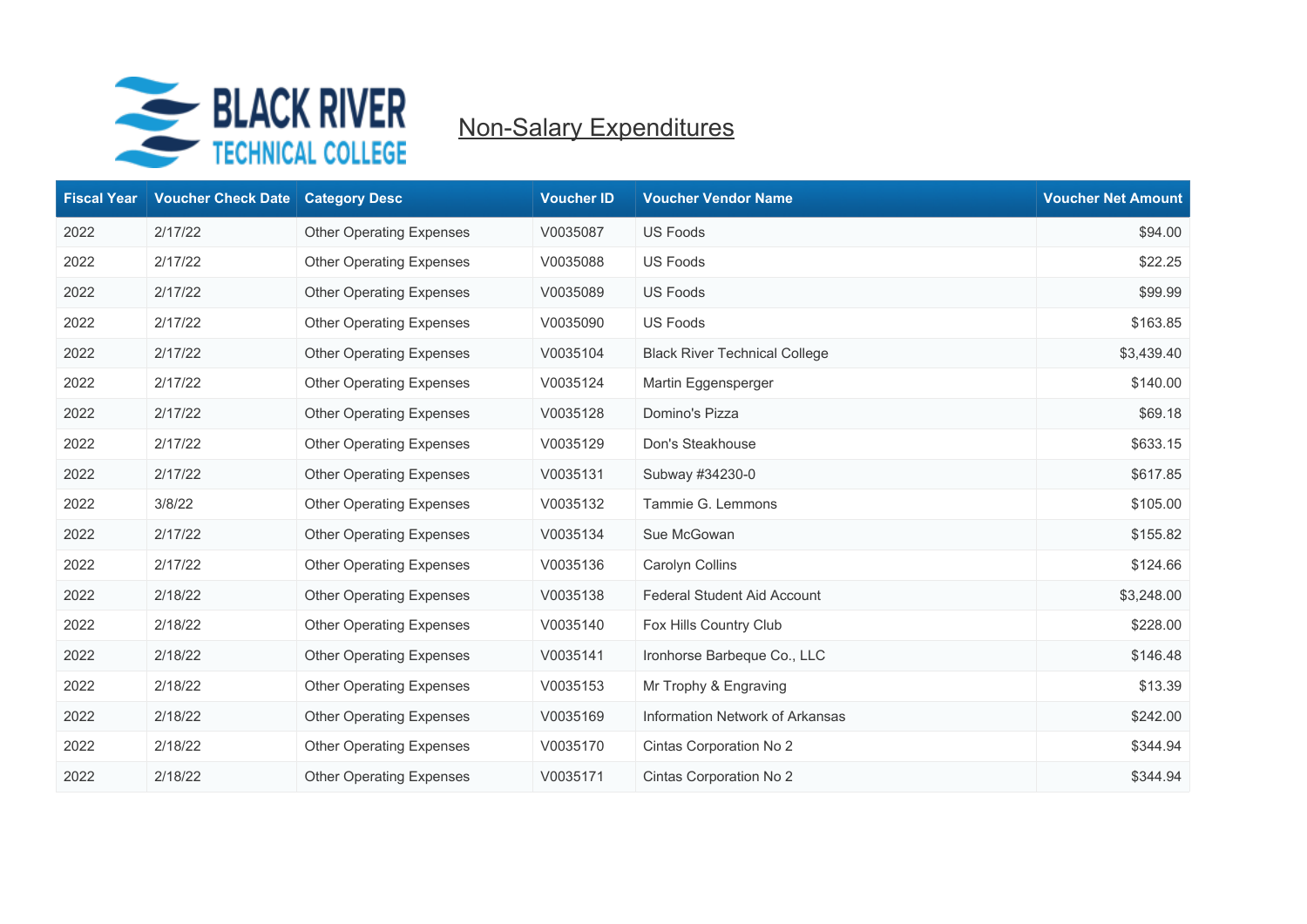

| <b>Fiscal Year</b> | <b>Voucher Check Date</b> | <b>Category Desc</b>            | <b>Voucher ID</b> | <b>Voucher Vendor Name</b>                    | <b>Voucher Net Amount</b> |
|--------------------|---------------------------|---------------------------------|-------------------|-----------------------------------------------|---------------------------|
| 2022               | 2/18/22                   | <b>Other Operating Expenses</b> | V0035172          | Cintas Corporation No 2                       | \$344.94                  |
| 2022               | 2/18/22                   | <b>Other Operating Expenses</b> | V0035173          | Cintas Corporation No 2                       | \$344.94                  |
| 2022               | 2/18/22                   | <b>Other Operating Expenses</b> | V0035174          | Cintas Corporation No 2                       | \$344.94                  |
| 2022               | 2/18/22                   | <b>Other Operating Expenses</b> | V0035176          | Cintas Corporation No 2                       | \$22.20                   |
| 2022               | 2/18/22                   | <b>Other Operating Expenses</b> | V0035177          | Cintas Corporation No 2                       | \$77.43                   |
| 2022               | 2/18/22                   | <b>Other Operating Expenses</b> | V0035178          | Cintas Corporation No 2                       | \$22.20                   |
| 2022               | 2/18/22                   | <b>Other Operating Expenses</b> | V0035179          | Cintas Corporation No 2                       | \$22.20                   |
| 2022               | 2/18/22                   | <b>Other Operating Expenses</b> | V0035180          | Cintas Corporation No 2                       | \$22.20                   |
| 2022               | 2/18/22                   | <b>Other Operating Expenses</b> | V0035181          | Cintas Corporation No 2                       | \$22.20                   |
| 2022               | 2/18/22                   | <b>Other Operating Expenses</b> | V0035182          | Cintas Corporation No 2                       | \$22.20                   |
| 2022               | 2/18/22                   | <b>Other Operating Expenses</b> | V0035183          | Cintas Corporation No 2                       | \$61.43                   |
| 2022               | 2/22/22                   | <b>Other Operating Expenses</b> | V0035188          | Aaron C. Schenk                               | \$41.69                   |
| 2022               | 2/22/22                   | <b>Other Operating Expenses</b> | V0035189          | <b>GCITC</b>                                  | \$2,500.00                |
| 2022               | 2/22/22                   | <b>Other Operating Expenses</b> | V0035194          | <b>BRTC Corporate and Community Education</b> | \$2,700.00                |
| 2022               | 2/22/22                   | <b>Other Operating Expenses</b> | V0035201          | Professional Credit Management                | \$2,295.53                |
| 2022               | 2/10/22                   | <b>Other Operating Expenses</b> | V0035227          | <b>Bank of America</b>                        | \$34,412.10               |
| 2022               | 3/1/22                    | <b>Other Operating Expenses</b> | V0035229          | Kathleen E. Bergman                           | \$2,477.27                |
| 2022               | 3/1/22                    | <b>Other Operating Expenses</b> | V0035230          | Kathleen E. Bergman                           | \$2,473.24                |
| 2022               | 3/1/22                    | <b>Other Operating Expenses</b> | V0035237          | Cintas Corporation No 2                       | \$81.43                   |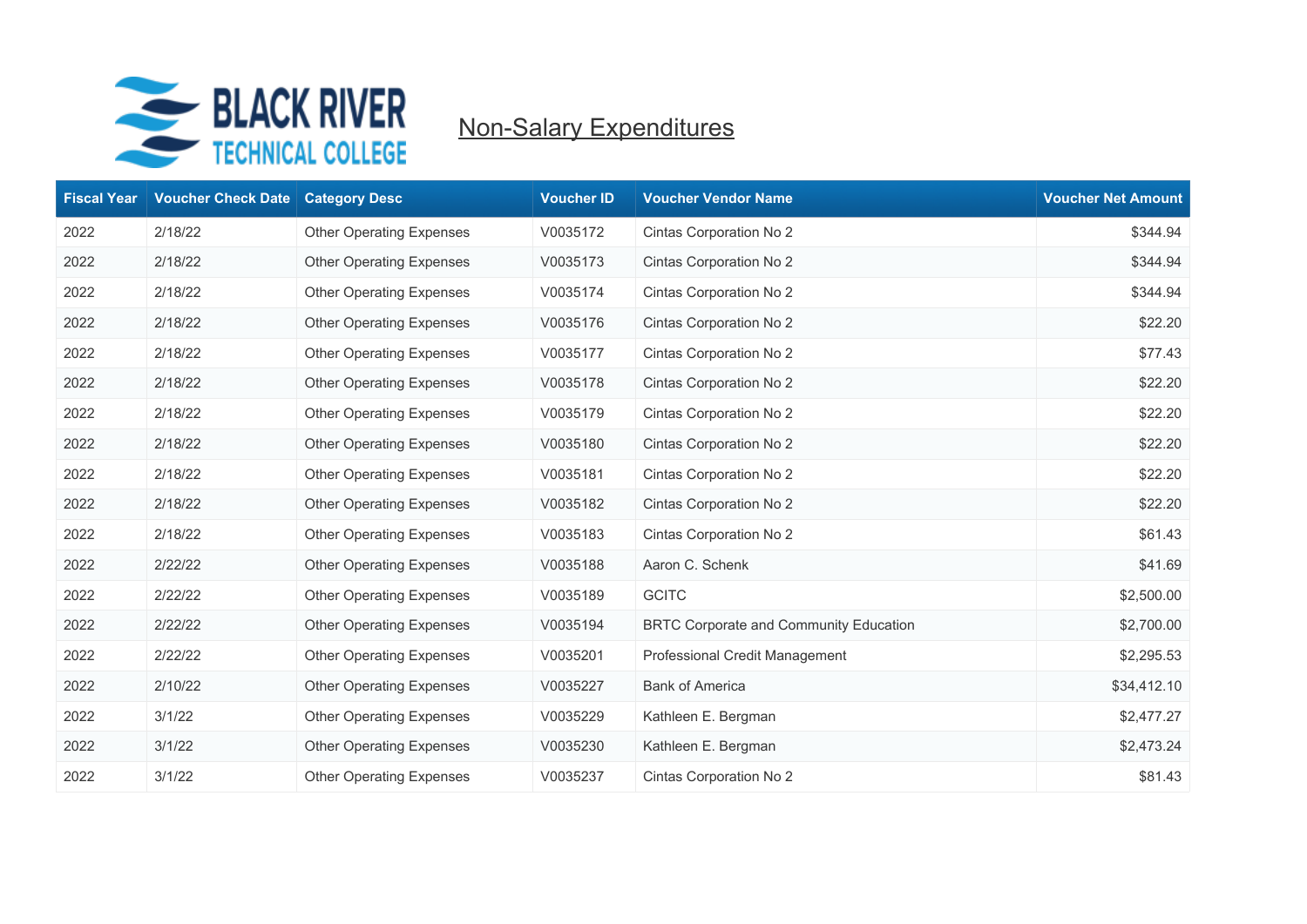

| <b>Fiscal Year</b> | <b>Voucher Check Date</b> | <b>Category Desc</b>            | <b>Voucher ID</b> | <b>Voucher Vendor Name</b>    | <b>Voucher Net Amount</b> |
|--------------------|---------------------------|---------------------------------|-------------------|-------------------------------|---------------------------|
| 2022               | 3/1/22                    | <b>Other Operating Expenses</b> | V0035238          | Cintas Corporation No 2       | \$77.43                   |
| 2022               | 3/1/22                    | <b>Other Operating Expenses</b> | V0035241          | FedEx                         | \$181.45                  |
| 2022               | 3/1/22                    | <b>Other Operating Expenses</b> | V0035242          | Zenas Hospitality Corporation | \$5,120.00                |
| 2022               | 3/1/22                    | <b>Other Operating Expenses</b> | V0035243          | Domino's Pizza                | \$268.60                  |
| 2022               | 3/3/22                    | <b>Other Operating Expenses</b> | V0035263          | <b>NEA Uniforms</b>           | \$81.36                   |
| 2022               | 3/4/22                    | <b>Other Operating Expenses</b> | V0035281          | Nicole Trublood               | \$120.00                  |
| 2022               | 3/4/22                    | <b>Other Operating Expenses</b> | V0035282          | Janna L. Guthrey              | \$58.56                   |
| 2022               | 3/4/22                    | <b>Other Operating Expenses</b> | V0035283          | Martin Eggensperger           | \$120.00                  |
| 2022               | 3/4/22                    | <b>Other Operating Expenses</b> | V0035286          | <b>Millwork Solutions</b>     | \$12,740.00               |
| 2022               | 3/4/22                    | <b>Other Operating Expenses</b> | V0035287          | Domino's Pizza                | \$268.79                  |
| 2022               | 3/4/22                    | <b>Other Operating Expenses</b> | V0035297          | FedEx                         | \$106.39                  |
| 2022               | 3/8/22                    | <b>Other Operating Expenses</b> | V0035343          | Janna L. Guthrey              | \$34.95                   |
| 2022               | 3/8/22                    | <b>Other Operating Expenses</b> | V0035344          | Wendy's Restaurant #00007683  | \$846.18                  |
| 2022               | 3/8/22                    | <b>Other Operating Expenses</b> | V0035357          | Fox Hills Country Club        | \$59.00                   |
| 2022               | 3/8/22                    | <b>Other Operating Expenses</b> | V0035358          | Fox Hills Country Club        | \$56.00                   |
| 2022               | 3/15/22                   | <b>Other Operating Expenses</b> | V0035577          | Cintas Corporation No 2       | \$61.43                   |
| 2022               | 3/15/22                   | <b>Other Operating Expenses</b> | V0035578          | Cintas Corporation No 2       | \$61.43                   |
| 2022               | 3/15/22                   | <b>Other Operating Expenses</b> | V0035579          | Cintas Corporation No 2       | \$22.20                   |
| 2022               | 3/15/22                   | <b>Other Operating Expenses</b> | V0035580          | Cintas Corporation No 2       | \$22.20                   |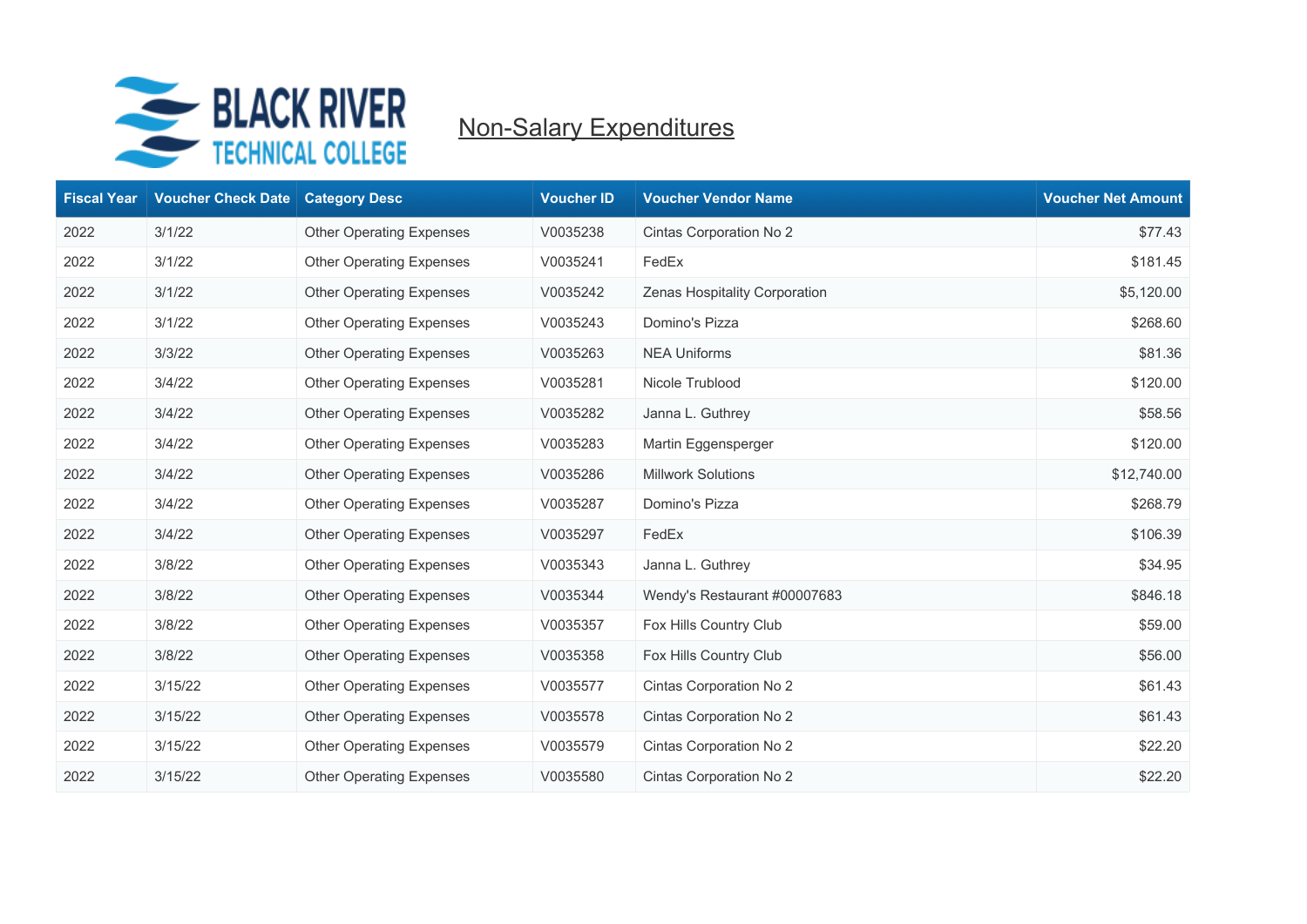

| <b>Fiscal Year</b> | <b>Voucher Check Date</b> | <b>Category Desc</b>            | <b>Voucher ID</b> | <b>Voucher Vendor Name</b>           | <b>Voucher Net Amount</b> |
|--------------------|---------------------------|---------------------------------|-------------------|--------------------------------------|---------------------------|
| 2022               | 3/15/22                   | <b>Other Operating Expenses</b> | V0035581          | Cintas Corporation No 2              | \$344.94                  |
| 2022               | 3/15/22                   | <b>Other Operating Expenses</b> | V0035582          | Cintas Corporation No 2              | \$344.94                  |
| 2022               | 3/15/22                   | <b>Other Operating Expenses</b> | V0035583          | Cintas Corporation No 2              | \$344.94                  |
| 2022               | 3/15/22                   | <b>Other Operating Expenses</b> | V0035584          | Cintas Corporation No 2              | \$344.94                  |
| 2022               | 3/15/22                   | <b>Other Operating Expenses</b> | V0035590          | <b>Chicken Shack Produce</b>         | \$594.00                  |
| 2022               | 3/15/22                   | <b>Other Operating Expenses</b> | V0035594          | Sign-Tech                            | \$1,694.55                |
| 2022               | 3/15/22                   | <b>Other Operating Expenses</b> | V0035623          | Professional Credit Management       | \$1,036.30                |
| 2022               | 3/15/22                   | <b>Other Operating Expenses</b> | V0035639          | Domino's Pizza                       | \$278.50                  |
| 2022               | 3/15/22                   | <b>Other Operating Expenses</b> | V0035640          | Don's Steakhouse                     | \$940.77                  |
| 2022               | 3/16/22                   | <b>Other Operating Expenses</b> | V0035655          | <b>Black River Technical College</b> | \$11,690.00               |
| 2022               | 3/16/22                   | <b>Other Operating Expenses</b> | V0035656          | <b>Black River Technical College</b> | \$546.18                  |
| 2022               | 3/17/22                   | <b>Other Operating Expenses</b> | V0035662          | <b>US Foods</b>                      | \$1,515.49                |
| 2022               | 3/17/22                   | <b>Other Operating Expenses</b> | V0035663          | <b>US Foods</b>                      | \$966.96                  |
| 2022               | 3/17/22                   | <b>Other Operating Expenses</b> | V0035665          | <b>US Foods</b>                      | \$2,949.33                |
| 2022               | 3/17/22                   | <b>Other Operating Expenses</b> | V0035667          | <b>US Foods</b>                      | \$186.45                  |
| 2022               | 3/21/22                   | <b>Other Operating Expenses</b> | V0035695          | Fox Hills Country Club               | \$124.00                  |
| 2022               | 3/21/22                   | <b>Other Operating Expenses</b> | V0035696          | Subway #34230-0                      | \$929.07                  |
| 2022               | 3/21/22                   | <b>Other Operating Expenses</b> | V0035697          | Dora's Sale Barn Cafe                | \$157.00                  |
| 2022               | 3/21/22                   | <b>Other Operating Expenses</b> | V0035698          | Domino's Pizza                       | \$170.82                  |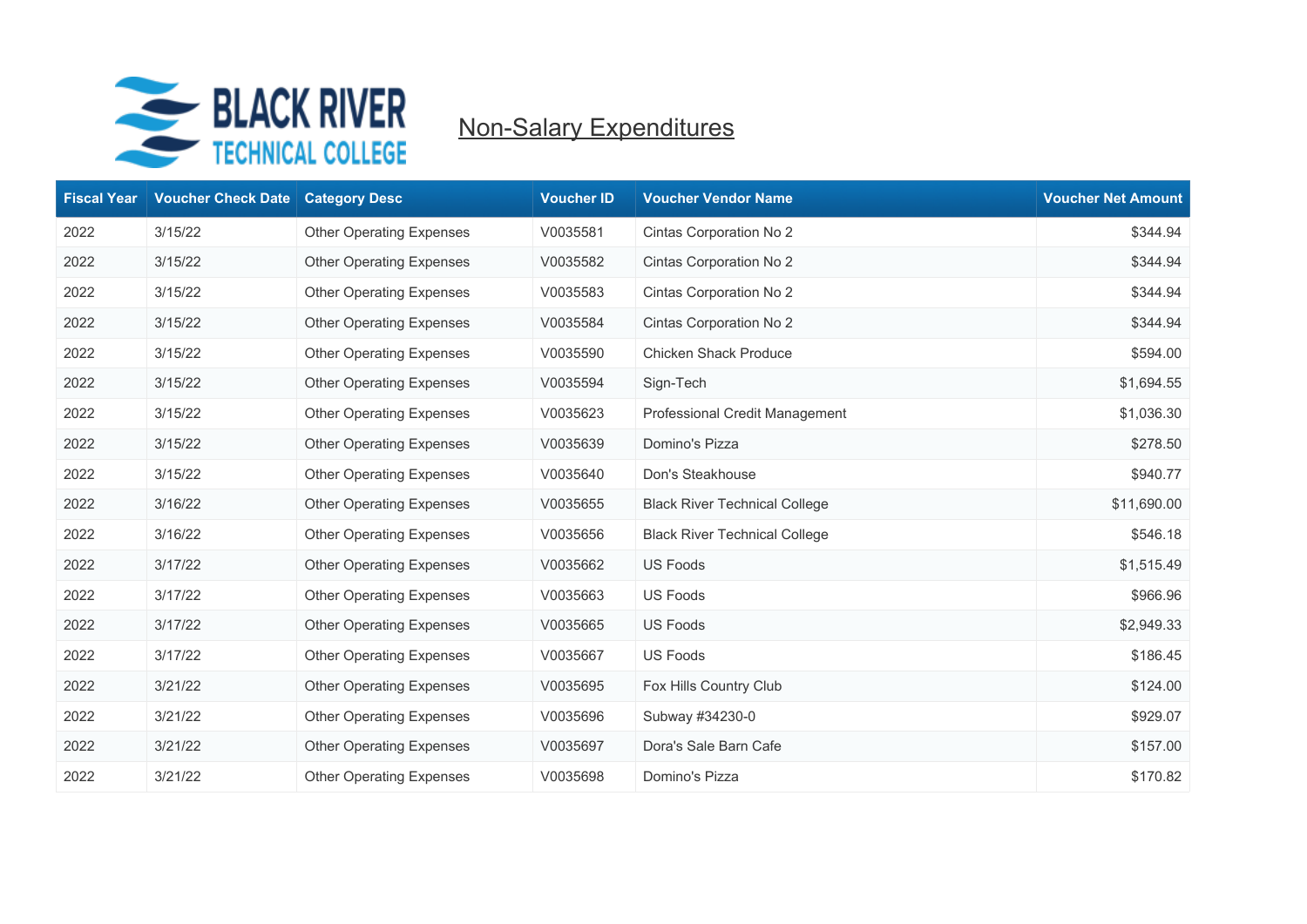

| <b>Fiscal Year</b> | <b>Voucher Check Date</b> | <b>Category Desc</b>            | <b>Voucher ID</b> | <b>Voucher Vendor Name</b>           | <b>Voucher Net Amount</b> |
|--------------------|---------------------------|---------------------------------|-------------------|--------------------------------------|---------------------------|
| 2022               | 3/21/22                   | <b>Other Operating Expenses</b> | V0035705          | Jason Smith                          | \$81.30                   |
| 2022               | 3/21/22                   | <b>Other Operating Expenses</b> | V0035706          | Jason Smith                          | \$1,105.83                |
| 2022               | 3/21/22                   | <b>Other Operating Expenses</b> | V0035714          | Arkansas Methodist Medical Center    | \$1,650.00                |
| 2022               | 3/22/22                   | <b>Other Operating Expenses</b> | V0035729          | <b>Federal Student Aid Account</b>   | \$3,874.26                |
| 2022               | 3/23/22                   | <b>Other Operating Expenses</b> | V0035730          | <b>Black River Technical College</b> | \$45,773.41               |
| 2022               | 3/22/22                   | <b>Other Operating Expenses</b> | V0035737          | Phillip E. Dickson                   | \$38.50                   |
| 2022               | 3/22/22                   | <b>Other Operating Expenses</b> | V0035741          | Cintas Corporation No 2              | \$22.20                   |
| 2022               | 3/22/22                   | <b>Other Operating Expenses</b> | V0035742          | Cintas Corporation No 2              | \$344.94                  |
| 2022               | 3/22/22                   | <b>Other Operating Expenses</b> | V0035743          | Cintas Corporation No 2              | \$344.94                  |
| 2022               | 3/22/22                   | <b>Other Operating Expenses</b> | V0035746          | Information Network of Arkansas      | \$176.00                  |
| 2022               | 3/23/22                   | <b>Other Operating Expenses</b> | V0035776          | <b>GCITC</b>                         | \$2,500.00                |
| 2022               | 3/24/22                   | <b>Other Operating Expenses</b> | V0035788          | Neal R. Harwell                      | \$106.60                  |
| 2022               | 3/24/22                   | <b>Other Operating Expenses</b> | V0035793          | Ark-AHEAD                            | \$40.00                   |
| 2022               | 3/30/22                   | <b>Other Operating Expenses</b> | V0035815          | Southern Arkansas University Tech    | \$45.00                   |
| 2022               | 3/30/22                   | <b>Other Operating Expenses</b> | V0035828          | Southern Fire Alarm Co., Inc.        | \$285.82                  |
| 2022               | 3/30/22                   | <b>Other Operating Expenses</b> | V0035829          | Cintas Corporation No 2              | \$184.29                  |
| 2022               | 3/30/22                   | <b>Other Operating Expenses</b> | V0035830          | Cintas Corporation No 2              | \$367.14                  |
| 2022               | 3/30/22                   | <b>Other Operating Expenses</b> | V0035837          | Darenda J. Kersey                    | \$413.25                  |
| 2022               | 3/12/22                   | <b>Other Operating Expenses</b> | V0035939          | <b>Bank of America</b>               | \$29,526.89               |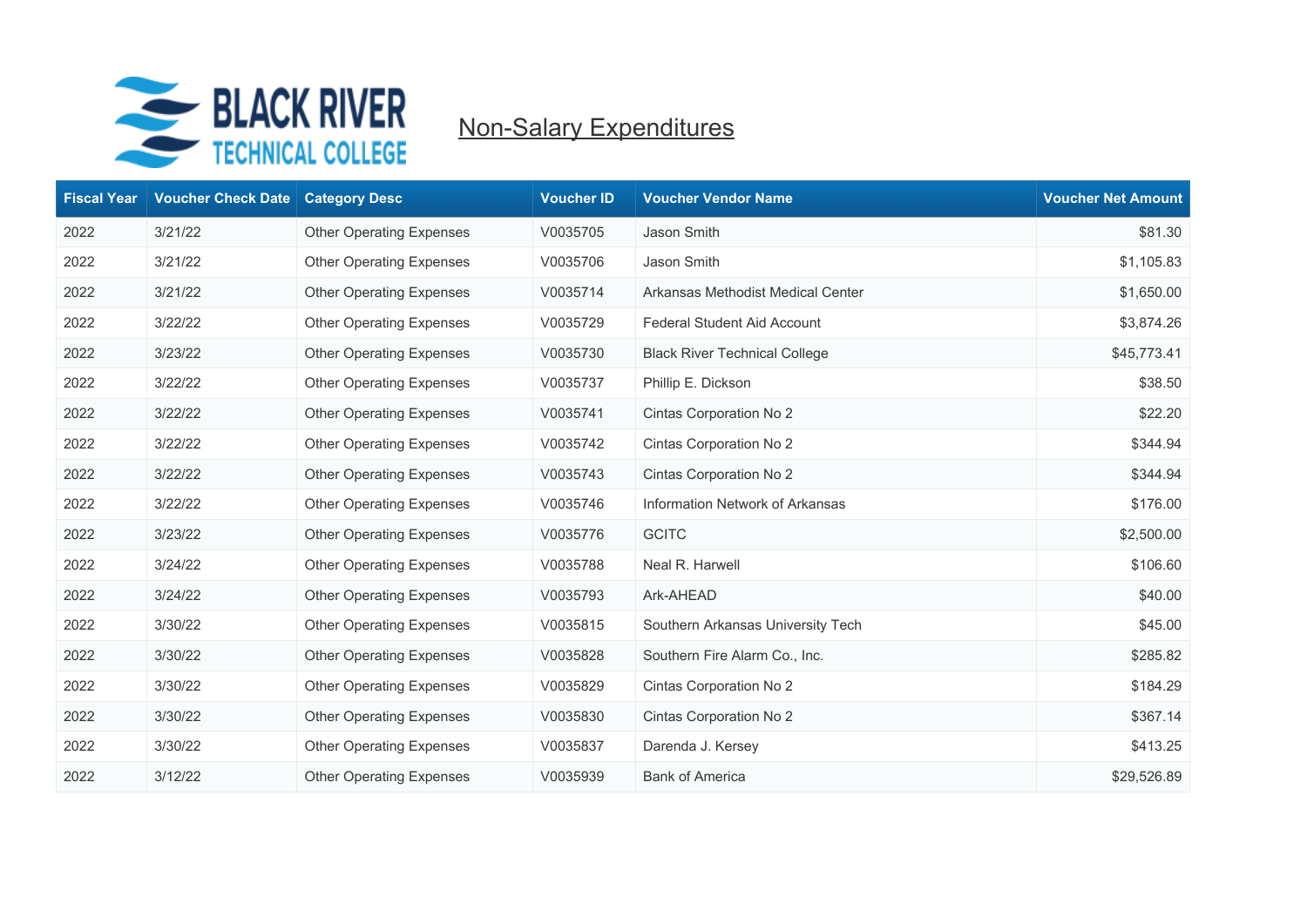

| <b>Fiscal Year</b> | <b>Voucher Check Date</b> | <b>Category Desc</b>                      | <b>Voucher ID</b> | <b>Voucher Vendor Name</b>         | <b>Voucher Net Amount</b> |
|--------------------|---------------------------|-------------------------------------------|-------------------|------------------------------------|---------------------------|
| 2022               | 1/26/22                   | <b>Personal &amp; Contracted Services</b> | V0033913          | <b>Heather Walker-Clark</b>        | \$3,000.00                |
| 2022               | 1/7/22                    | <b>Personal &amp; Contracted Services</b> | V0033914          | <b>Capitol Consulting Firm</b>     | \$9,000.00                |
| 2022               | 1/11/22                   | <b>Personal &amp; Contracted Services</b> | V0033974          | Elizabeth A. Cupp                  | \$243.75                  |
| 2022               | 1/11/22                   | <b>Personal &amp; Contracted Services</b> | V0033975          | Carrie Dozier                      | \$243.75                  |
| 2022               | 1/11/22                   | <b>Personal &amp; Contracted Services</b> | V0033976          | <b>Affinity Coaching</b>           | \$1,080.00                |
| 2022               | 1/11/22                   | Personal & Contracted Services            | V0033984          | Marcis & Associates, Inc.          | \$33,343.49               |
| 2022               | 1/11/22                   | Personal & Contracted Services            | V0034012          | Southern Fire Alarm Co., Inc.      | \$105.36                  |
| 2022               | 1/11/22                   | <b>Personal &amp; Contracted Services</b> | V0034014          | Glisson Waste Management LLC       | \$137.36                  |
| 2022               | 1/12/22                   | <b>Personal &amp; Contracted Services</b> | V0034061          | Busy Bee Disposal, Inc.            | \$698.00                  |
| 2022               | 1/13/22                   | Personal & Contracted Services            | V0034097          | Dennis L. Breckenridge, Jr.        | \$1,120.00                |
| 2022               | 1/13/22                   | <b>Personal &amp; Contracted Services</b> | V0034098          | Dennis L. Breckenridge, Jr.        | \$630.00                  |
| 2022               | 1/13/22                   | Personal & Contracted Services            | V0034100          | <b>Affinity Coaching</b>           | \$1,080.00                |
| 2022               | 1/13/22                   | Personal & Contracted Services            | V0034110          | Howell Safety & Training Solutions | \$1,870.00                |
| 2022               | 1/26/22                   | Personal & Contracted Services            | V0034203          | Hyde's Termite & Pest Control      | \$881.84                  |
| 2022               | 2/7/22                    | <b>Personal &amp; Contracted Services</b> | V0034795          | Dennis L. Breckenridge, Jr.        | \$630.00                  |
| 2022               | 2/7/22                    | <b>Personal &amp; Contracted Services</b> | V0034797          | Marcis & Associates, Inc.          | \$33,343.49               |
| 2022               | 2/7/22                    | <b>Personal &amp; Contracted Services</b> | V0034798          | Marcis & Associates, Inc.          | \$33,343.49               |
| 2022               | 2/7/22                    | <b>Personal &amp; Contracted Services</b> | V0034799          | <b>Heather Walker-Clark</b>        | \$3,000.00                |
| 2022               | 2/7/22                    | <b>Personal &amp; Contracted Services</b> | V0034803          | K Scott Consults LLC               | \$1,850.00                |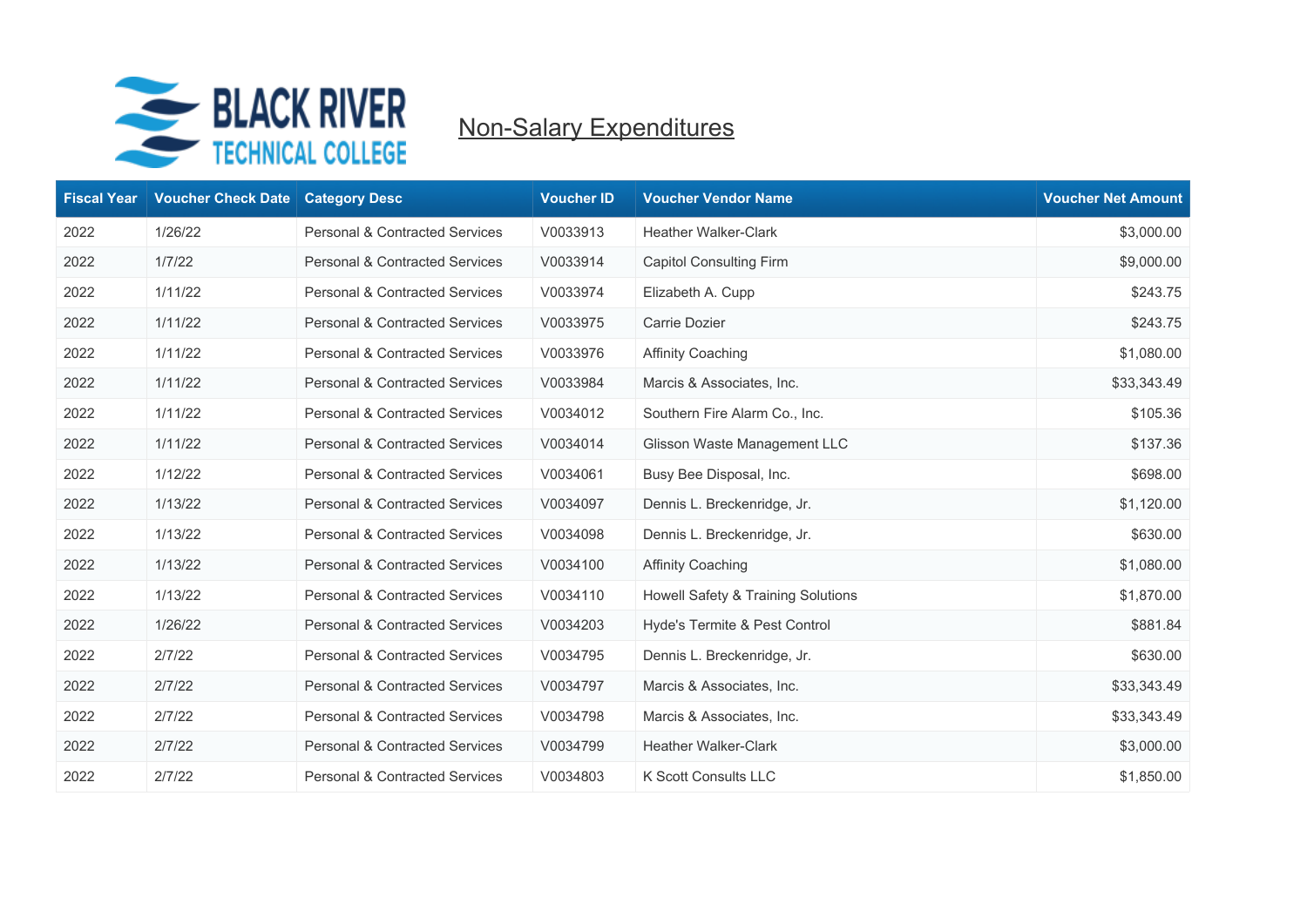

| <b>Fiscal Year</b> | <b>Voucher Check Date</b> | <b>Category Desc</b>                      | <b>Voucher ID</b> | <b>Voucher Vendor Name</b>    | <b>Voucher Net Amount</b> |
|--------------------|---------------------------|-------------------------------------------|-------------------|-------------------------------|---------------------------|
| 2022               | 2/8/22                    | <b>Personal &amp; Contracted Services</b> | V0034808          | <b>ASLA</b>                   | \$312.50                  |
| 2022               | 2/15/22                   | Personal & Contracted Services            | V0034952          | <b>Affinity Coaching</b>      | \$1,080.00                |
| 2022               | 2/15/22                   | <b>Personal &amp; Contracted Services</b> | V0034953          | <b>Affinity Coaching</b>      | \$1,080.00                |
| 2022               | 2/15/22                   | <b>Personal &amp; Contracted Services</b> | V0035045          | Hyde's Termite & Pest Control | \$48.88                   |
| 2022               | 2/15/22                   | Personal & Contracted Services            | V0035046          | Hyde's Termite & Pest Control | \$48.88                   |
| 2022               | 2/15/22                   | <b>Personal &amp; Contracted Services</b> | V0035047          | Hyde's Termite & Pest Control | \$83.10                   |
| 2022               | 2/15/22                   | Personal & Contracted Services            | V0035065          | Busy Bee Disposal, Inc.       | \$698.00                  |
| 2022               | 2/18/22                   | <b>Personal &amp; Contracted Services</b> | V0035151          | <b>Affinity Coaching</b>      | \$1,080.00                |
| 2022               | 2/22/22                   | Personal & Contracted Services            | V0035187          | <b>Affinity Coaching</b>      | \$1,080.00                |
| 2022               | 2/22/22                   | <b>Personal &amp; Contracted Services</b> | V0035196          | <b>Affinity Coaching</b>      | \$1,080.00                |
| 2022               | 2/22/22                   | <b>Personal &amp; Contracted Services</b> | V0035197          | Rayna C. Beaver               | \$75.00                   |
| 2022               | 3/1/22                    | Personal & Contracted Services            | V0035236          | Gabriela Skelton              | \$1,250.00                |
| 2022               | 3/1/22                    | <b>Personal &amp; Contracted Services</b> | V0035244          | ASLA                          | \$55.00                   |
| 2022               | 3/1/22                    | Personal & Contracted Services            | V0035248          | <b>Ruffalo Noel Levitz</b>    | \$1,452.78                |
| 2022               | 3/4/22                    | <b>Personal &amp; Contracted Services</b> | V0035284          | <b>Heather Walker-Clark</b>   | \$3,000.00                |
| 2022               | 3/8/22                    | Personal & Contracted Services            | V0035354          | Melinda R. Denton             | \$560.00                  |
| 2022               | 3/8/22                    | <b>Personal &amp; Contracted Services</b> | V0035355          | Dennis L. Breckenridge, Jr.   | \$840.00                  |
| 2022               | 3/15/22                   | <b>Personal &amp; Contracted Services</b> | V0035587          | Busy Bee Disposal, Inc.       | \$698.00                  |
| 2022               | 3/15/22                   | <b>Personal &amp; Contracted Services</b> | V0035600          | Marcis & Associates, Inc.     | \$33,343.49               |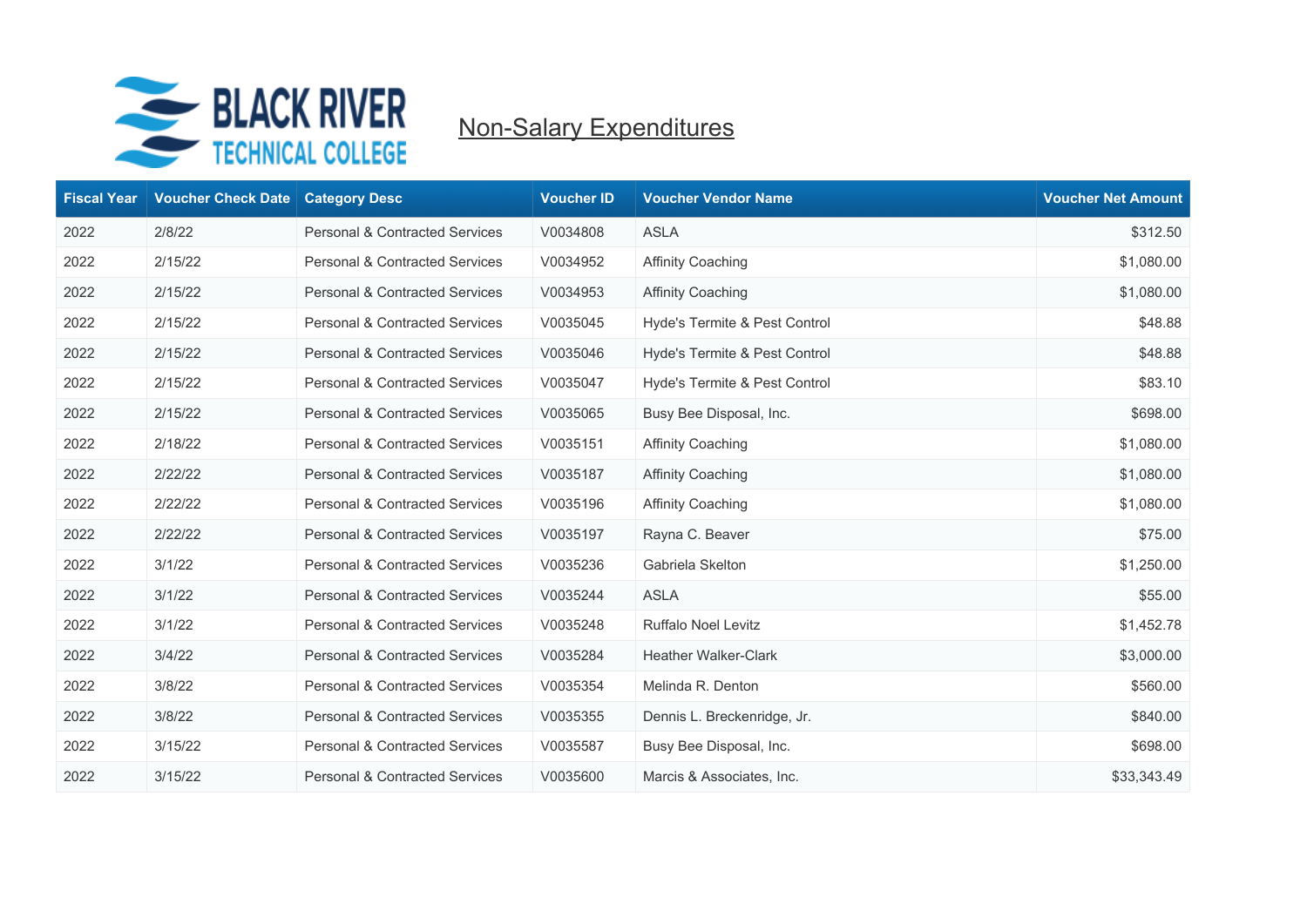

| <b>Fiscal Year</b> | <b>Voucher Check Date</b> | <b>Category Desc</b>                      | <b>Voucher ID</b> | <b>Voucher Vendor Name</b>    | <b>Voucher Net Amount</b> |
|--------------------|---------------------------|-------------------------------------------|-------------------|-------------------------------|---------------------------|
| 2022               | 3/15/22                   | <b>Personal &amp; Contracted Services</b> | V0035602          | Stephania R. Edwards          | \$50.00                   |
| 2022               | 3/15/22                   | <b>Personal &amp; Contracted Services</b> | V0035612          | Glisson Waste Management LLC  | \$68.68                   |
| 2022               | 3/15/22                   | <b>Personal &amp; Contracted Services</b> | V0035625          | Hyde's Termite & Pest Control | \$48.88                   |
| 2022               | 3/15/22                   | Personal & Contracted Services            | V0035626          | Hyde's Termite & Pest Control | \$48.88                   |
| 2022               | 3/15/22                   | Personal & Contracted Services            | V0035627          | Hyde's Termite & Pest Control | \$83.10                   |
| 2022               | 3/15/22                   | <b>Personal &amp; Contracted Services</b> | V0035631          | VSC Fire & Security Inc       | \$592.65                  |
| 2022               | 3/21/22                   | Personal & Contracted Services            | V0035699          | Rhonda Blevins                | \$125.00                  |
| 2022               | 3/24/22                   | Personal & Contracted Services            | V0035783          | Carrie Dozier                 | \$900.00                  |
| 2022               | 3/24/22                   | <b>Personal &amp; Contracted Services</b> | V0035786          | Elizabeth A. Cupp             | \$850.00                  |
| 2022               | 3/29/22                   | Personal & Contracted Services            | V0035805          | Ellucian Company L.P.         | \$220.00                  |
| 2022               | 3/29/22                   | Personal & Contracted Services            | V0035806          | Ellucian Company L.P.         | \$220.00                  |
| 2022               | 3/29/22                   | Personal & Contracted Services            | V0035807          | Ellucian Company L.P.         | \$880.00                  |
| 2022               | 3/29/22                   | <b>Personal &amp; Contracted Services</b> | V0035808          | Ellucian Company L.P.         | \$715.00                  |
| 2022               | 3/29/22                   | <b>Personal &amp; Contracted Services</b> | V0035811          | Glisson Waste Management LLC  | \$73.68                   |
| 2022               | 3/29/22                   | Personal & Contracted Services            | V0035814          | Glisson Waste Management LLC  | \$1,357.66                |
| 2022               | 3/30/22                   | Personal & Contracted Services            | V0035816          | Kent Cullum                   | \$1,200.00                |
| 2022               | 3/30/22                   | <b>Personal &amp; Contracted Services</b> | V0035826          | Ozarc Gas Equipment & Supply  | \$589.40                  |
| 2022               | 1/13/22                   | Prepaid Expense                           | V0034107          | <b>BXS</b> Insurance          | \$2,922.00                |
| 2022               | 2/8/22                    | Prepaid Expense                           | V0034806          | Quadient Finance USA, Inc.    | \$1,000.00                |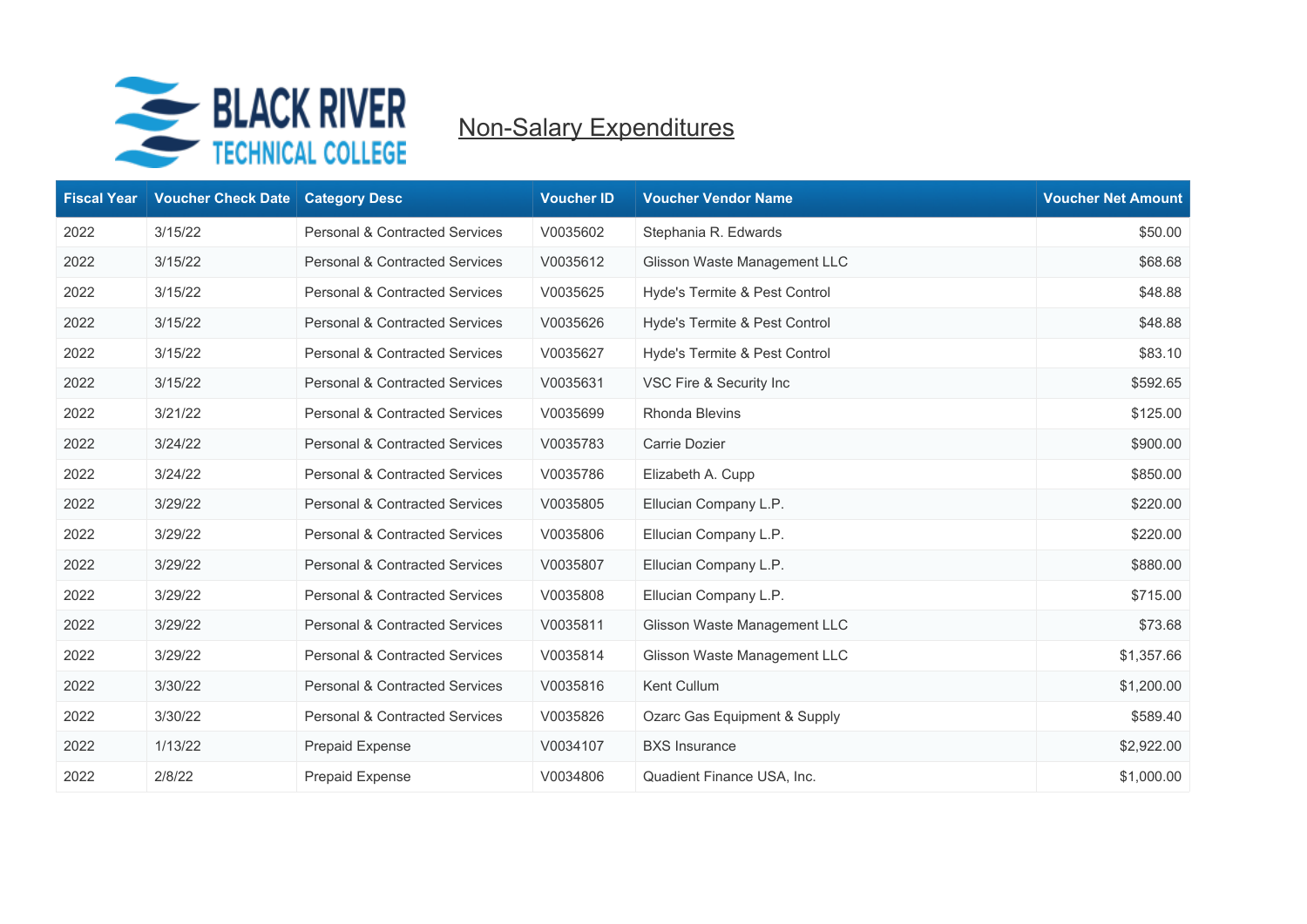

| <b>Fiscal Year</b> | <b>Voucher Check Date</b> | <b>Category Desc</b>           | <b>Voucher ID</b> | <b>Voucher Vendor Name</b>     | <b>Voucher Net Amount</b> |
|--------------------|---------------------------|--------------------------------|-------------------|--------------------------------|---------------------------|
| 2022               | 2/8/22                    | Prepaid Expense                | V0034807          | Quadient Finance USA, Inc.     | \$1,070.66                |
| 2022               | 2/17/22                   | Prepaid Expense                | V0035133          | Quadient Finance USA, Inc.     | \$2,076.96                |
| 2022               | 1/7/22                    | Repairs, Maintenance & Rentals | V0033912          | Sammy Glisson                  | \$6,860.00                |
| 2022               | 1/11/22                   | Repairs, Maintenance & Rentals | V0033988          | Winebaugh's Competition Towing | \$482.90                  |
| 2022               | 1/11/22                   | Repairs, Maintenance & Rentals | V0034007          | Ironhorse Barbeque Co., LLC    | \$75.55                   |
| 2022               | 1/11/22                   | Repairs, Maintenance & Rentals | V0034008          | Gazaway Lumber Co., Inc.       | \$51.00                   |
| 2022               | 1/11/22                   | Repairs, Maintenance & Rentals | V0034009          | Gazaway Lumber Co., Inc.       | \$594.10                  |
| 2022               | 1/11/22                   | Repairs, Maintenance & Rentals | V0034010          | Gazaway Lumber Co., Inc.       | \$60.80                   |
| 2022               | 1/11/22                   | Repairs, Maintenance & Rentals | V0034011          | Gazaway Lumber Co., Inc.       | \$209.80                  |
| 2022               | 1/11/22                   | Repairs, Maintenance & Rentals | V0034028          | Winebaugh's Competition Towing | \$14.19                   |
| 2022               | 1/11/22                   | Repairs, Maintenance & Rentals | V0034029          | Winebaugh's Competition Towing | \$5.25                    |
| 2022               | 1/11/22                   | Repairs, Maintenance & Rentals | V0034030          | Cardinal Supplies of Ar, Inc.  | \$155.85                  |
| 2022               | 1/11/22                   | Repairs, Maintenance & Rentals | V0034031          | Winebaugh's Competition Towing | \$25.93                   |
| 2022               | 1/11/22                   | Repairs, Maintenance & Rentals | V0034032          | Winebaugh's Competition Towing | \$11.94                   |
| 2022               | 1/11/22                   | Repairs, Maintenance & Rentals | V0034033          | Winebaugh's Competition Towing | \$7.05                    |
| 2022               | 1/11/22                   | Repairs, Maintenance & Rentals | V0034035          | Baltz Feed Co/Ace Hardware     | \$8.33                    |
| 2022               | 1/11/22                   | Repairs, Maintenance & Rentals | V0034036          | Baltz Feed Co/Ace Hardware     | \$78.41                   |
| 2022               | 1/11/22                   | Repairs, Maintenance & Rentals | V0034037          | Baltz Feed Co/Ace Hardware     | \$16.99                   |
| 2022               | 1/11/22                   | Repairs, Maintenance & Rentals | V0034038          | Safety-Kleen Systems, Inc.     | \$363.79                  |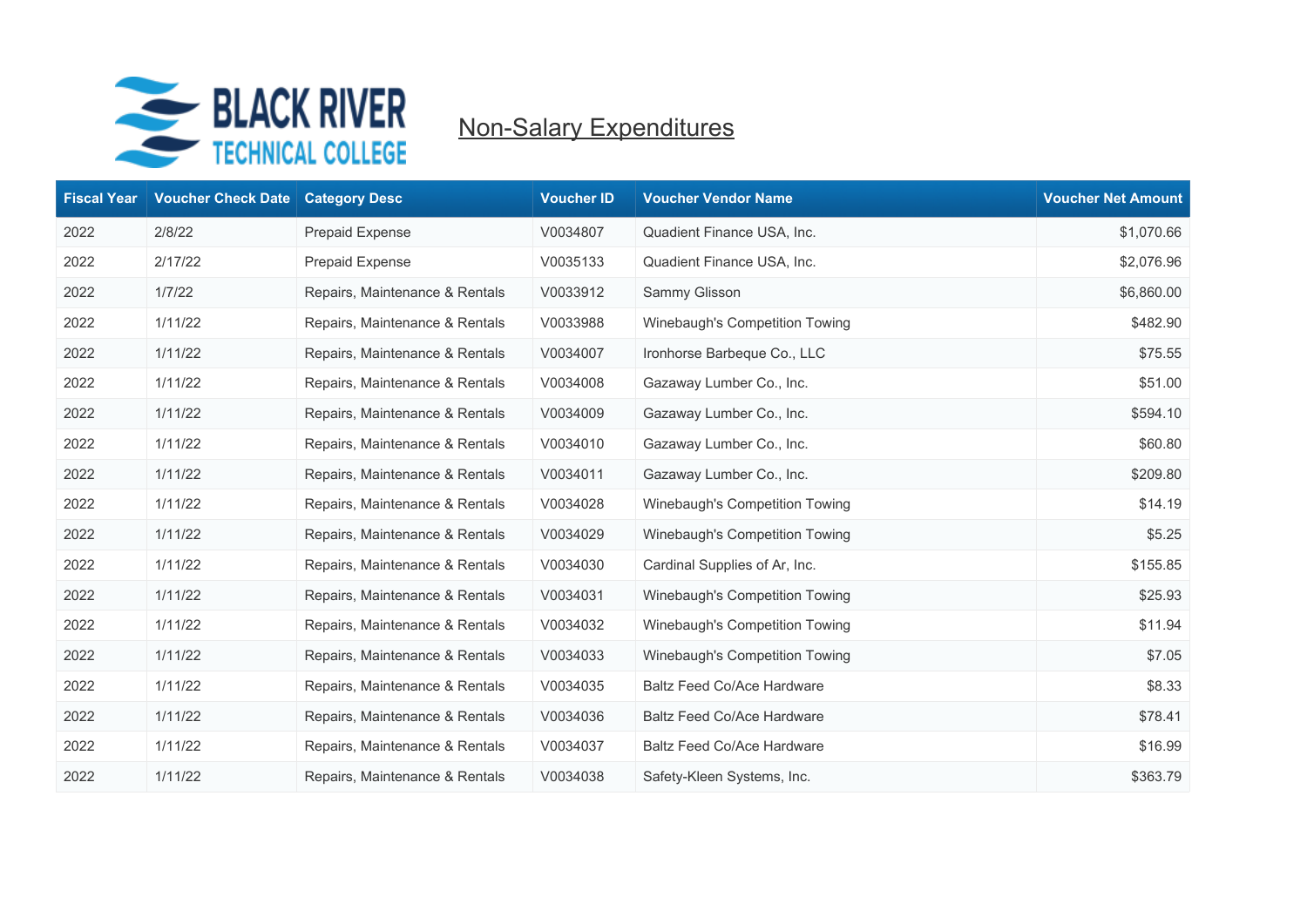

| <b>Fiscal Year</b> | <b>Voucher Check Date</b> | <b>Category Desc</b>           | <b>Voucher ID</b> | <b>Voucher Vendor Name</b>                         | <b>Voucher Net Amount</b> |
|--------------------|---------------------------|--------------------------------|-------------------|----------------------------------------------------|---------------------------|
| 2022               | 1/11/22                   | Repairs, Maintenance & Rentals | V0034039          | Hoffman Supply Company Inc                         | \$3,337.12                |
| 2022               | 1/12/22                   | Repairs, Maintenance & Rentals | V0034057          | E.C. Barton & Co.                                  | \$14.03                   |
| 2022               | 1/12/22                   | Repairs, Maintenance & Rentals | V0034058          | E.C. Barton & Co.                                  | \$28.05                   |
| 2022               | 1/12/22                   | Repairs, Maintenance & Rentals | V0034059          | E.C. Barton & Co.                                  | \$3.38                    |
| 2022               | 1/12/22                   | Repairs, Maintenance & Rentals | V0034060          | E.C. Barton & Co.                                  | \$149.67                  |
| 2022               | 1/13/22                   | Repairs, Maintenance & Rentals | V0034065          | Farm Service, Inc.                                 | \$14.27                   |
| 2022               | 1/13/22                   | Repairs, Maintenance & Rentals | V0034066          | Farm Service, Inc.                                 | \$10.34                   |
| 2022               | 1/13/22                   | Repairs, Maintenance & Rentals | V0034073          | Southern Pipe & Supply                             | \$97.73                   |
| 2022               | 1/13/22                   | Repairs, Maintenance & Rentals | V0034074          | Mid-South Plumbing & Electric Supply Company, Inc. | \$106.84                  |
| 2022               | 1/13/22                   | Repairs, Maintenance & Rentals | V0034079          | <b>Wholesale Electric Supply</b>                   | \$81.70                   |
| 2022               | 1/13/22                   | Repairs, Maintenance & Rentals | V0034080          | <b>Wholesale Electric Supply</b>                   | \$35.57                   |
| 2022               | 1/13/22                   | Repairs, Maintenance & Rentals | V0034081          | <b>Wholesale Electric Supply</b>                   | \$20.46                   |
| 2022               | 1/13/22                   | Repairs, Maintenance & Rentals | V0034082          | <b>Wholesale Electric Supply</b>                   | \$39.38                   |
| 2022               | 1/13/22                   | Repairs, Maintenance & Rentals | V0034083          | <b>Wholesale Electric Supply</b>                   | \$93.98                   |
| 2022               | 1/13/22                   | Repairs, Maintenance & Rentals | V0034084          | Wholesale Electric Supply                          | \$291.10                  |
| 2022               | 1/13/22                   | Repairs, Maintenance & Rentals | V0034085          | <b>Wholesale Electric Supply</b>                   | \$246.45                  |
| 2022               | 1/13/22                   | Repairs, Maintenance & Rentals | V0034086          | <b>Wholesale Electric Supply</b>                   | \$19.70                   |
| 2022               | 1/13/22                   | Repairs, Maintenance & Rentals | V0034087          | Wholesale Electric Supply                          | \$82.15                   |
| 2022               | 1/13/22                   | Repairs, Maintenance & Rentals | V0034088          | <b>Wholesale Electric Supply</b>                   | \$164.30                  |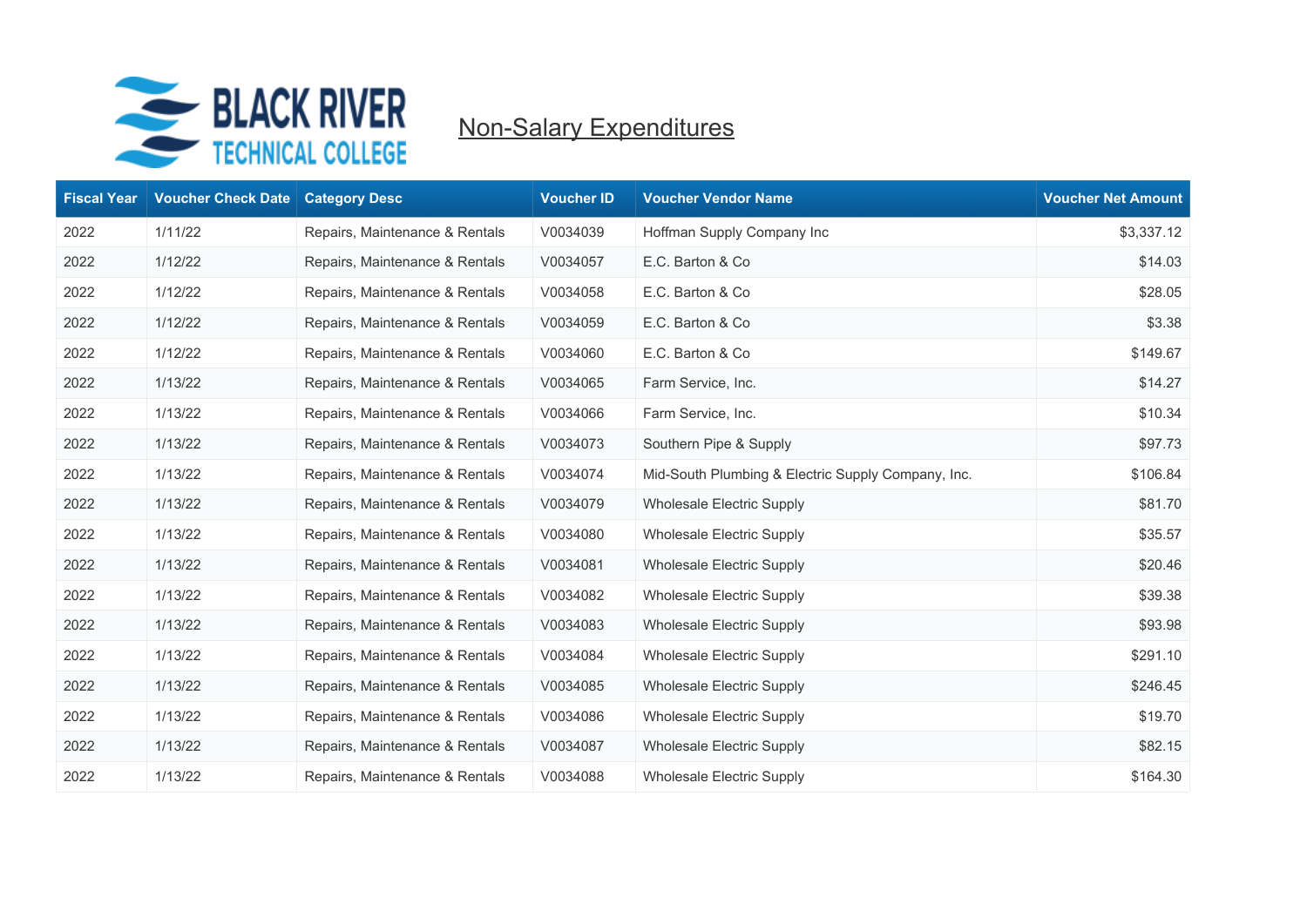

| <b>Fiscal Year</b> | <b>Voucher Check Date</b> | <b>Category Desc</b>           | <b>Voucher ID</b> | <b>Voucher Vendor Name</b>                     | <b>Voucher Net Amount</b> |
|--------------------|---------------------------|--------------------------------|-------------------|------------------------------------------------|---------------------------|
| 2022               | 1/13/22                   | Repairs, Maintenance & Rentals | V0034089          | Wholesale Electric Supply                      | \$106.50                  |
| 2022               | 1/13/22                   | Repairs, Maintenance & Rentals | V0034090          | <b>Wholesale Electric Supply</b>               | \$58.67                   |
| 2022               | 1/13/22                   | Repairs, Maintenance & Rentals | V0034091          | <b>Wholesale Electric Supply</b>               | \$117.45                  |
| 2022               | 1/13/22                   | Repairs, Maintenance & Rentals | V0034092          | Wholesale Electric Supply                      | \$93.83                   |
| 2022               | 1/17/22                   | Repairs, Maintenance & Rentals | V0034134          | Negwer Materials Inc                           | \$247.31                  |
| 2022               | 1/26/22                   | Repairs, Maintenance & Rentals | V0034194          | International Fire Protection, Inc.            | \$2,500.00                |
| 2022               | 1/26/22                   | Repairs, Maintenance & Rentals | V0034195          | International Fire Protection, Inc.            | \$1,000.00                |
| 2022               | 1/26/22                   | Repairs, Maintenance & Rentals | V0034196          | Kevin Ward                                     | \$1,545.00                |
| 2022               | 1/26/22                   | Repairs, Maintenance & Rentals | V0034198          | Herren Tire Service, Inc.                      | \$13.58                   |
| 2022               | 1/28/22                   | Repairs, Maintenance & Rentals | V0034259          | <b>TDOCSS</b>                                  | \$21,087.37               |
| 2022               | 1/28/22                   | Repairs, Maintenance & Rentals | V0034263          | Counter Top Concepts, Inc.                     | \$14,487.00               |
| 2022               | 1/10/22                   | Repairs, Maintenance & Rentals | V0034273          | <b>Bank of America</b>                         | \$29,152.12               |
| 2022               | 1/31/22                   | Repairs, Maintenance & Rentals | V0034278          | Leo's Auto Center, LLC                         | \$79.84                   |
| 2022               | 1/31/22                   | Repairs, Maintenance & Rentals | V0034279          | ASAS Paragould DBA Northeast Electronics, Inc. | \$278.08                  |
| 2022               | 2/1/22                    | Repairs, Maintenance & Rentals | V0034665          | Stericycle Inc                                 | \$131.15                  |
| 2022               | 2/1/22                    | Repairs, Maintenance & Rentals | V0034676          | Stericycle Inc                                 | \$131.15                  |
| 2022               | 2/7/22                    | Repairs, Maintenance & Rentals | V0034794          | Quadient Leasing USA, INC.                     | \$818.95                  |
| 2022               | 2/8/22                    | Repairs, Maintenance & Rentals | V0034810          | Darragh Company - Tool Central                 | \$5.43                    |
| 2022               | 2/8/22                    | Repairs, Maintenance & Rentals | V0034811          | Darragh Company - Tool Central                 | \$664.39                  |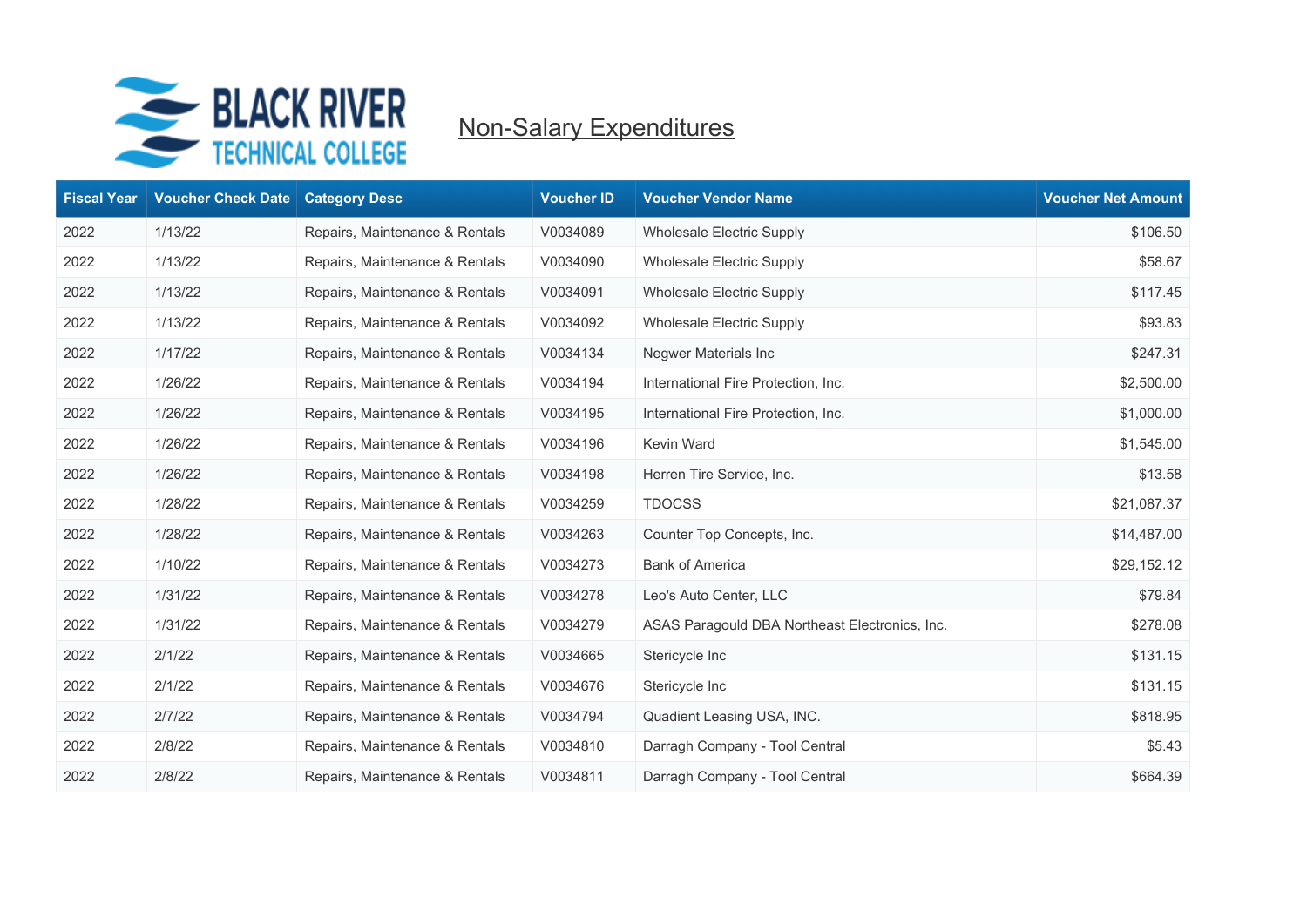

| <b>Fiscal Year</b> | <b>Voucher Check Date</b> | <b>Category Desc</b>           | <b>Voucher ID</b> | <b>Voucher Vendor Name</b>    | <b>Voucher Net Amount</b> |
|--------------------|---------------------------|--------------------------------|-------------------|-------------------------------|---------------------------|
| 2022               | 2/8/22                    | Repairs, Maintenance & Rentals | V0034812          | Cardinal Supplies of Ar, Inc. | \$104.64                  |
| 2022               | 2/8/22                    | Repairs, Maintenance & Rentals | V0034813          | Cardinal Supplies of Ar, Inc. | \$61.89                   |
| 2022               | 2/8/22                    | Repairs, Maintenance & Rentals | V0034814          | Cardinal Supplies of Ar, Inc. | \$89.14                   |
| 2022               | 2/8/22                    | Repairs, Maintenance & Rentals | V0034815          | Cardinal Supplies of Ar, Inc. | \$359.02                  |
| 2022               | 2/8/22                    | Repairs, Maintenance & Rentals | V0034816          | Cardinal Supplies of Ar, Inc. | \$371.97                  |
| 2022               | 2/8/22                    | Repairs, Maintenance & Rentals | V0034817          | Cardinal Supplies of Ar, Inc. | \$307.61                  |
| 2022               | 2/8/22                    | Repairs, Maintenance & Rentals | V0034818          | Cardinal Supplies of Ar, Inc. | \$209.85                  |
| 2022               | 2/8/22                    | Repairs, Maintenance & Rentals | V0034819          | Cardinal Supplies of Ar, Inc. | \$144.15                  |
| 2022               | 2/8/22                    | Repairs, Maintenance & Rentals | V0034820          | Cardinal Supplies of Ar, Inc. | \$184.43                  |
| 2022               | 2/8/22                    | Repairs, Maintenance & Rentals | V0034821          | Cardinal Supplies of Ar, Inc. | \$210.80                  |
| 2022               | 2/8/22                    | Repairs, Maintenance & Rentals | V0034822          | Cardinal Supplies of Ar, Inc. | \$29.53                   |
| 2022               | 2/8/22                    | Repairs, Maintenance & Rentals | V0034823          | Cardinal Supplies of Ar, Inc. | \$80.05                   |
| 2022               | 2/8/22                    | Repairs, Maintenance & Rentals | V0034824          | Cardinal Supplies of Ar, Inc. | \$284.85                  |
| 2022               | 2/8/22                    | Repairs, Maintenance & Rentals | V0034826          | E.C. Barton & Co              | \$62.66                   |
| 2022               | 2/8/22                    | Repairs, Maintenance & Rentals | V0034827          | E.C. Barton & Co              | \$27.97                   |
| 2022               | 2/8/22                    | Repairs, Maintenance & Rentals | V0034828          | E.C. Barton & Co.             | \$99.84                   |
| 2022               | 2/8/22                    | Repairs, Maintenance & Rentals | V0034833          | Wex Bank                      | \$966.28                  |
| 2022               | 2/15/22                   | Repairs, Maintenance & Rentals | V0035012          | Red Pearcy & Son's Oil Co.    | \$171.33                  |
| 2022               | 2/15/22                   | Repairs, Maintenance & Rentals | V0035013          | Farm Service, Inc.            | \$50.46                   |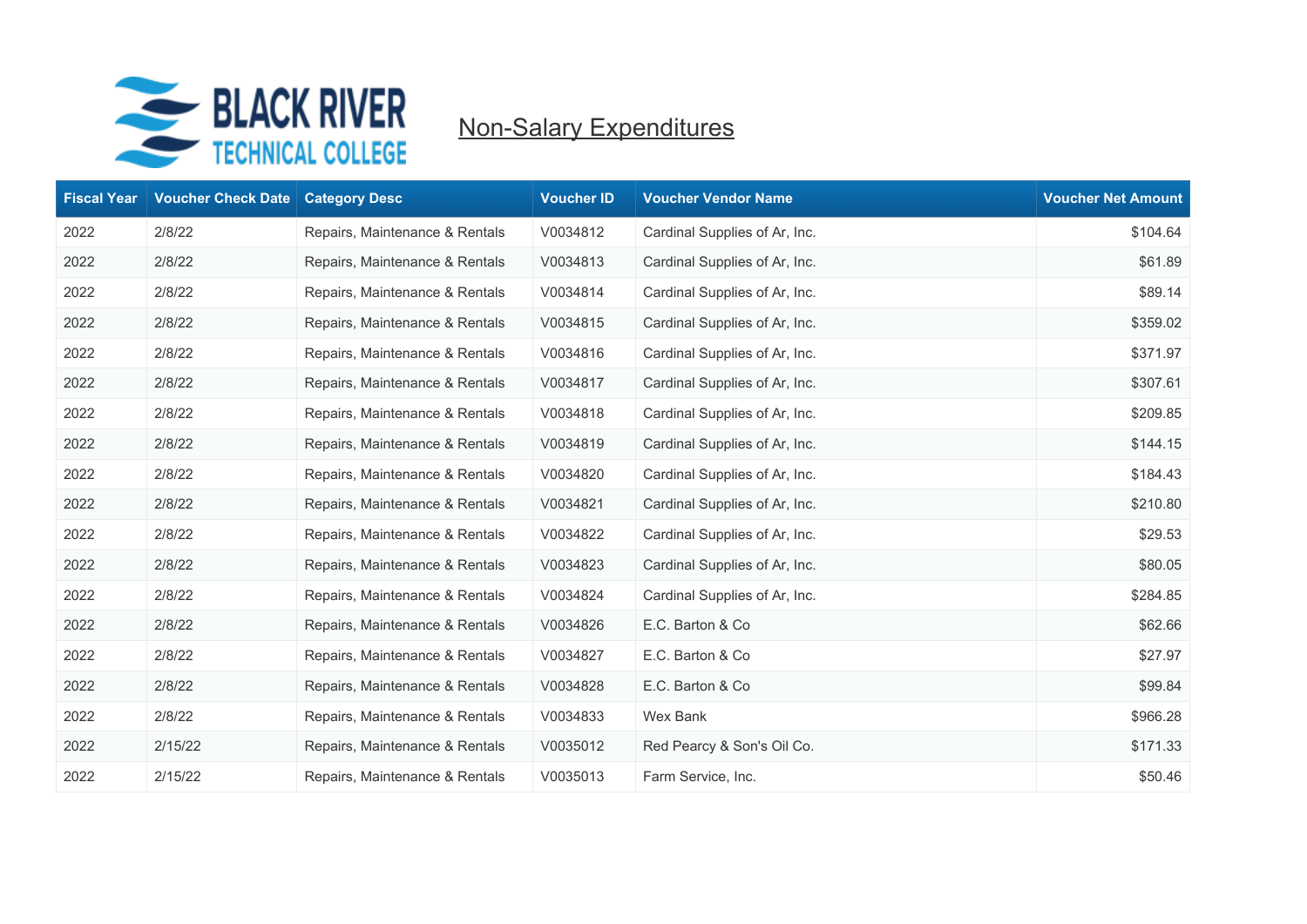

| <b>Fiscal Year</b> | <b>Voucher Check Date</b> | <b>Category Desc</b>           | <b>Voucher ID</b> | <b>Voucher Vendor Name</b>          | <b>Voucher Net Amount</b> |
|--------------------|---------------------------|--------------------------------|-------------------|-------------------------------------|---------------------------|
| 2022               | 2/15/22                   | Repairs, Maintenance & Rentals | V0035023          | <b>Baltz Feed Co/Ace Hardware</b>   | \$12.25                   |
| 2022               | 2/15/22                   | Repairs, Maintenance & Rentals | V0035024          | <b>Baltz Feed Co/Ace Hardware</b>   | \$72.40                   |
| 2022               | 2/15/22                   | Repairs, Maintenance & Rentals | V0035025          | Baltz Feed Co/Ace Hardware          | \$149.50                  |
| 2022               | 2/15/22                   | Repairs, Maintenance & Rentals | V0035026          | Baltz Feed Co/Ace Hardware          | \$90.26                   |
| 2022               | 2/15/22                   | Repairs, Maintenance & Rentals | V0035027          | Baltz Feed Co/Ace Hardware          | \$56.55                   |
| 2022               | 2/15/22                   | Repairs, Maintenance & Rentals | V0035028          | Baltz Feed Co/Ace Hardware          | \$14.26                   |
| 2022               | 2/15/22                   | Repairs, Maintenance & Rentals | V0035029          | Baltz Feed Co/Ace Hardware          | \$13.16                   |
| 2022               | 2/15/22                   | Repairs, Maintenance & Rentals | V0035030          | Baltz Feed Co/Ace Hardware          | \$24.45                   |
| 2022               | 2/15/22                   | Repairs, Maintenance & Rentals | V0035032          | Whiting Systems, Inc.               | \$179.06                  |
| 2022               | 2/15/22                   | Repairs, Maintenance & Rentals | V0035037          | Gazaway Lumber Co., Inc.            | \$66.20                   |
| 2022               | 2/15/22                   | Repairs, Maintenance & Rentals | V0035038          | Gazaway Lumber Co., Inc.            | \$52.10                   |
| 2022               | 2/15/22                   | Repairs, Maintenance & Rentals | V0035039          | Gazaway Lumber Co., Inc.            | \$13.01                   |
| 2022               | 2/15/22                   | Repairs, Maintenance & Rentals | V0035050          | International Fire Protection, Inc. | \$1,824.00                |
| 2022               | 2/15/22                   | Repairs, Maintenance & Rentals | V0035051          | Paragould Electrical Supply, Inc.   | \$530.88                  |
| 2022               | 2/15/22                   | Repairs, Maintenance & Rentals | V0035052          | Hoffman Supply Company Inc          | \$384.11                  |
| 2022               | 2/15/22                   | Repairs, Maintenance & Rentals | V0035053          | Hoffman Supply Company Inc          | \$2,080.98                |
| 2022               | 2/15/22                   | Repairs, Maintenance & Rentals | V0035054          | <b>Wholesale Electric Supply</b>    | \$99.46                   |
| 2022               | 2/15/22                   | Repairs, Maintenance & Rentals | V0035055          | Wholesale Electric Supply           | \$100.67                  |
| 2022               | 2/15/22                   | Repairs, Maintenance & Rentals | V0035056          | <b>Wholesale Electric Supply</b>    | \$1,050.09                |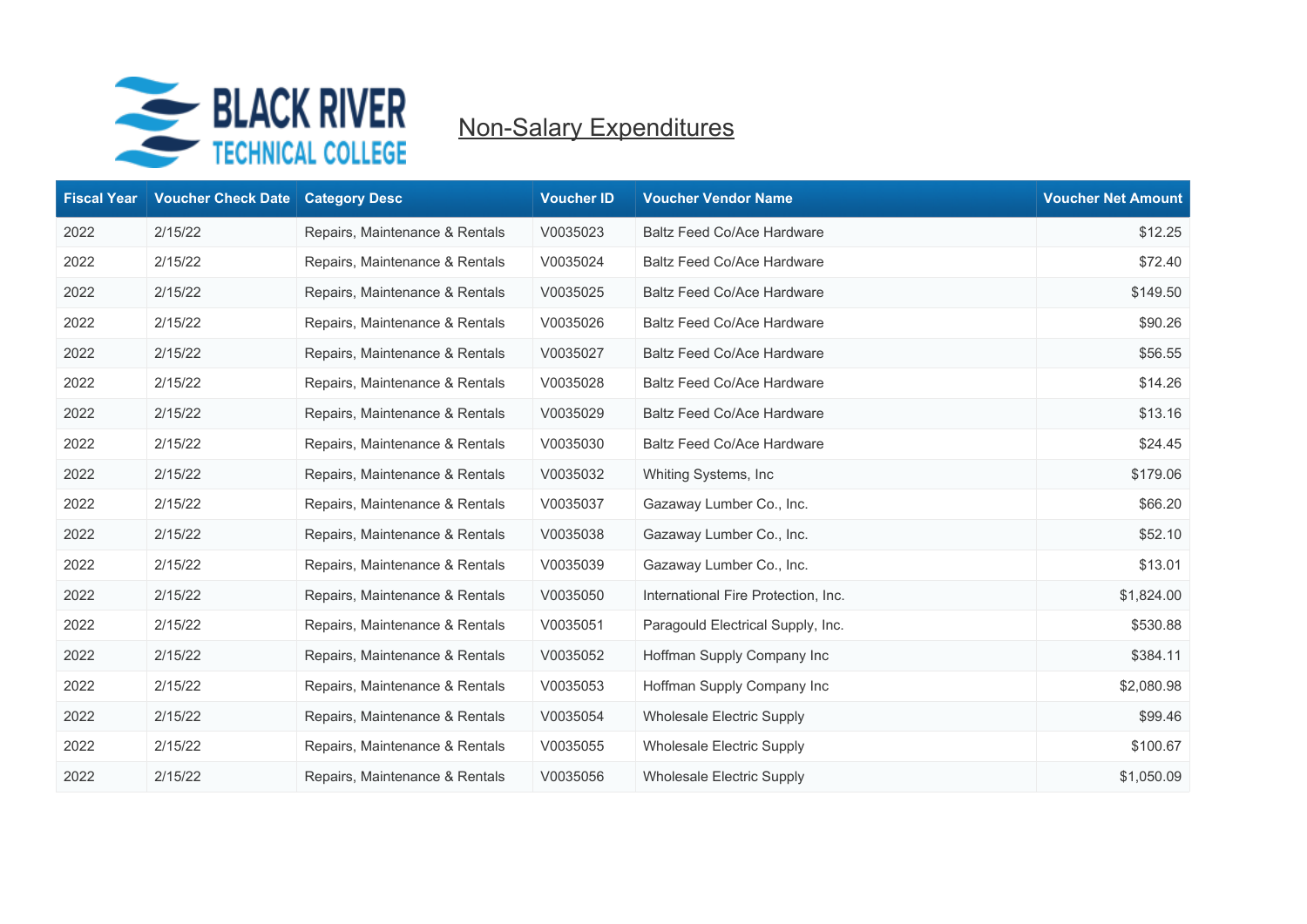

| <b>Fiscal Year</b> | <b>Voucher Check Date</b> | <b>Category Desc</b>           | <b>Voucher ID</b> | <b>Voucher Vendor Name</b>                         | <b>Voucher Net Amount</b> |
|--------------------|---------------------------|--------------------------------|-------------------|----------------------------------------------------|---------------------------|
| 2022               | 2/15/22                   | Repairs, Maintenance & Rentals | V0035057          | <b>Wholesale Electric Supply</b>                   | \$49.14                   |
| 2022               | 2/15/22                   | Repairs, Maintenance & Rentals | V0035058          | <b>Wholesale Electric Supply</b>                   | \$80.82                   |
| 2022               | 2/15/22                   | Repairs, Maintenance & Rentals | V0035059          | Marler's Lock & Key                                | \$16.29                   |
| 2022               | 2/15/22                   | Repairs, Maintenance & Rentals | V0035060          | Marler's Lock & Key                                | \$13.58                   |
| 2022               | 2/15/22                   | Repairs, Maintenance & Rentals | V0035061          | <b>NAPA Auto Parts</b>                             | \$131.59                  |
| 2022               | 2/15/22                   | Repairs, Maintenance & Rentals | V0035062          | <b>NAPA Auto Parts</b>                             | \$139.28                  |
| 2022               | 2/15/22                   | Repairs, Maintenance & Rentals | V0035063          | NAPA Auto Parts                                    | \$8.98                    |
| 2022               | 2/15/22                   | Repairs, Maintenance & Rentals | V0035064          | O'Reilly Automotive Stores, Inc.                   | \$101.15                  |
| 2022               | 2/17/22                   | Repairs, Maintenance & Rentals | V0035076          | Winebaugh's Competition Towing                     | \$69.39                   |
| 2022               | 2/17/22                   | Repairs, Maintenance & Rentals | V0035077          | Winebaugh's Competition Towing                     | \$104.08                  |
| 2022               | 2/17/22                   | Repairs, Maintenance & Rentals | V0035078          | Winebaugh's Competition Towing                     | \$330.42                  |
| 2022               | 2/17/22                   | Repairs, Maintenance & Rentals | V0035079          | Power Equipment Company of Memphis                 | \$2,027.50                |
| 2022               | 2/17/22                   | Repairs, Maintenance & Rentals | V0035127          | Kevin Ward                                         | \$1,545.00                |
| 2022               | 2/17/22                   | Repairs, Maintenance & Rentals | V0035135          | Morgan Diesel, Inc.                                | \$2,262.91                |
| 2022               | 2/18/22                   | Repairs, Maintenance & Rentals | V0035145          | ComputerWorks of Chicago, Inc.Booklog              | \$10,912.60               |
| 2022               | 2/18/22                   | Repairs, Maintenance & Rentals | V0035147          | Mid-South Plumbing & Electric Supply Company, Inc. | \$1,602.99                |
| 2022               | 2/18/22                   | Repairs, Maintenance & Rentals | V0035148          | Fire Protection of Arkansas                        | \$316.77                  |
| 2022               | 2/18/22                   | Repairs, Maintenance & Rentals | V0035149          | Fire Protection of Arkansas                        | \$178.70                  |
| 2022               | 2/18/22                   | Repairs, Maintenance & Rentals | V0035150          | Fire Protection of Arkansas                        | \$58.08                   |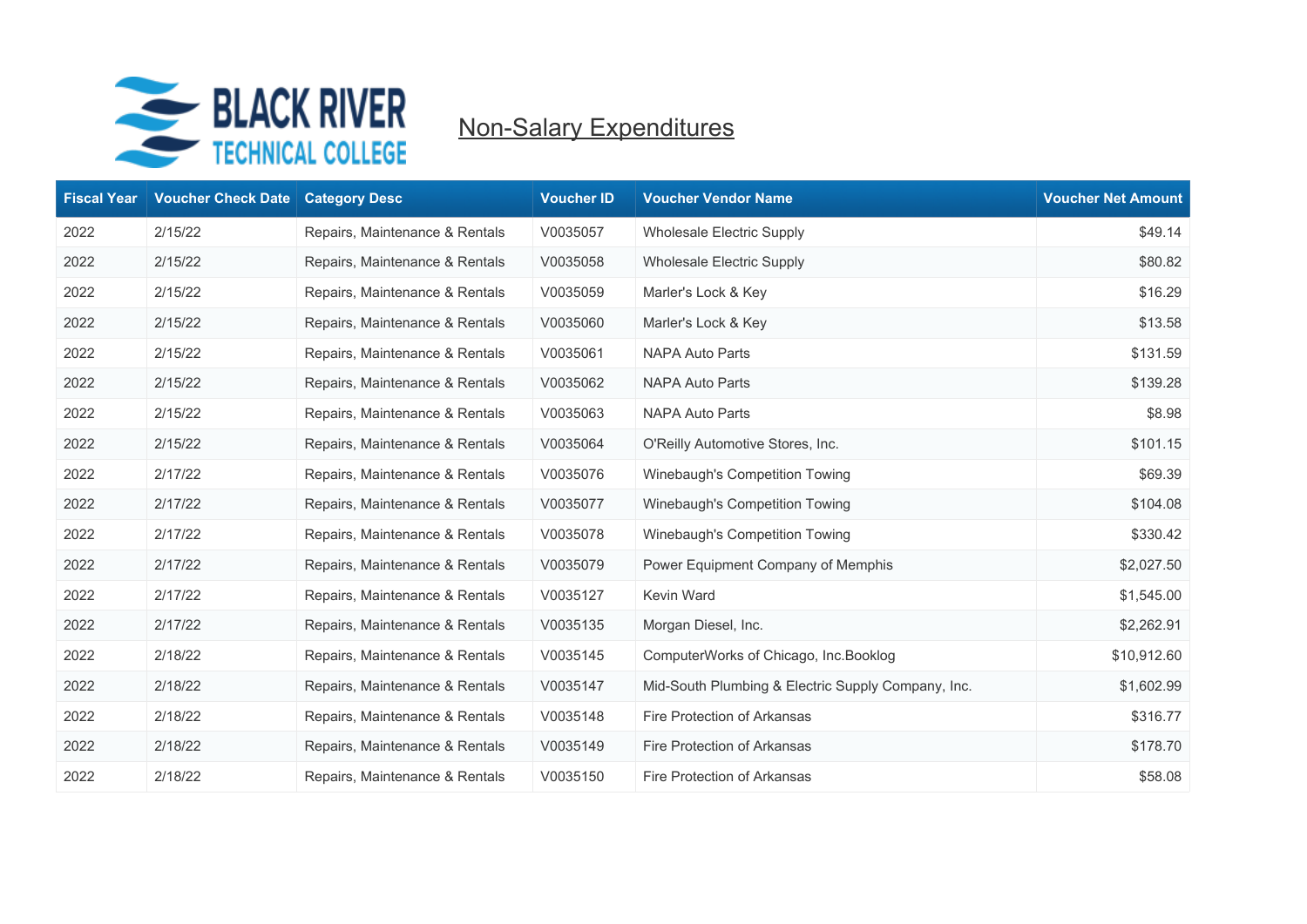

| <b>Fiscal Year</b> | <b>Voucher Check Date</b> | <b>Category Desc</b>           | <b>Voucher ID</b> | <b>Voucher Vendor Name</b>              | <b>Voucher Net Amount</b> |
|--------------------|---------------------------|--------------------------------|-------------------|-----------------------------------------|---------------------------|
| 2022               | 2/18/22                   | Repairs, Maintenance & Rentals | V0035184          | <b>Wex Bank</b>                         | \$2,357.01                |
| 2022               | 2/22/22                   | Repairs, Maintenance & Rentals | V0035193          | Arkansas Division of Workforce Services | \$1,517.81                |
| 2022               | 2/22/22                   | Repairs, Maintenance & Rentals | V0035202          | Paragould Electrical Supply, Inc.       | \$37.39                   |
| 2022               | 2/22/22                   | Repairs, Maintenance & Rentals | V0035203          | Ironhorse Barbeque Co., LLC             | \$51.92                   |
| 2022               | 2/22/22                   | Repairs, Maintenance & Rentals | V0035204          | Farm Parts, Inc.                        | \$101.91                  |
| 2022               | 2/22/22                   | Repairs, Maintenance & Rentals | V0035205          | Farm Parts, Inc.                        | \$53.73                   |
| 2022               | 2/11/22                   | Repairs, Maintenance & Rentals | V0035224          | Nestle USA, Inc.                        | \$307.00                  |
| 2022               | 2/10/22                   | Repairs, Maintenance & Rentals | V0035227          | <b>Bank of America</b>                  | \$34,412.10               |
| 2022               | 3/4/22                    | Repairs, Maintenance & Rentals | V0035277          | Softdocs Inc. Source 4                  | \$1,350.00                |
| 2022               | 3/4/22                    | Repairs, Maintenance & Rentals | V0035279          | Red Pearcy & Son's Oil Co.              | \$106.89                  |
| 2022               | 3/8/22                    | Repairs, Maintenance & Rentals | V0035342          | Negwer Materials Inc                    | \$247.31                  |
| 2022               | 3/8/22                    | Repairs, Maintenance & Rentals | V0035345          | Ironhorse Barbeque Co., LLC             | \$58.35                   |
| 2022               | 3/8/22                    | Repairs, Maintenance & Rentals | V0035347          | Stericycle Inc                          | \$131.15                  |
| 2022               | 3/8/22                    | Repairs, Maintenance & Rentals | V0035348          | Marler's Lock & Key                     | \$41.28                   |
| 2022               | 3/8/22                    | Repairs, Maintenance & Rentals | V0035349          | Marler's Lock & Key                     | \$76.04                   |
| 2022               | 3/8/22                    | Repairs, Maintenance & Rentals | V0035350          | Marler's Lock & Key                     | \$54.31                   |
| 2022               | 3/8/22                    | Repairs, Maintenance & Rentals | V0035351          | Marler's Lock & Key                     | \$20.64                   |
| 2022               | 3/8/22                    | Repairs, Maintenance & Rentals | V0035352          | Marler's Lock & Key                     | $-$24.44$                 |
| 2022               | 3/15/22                   | Repairs, Maintenance & Rentals | V0035585          | Farm Service, Inc.                      | \$43.89                   |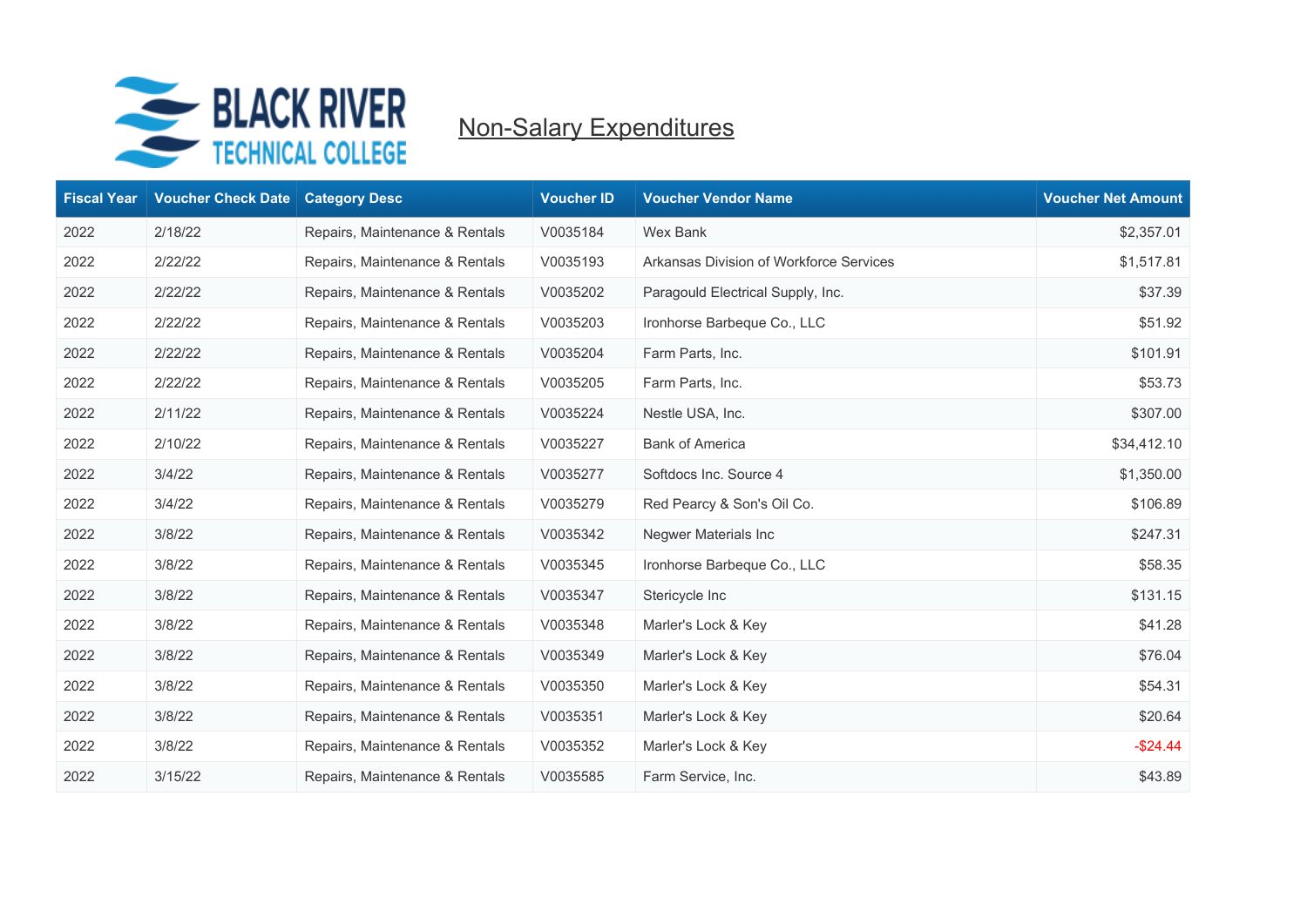

| <b>Fiscal Year</b> | <b>Voucher Check Date</b> | <b>Category Desc</b>           | <b>Voucher ID</b> | <b>Voucher Vendor Name</b>                         | <b>Voucher Net Amount</b> |
|--------------------|---------------------------|--------------------------------|-------------------|----------------------------------------------------|---------------------------|
| 2022               | 3/15/22                   | Repairs, Maintenance & Rentals | V0035586          | Farm Service, Inc.                                 | \$175.56                  |
| 2022               | 3/15/22                   | Repairs, Maintenance & Rentals | V0035588          | <b>Pocahontas Glass</b>                            | \$943.85                  |
| 2022               | 3/15/22                   | Repairs, Maintenance & Rentals | V0035589          | <b>Pocahontas Glass</b>                            | \$3,731.50                |
| 2022               | 3/15/22                   | Repairs, Maintenance & Rentals | V0035591          | Hoffman Supply Company Inc                         | \$683.06                  |
| 2022               | 3/15/22                   | Repairs, Maintenance & Rentals | V0035592          | <b>NAPA Auto Parts</b>                             | \$10.83                   |
| 2022               | 3/15/22                   | Repairs, Maintenance & Rentals | V0035593          | Fire Protection of Arkansas                        | \$344.19                  |
| 2022               | 3/15/22                   | Repairs, Maintenance & Rentals | V0035609          | Mid-South Plumbing & Electric Supply Company, Inc. | \$94.77                   |
| 2022               | 3/15/22                   | Repairs, Maintenance & Rentals | V0035610          | Mid-South Plumbing & Electric Supply Company, Inc. | \$2,660.04                |
| 2022               | 3/15/22                   | Repairs, Maintenance & Rentals | V0035611          | Cox Implement Co., Inc.                            | \$200.35                  |
| 2022               | 3/15/22                   | Repairs, Maintenance & Rentals | V0035617          | Herren Tire Service, Inc.                          | \$102.05                  |
| 2022               | 3/15/22                   | Repairs, Maintenance & Rentals | V0035618          | Ironhorse Barbeque Co., LLC                        | \$55.35                   |
| 2022               | 3/15/22                   | Repairs, Maintenance & Rentals | V0035619          | Haley's Lumber & Metal, LLC                        | \$24.12                   |
| 2022               | 3/15/22                   | Repairs, Maintenance & Rentals | V0035620          | Baltz Feed Co/Ace Hardware                         | \$51.75                   |
| 2022               | 3/15/22                   | Repairs, Maintenance & Rentals | V0035621          | Baltz Feed Co/Ace Hardware                         | \$33.11                   |
| 2022               | 3/15/22                   | Repairs, Maintenance & Rentals | V0035628          | Farm Parts, Inc.                                   | \$18.24                   |
| 2022               | 3/15/22                   | Repairs, Maintenance & Rentals | V0035629          | Farm Parts, Inc.                                   | \$14.27                   |
| 2022               | 3/15/22                   | Repairs, Maintenance & Rentals | V0035630          | Farm Parts, Inc.                                   | \$11.82                   |
| 2022               | 3/15/22                   | Repairs, Maintenance & Rentals | V0035632          | Fire Protection of Arkansas                        | \$522.85                  |
| 2022               | 3/15/22                   | Repairs, Maintenance & Rentals | V0035633          | <b>Wholesale Electric Supply</b>                   | \$104.34                  |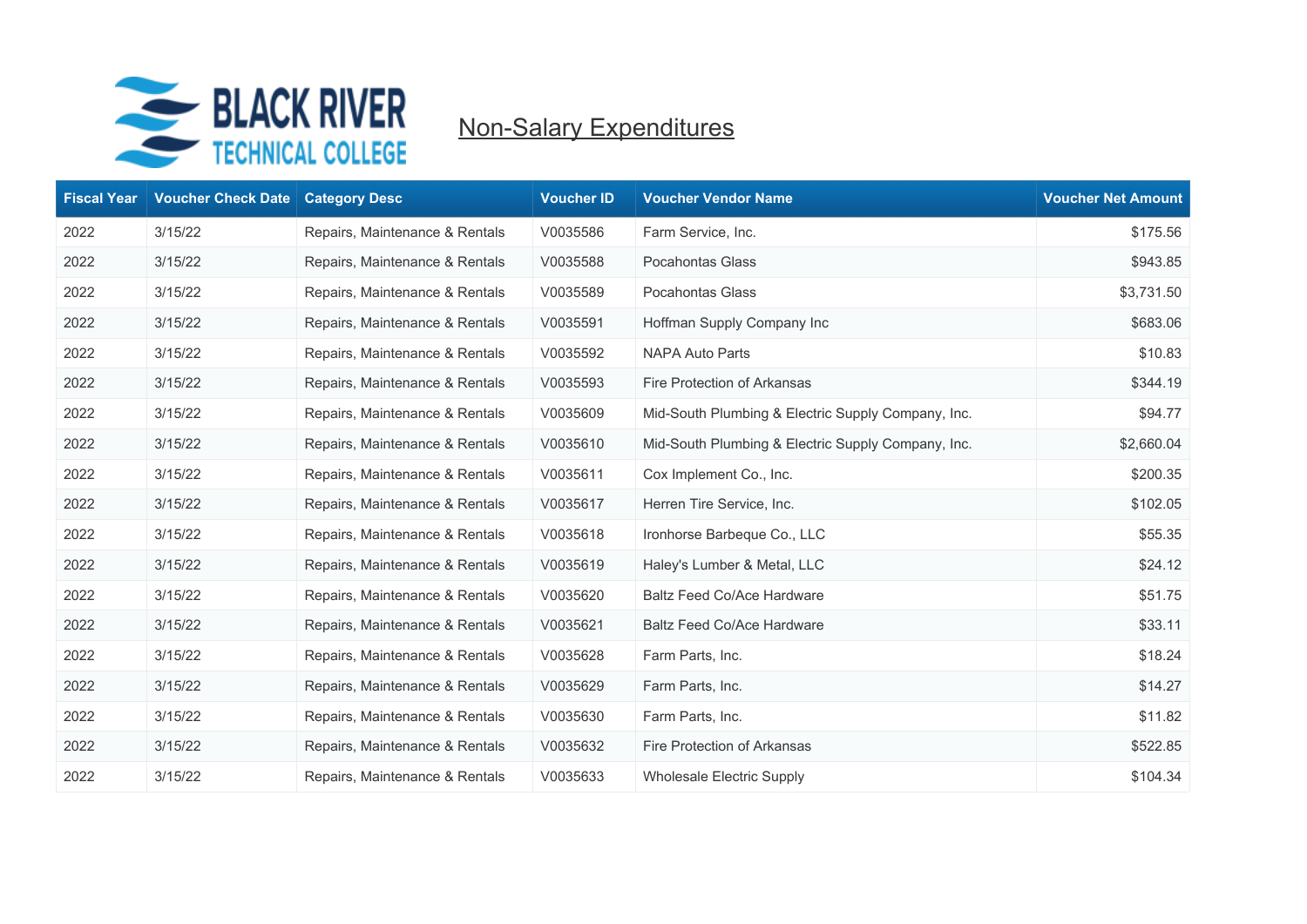

| <b>Fiscal Year</b> | <b>Voucher Check Date</b> | <b>Category Desc</b>           | <b>Voucher ID</b> | <b>Voucher Vendor Name</b>       | <b>Voucher Net Amount</b> |
|--------------------|---------------------------|--------------------------------|-------------------|----------------------------------|---------------------------|
| 2022               | 3/15/22                   | Repairs, Maintenance & Rentals | V0035634          | <b>Wholesale Electric Supply</b> | \$55.04                   |
| 2022               | 3/15/22                   | Repairs, Maintenance & Rentals | V0035635          | <b>Wholesale Electric Supply</b> | \$739.33                  |
| 2022               | 3/15/22                   | Repairs, Maintenance & Rentals | V0035636          | <b>Wholesale Electric Supply</b> | \$329.18                  |
| 2022               | 3/15/22                   | Repairs, Maintenance & Rentals | V0035637          | <b>Wholesale Electric Supply</b> | \$72.18                   |
| 2022               | 3/15/22                   | Repairs, Maintenance & Rentals | V0035638          | <b>Wholesale Electric Supply</b> | \$316.76                  |
| 2022               | 3/17/22                   | Repairs, Maintenance & Rentals | V0035672          | Gazaway Lumber Co., Inc.         | \$36.90                   |
| 2022               | 3/17/22                   | Repairs, Maintenance & Rentals | V0035673          | Gazaway Lumber Co., Inc.         | \$52.01                   |
| 2022               | 3/17/22                   | Repairs, Maintenance & Rentals | V0035674          | Gazaway Lumber Co., Inc.         | \$56.46                   |
| 2022               | 3/17/22                   | Repairs, Maintenance & Rentals | V0035675          | Gazaway Lumber Co., Inc.         | \$197.61                  |
| 2022               | 3/17/22                   | Repairs, Maintenance & Rentals | V0035676          | Gazaway Lumber Co., Inc.         | \$115.73                  |
| 2022               | 3/17/22                   | Repairs, Maintenance & Rentals | V0035678          | Southern Pipe & Supply           | \$1,710.84                |
| 2022               | 3/21/22                   | Repairs, Maintenance & Rentals | V0035700          | Wex Bank                         | \$2,726.15                |
| 2022               | 3/21/22                   | Repairs, Maintenance & Rentals | V0035707          | Quadient Leasing USA, INC.       | \$276.09                  |
| 2022               | 3/22/22                   | Repairs, Maintenance & Rentals | V0035738          | D. A. S. HVACR Service LLC       | \$3,437.81                |
| 2022               | 3/22/22                   | Repairs, Maintenance & Rentals | V0035740          | Safety-Kleen Systems, Inc.       | \$363.79                  |
| 2022               | 3/24/22                   | Repairs, Maintenance & Rentals | V0035792          | All Traffic Solutions Inc        | \$1,900.00                |
| 2022               | 3/30/22                   | Repairs, Maintenance & Rentals | V0035826          | Ozarc Gas Equipment & Supply     | \$589.40                  |
| 2022               | 3/30/22                   | Repairs, Maintenance & Rentals | V0035831          | Ironhorse Barbeque Co., LLC      | \$58.00                   |
| 2022               | 3/30/22                   | Repairs, Maintenance & Rentals | V0035833          | Electro Design Engineering, Inc. | \$2,554.98                |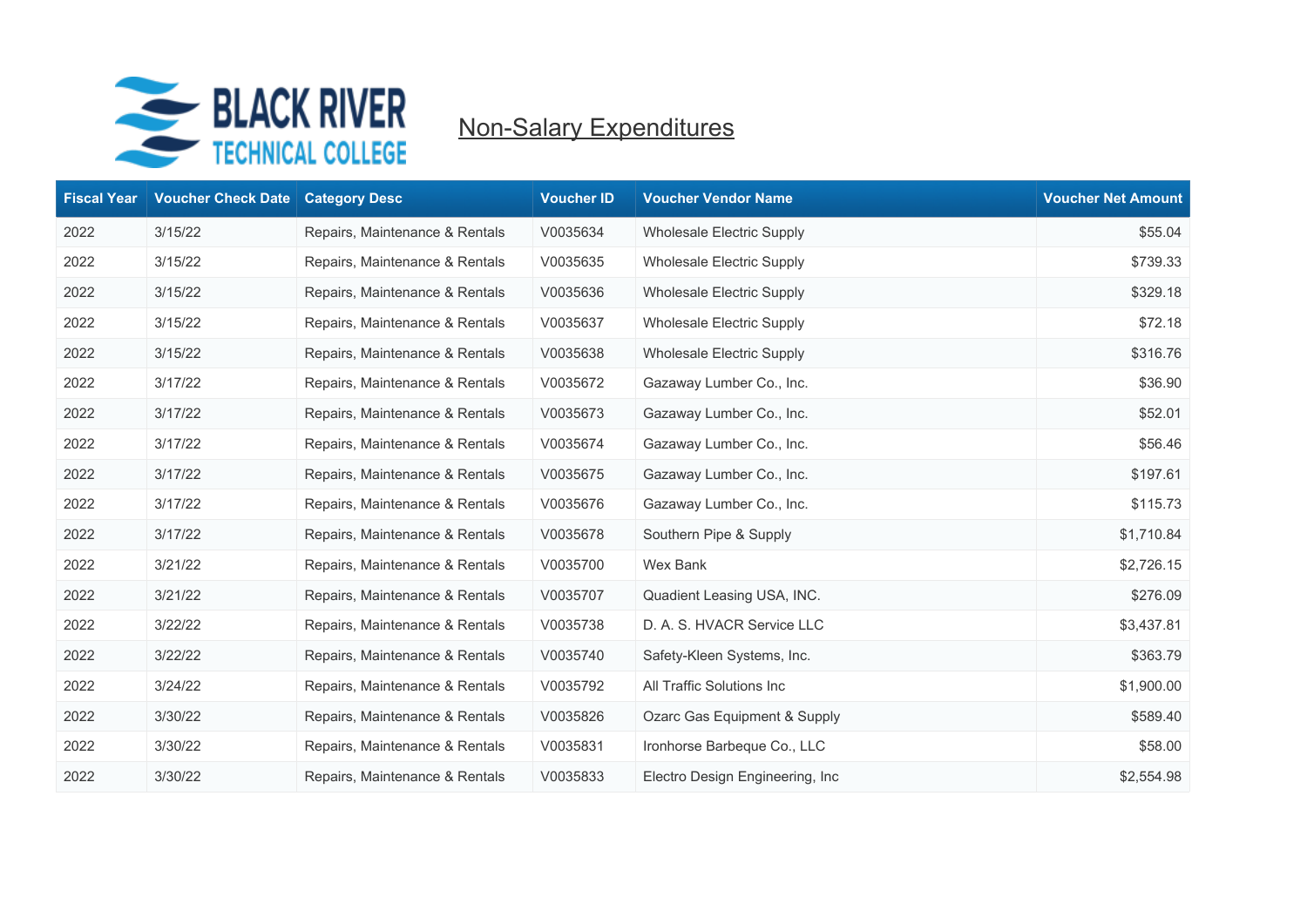

| <b>Fiscal Year</b> | <b>Voucher Check Date</b> | <b>Category Desc</b>           | <b>Voucher ID</b> | <b>Voucher Vendor Name</b> | <b>Voucher Net Amount</b> |
|--------------------|---------------------------|--------------------------------|-------------------|----------------------------|---------------------------|
| 2022               | 3/30/22                   | Repairs, Maintenance & Rentals | V0035838          | Kevin Ward                 | \$1,545.00                |
| 2022               | 3/30/22                   | Repairs, Maintenance & Rentals | V0035839          | Leo's Auto Center, LLC     | \$52.13                   |
| 2022               | 3/30/22                   | Repairs, Maintenance & Rentals | V0035840          | Leo's Auto Center, LLC     | \$16.46                   |
| 2022               | 3/30/22                   | Repairs, Maintenance & Rentals | V0035841          | Leo's Auto Center, LLC     | \$16.46                   |
| 2022               | 3/30/22                   | Repairs, Maintenance & Rentals | V0035842          | Leo's Auto Center, LLC     | \$64.48                   |
| 2022               | 3/30/22                   | Repairs, Maintenance & Rentals | V0035843          | Arkansas Bearing, Inc.     | \$8.12                    |
| 2022               | 3/30/22                   | Repairs, Maintenance & Rentals | V0035844          | Arkansas Bearing, Inc.     | \$16.49                   |
| 2022               | 3/30/22                   | Repairs, Maintenance & Rentals | V0035845          | Arkansas Bearing, Inc.     | \$8.08                    |
| 2022               | 3/30/22                   | Repairs, Maintenance & Rentals | V0035846          | Arkansas Bearing, Inc.     | \$5.39                    |
| 2022               | 3/30/22                   | Repairs, Maintenance & Rentals | V0035847          | Arkansas Bearing, Inc.     | \$5.75                    |
| 2022               | 3/30/22                   | Repairs, Maintenance & Rentals | V0035848          | Arkansas Bearing, Inc.     | \$34.54                   |
| 2022               | 3/12/22                   | Repairs, Maintenance & Rentals | V0035939          | <b>Bank of America</b>     | \$29,526.89               |
| 2022               | 2/15/22                   | Scholarship Expense            | V0034943          | Kids Palace                | \$416.00                  |
| 2022               | 2/18/22                   | <b>Scholarship Expense</b>     | V0035162          | Jungle Gym Daycare         | \$224.00                  |
| 2022               | 2/18/22                   | Scholarship Expense            | V0035163          | Jungle Gym Daycare         | \$112.00                  |
| 2022               | 2/18/22                   | <b>Scholarship Expense</b>     | V0035164          | Center Hill Child Care LLC | \$144.00                  |
| 2022               | 2/18/22                   | Scholarship Expense            | V0035165          | Center Hill Child Care LLC | \$256.00                  |
| 2022               | 3/15/22                   | <b>Scholarship Expense</b>     | V0035622          | <b>Kids Palace</b>         | \$480.00                  |
| 2022               | 3/22/22                   | Scholarship Expense            | V0035735          | Jungle Gym Daycare         | \$480.00                  |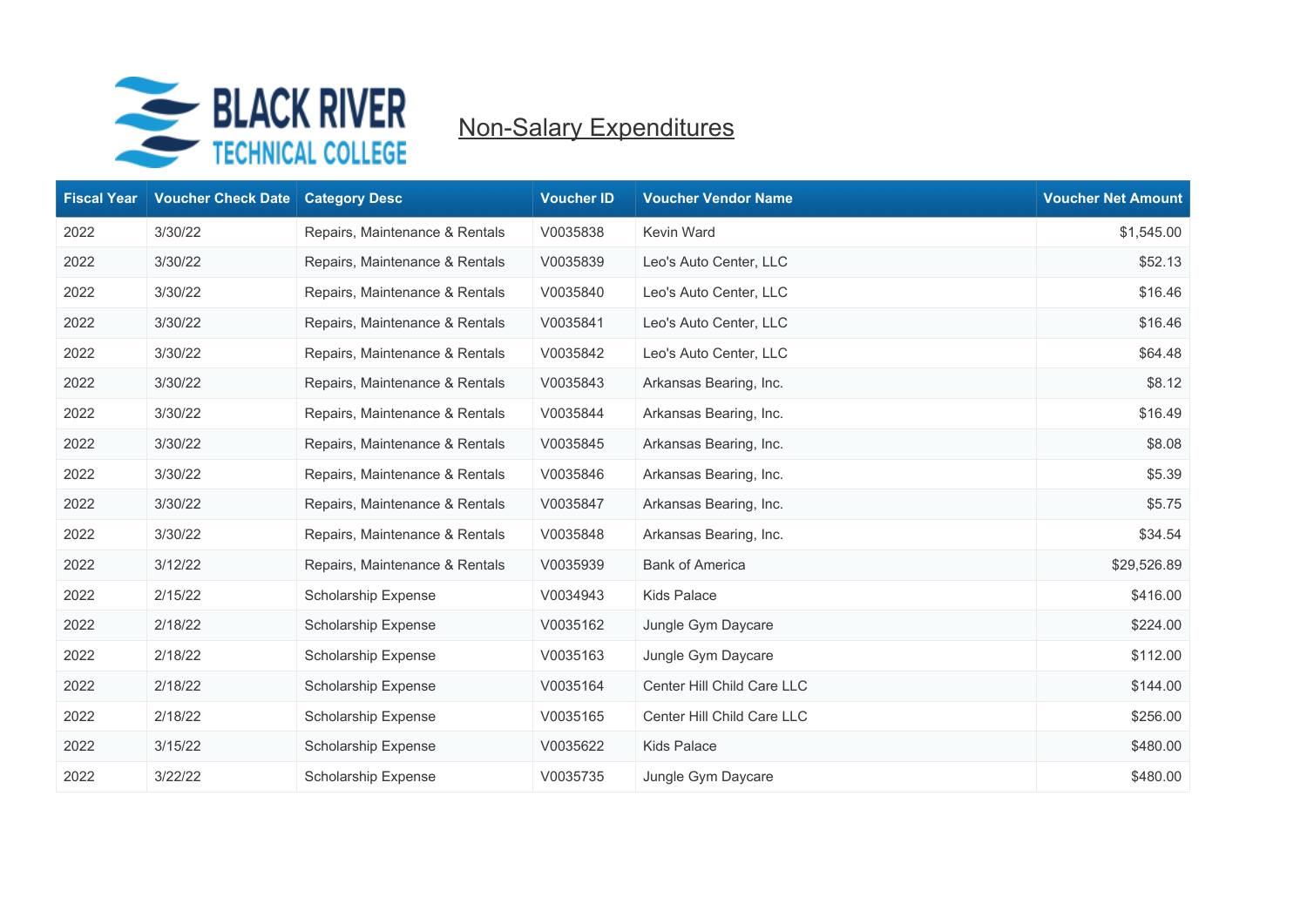

| <b>Fiscal Year</b> | <b>Voucher Check Date</b> | <b>Category Desc</b>       | <b>Voucher ID</b> | <b>Voucher Vendor Name</b>          | <b>Voucher Net Amount</b> |
|--------------------|---------------------------|----------------------------|-------------------|-------------------------------------|---------------------------|
| 2022               | 3/22/22                   | <b>Scholarship Expense</b> | V0035736          | Jungle Gym Daycare                  | \$192.00                  |
| 2022               | 1/7/22                    | Services & Other Operating | V0033958          | Next Gen Web Solutions              | \$350.00                  |
| 2022               | 1/7/22                    | Services & Other Operating | V0033959          | Randolph County Chamber of Commerce | \$750.00                  |
| 2022               | 1/11/22                   | Services & Other Operating | V0033982          | <b>KPOC/KRLW Radio</b>              | \$150.00                  |
| 2022               | 1/11/22                   | Services & Other Operating | V0033983          | <b>KPOC/KRLW Radio</b>              | \$495.00                  |
| 2022               | 1/11/22                   | Services & Other Operating | V0033985          | Next Gen Web Solutions              | \$350.00                  |
| 2022               | 1/11/22                   | Services & Other Operating | V0034015          | Eddie Mae Herron Center             | \$75.00                   |
| 2022               | 1/11/22                   | Services & Other Operating | V0034016          | Lawrence County Chamber of Commerce | \$190.00                  |
| 2022               | 1/11/22                   | Services & Other Operating | V0034017          | Concord Publishing House, INC       | \$145.00                  |
| 2022               | 1/11/22                   | Services & Other Operating | V0034018          | Vineyard's Developmental Group      | \$900.00                  |
| 2022               | 1/11/22                   | Services & Other Operating | V0034019          | <b>NEA Sports</b>                   | \$150.00                  |
| 2022               | 1/11/22                   | Services & Other Operating | V0034020          | Paxton Media Group, LLC             | \$95.00                   |
| 2022               | 1/11/22                   | Services & Other Operating | V0034021          | Paxton Media Group, LLC             | \$300.00                  |
| 2022               | 1/11/22                   | Services & Other Operating | V0034022          | KAIT                                | \$3,100.00                |
| 2022               | 1/11/22                   | Services & Other Operating | V0034045          | Arkansas Democrat-Gazette           | \$432.00                  |
| 2022               | 1/13/22                   | Services & Other Operating | V0034071          | Neon One, LLC                       | \$234.20                  |
| 2022               | 1/17/22                   | Services & Other Operating | V0034137          | The Merchandiser                    | \$470.00                  |
| 2022               | 1/17/22                   | Services & Other Operating | V0034145          | Paxton Media Group, LLC             | \$244.40                  |
| 2022               | 1/26/22                   | Services & Other Operating | V0034191          | Cherryroad Media                    | \$95.00                   |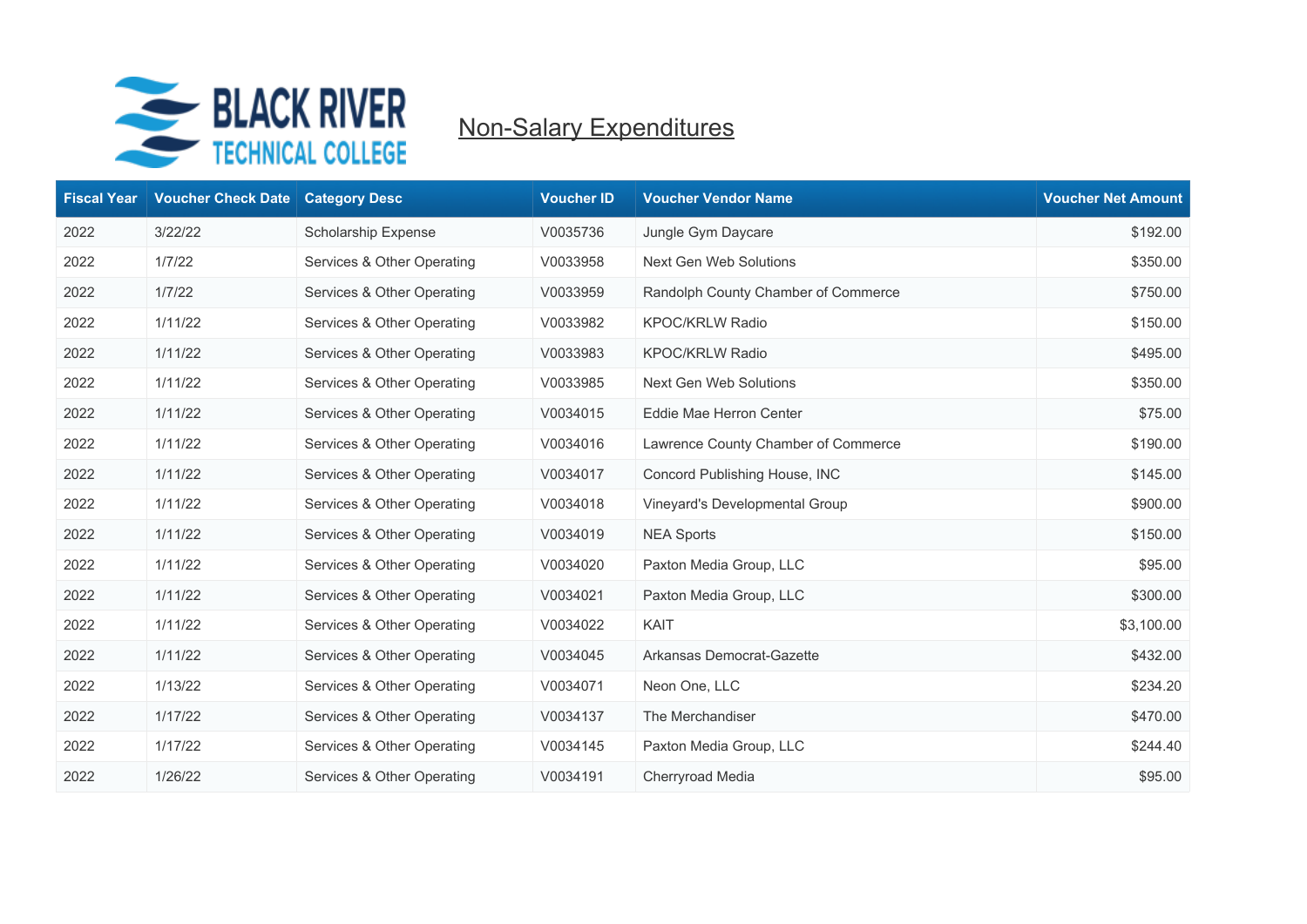

| <b>Fiscal Year</b> | <b>Voucher Check Date</b> | <b>Category Desc</b>       | <b>Voucher ID</b> | <b>Voucher Vendor Name</b>         | <b>Voucher Net Amount</b> |
|--------------------|---------------------------|----------------------------|-------------------|------------------------------------|---------------------------|
| 2022               | 1/26/22                   | Services & Other Operating | V0034192          | Cherryroad Media                   | \$25.00                   |
| 2022               | 1/26/22                   | Services & Other Operating | V0034193          | Next Gen Web Solutions             | \$350.00                  |
| 2022               | 1/26/22                   | Services & Other Operating | V0034199          | Concord Publishing House, INC      | \$100.00                  |
| 2022               | 1/26/22                   | Services & Other Operating | V0034204          | Ellucian Company L.P.              | \$675.00                  |
| 2022               | 1/26/22                   | Services & Other Operating | V0034205          | Mongoose                           | \$8,000.00                |
| 2022               | 1/31/22                   | Services & Other Operating | V0034266          | Corning Area Chamber of Commerce   | \$300.00                  |
| 2022               | 1/31/22                   | Services & Other Operating | V0034267          | Arkansas Times Limited Partnership | \$695.00                  |
| 2022               | 1/31/22                   | Services & Other Operating | V0034269          | National Student Clearinghouse     | \$150.00                  |
| 2022               | 1/10/22                   | Services & Other Operating | V0034273          | <b>Bank of America</b>             | \$29,152.12               |
| 2022               | 2/1/22                    | Services & Other Operating | V0034666          | NI Satellite Inc.                  | \$144.93                  |
| 2022               | 2/1/22                    | Services & Other Operating | V0034682          | Ark-AHEAD                          | \$25.00                   |
| 2022               | 2/1/22                    | Services & Other Operating | V0034683          | Paragould Chamber of Commerce      | \$25.00                   |
| 2022               | 2/1/22                    | Services & Other Operating | V0034687          | <b>NEA Sports</b>                  | \$150.00                  |
| 2022               | 2/1/22                    | Services & Other Operating | V0034688          | <b>Butler County Publishing</b>    | \$490.00                  |
| 2022               | 2/1/22                    | Services & Other Operating | V0034690          | UpToDate, Inc.                     | \$7,000.00                |
| 2022               | 2/7/22                    | Services & Other Operating | V0034782          | <b>Higher Learning Commission</b>  | \$1,000.00                |
| 2022               | 2/8/22                    | Services & Other Operating | V0034830          | Vineyard's Developmental Group     | \$900.00                  |
| 2022               | 2/8/22                    | Services & Other Operating | V0034831          | Ace One Technologies               | \$50.00                   |
| 2022               | 2/8/22                    | Services & Other Operating | V0034832          | <b>KPOC/KRLW Radio</b>             | \$495.00                  |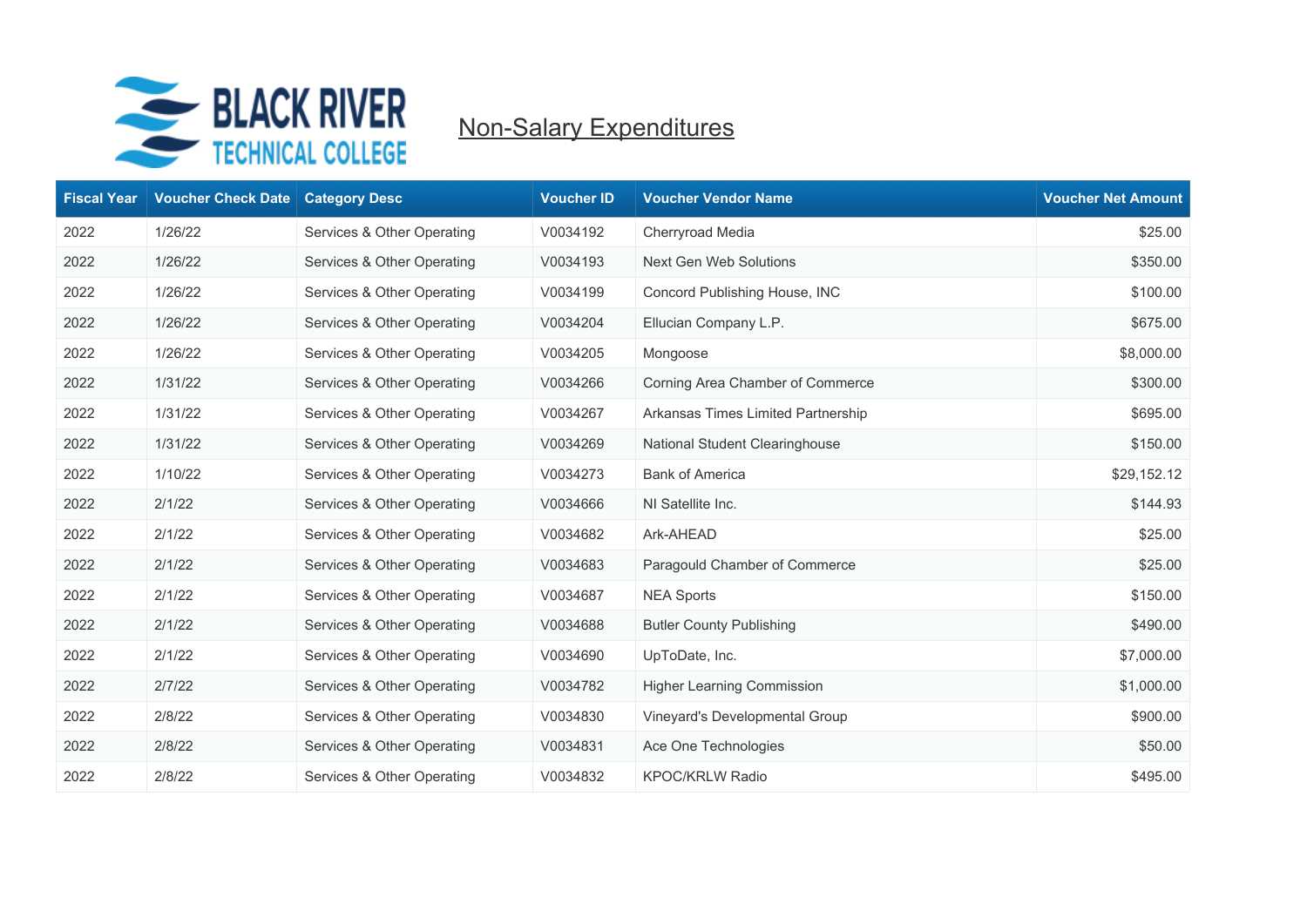

| <b>Fiscal Year</b> | <b>Voucher Check Date</b> | <b>Category Desc</b>       | <b>Voucher ID</b> | <b>Voucher Vendor Name</b>         | <b>Voucher Net Amount</b> |
|--------------------|---------------------------|----------------------------|-------------------|------------------------------------|---------------------------|
| 2022               | 2/10/22                   | Services & Other Operating | V0034926          | Respondus                          | \$1,950.00                |
| 2022               | 2/17/22                   | Services & Other Operating | V0035073          | Arkansas Business Publishing Group | \$64.95                   |
| 2022               | 2/18/22                   | Services & Other Operating | V0035154          | Paxton Media Group, LLC            | \$1,050.00                |
| 2022               | 2/18/22                   | Services & Other Operating | V0035155          | Paxton Media Group, LLC            | \$80.00                   |
| 2022               | 2/18/22                   | Services & Other Operating | V0035157          | <b>KFCM 98.3 FM</b>                | \$185.00                  |
| 2022               | 2/18/22                   | Services & Other Operating | V0035159          | Neon One, LLC                      | \$234.20                  |
| 2022               | 2/18/22                   | Services & Other Operating | V0035160          | Concord Publishing House, INC      | \$25.00                   |
| 2022               | 2/18/22                   | Services & Other Operating | V0035161          | Concord Publishing House, INC      | \$265.00                  |
| 2022               | 2/22/22                   | Services & Other Operating | V0035195          | NI Satellite Inc.                  | \$144.93                  |
| 2022               | 2/10/22                   | Services & Other Operating | V0035227          | <b>Bank of America</b>             | \$34,412.10               |
| 2022               | 3/1/22                    | Services & Other Operating | V0035235          | Northeast AR Board of Realtors     | \$100.00                  |
| 2022               | 3/1/22                    | Services & Other Operating | V0035249          | <b>Higher Learning Commission</b>  | \$1,000.00                |
| 2022               | 3/1/22                    | Services & Other Operating | V0035250          | <b>Higher Learning Commission</b>  | \$1,000.00                |
| 2022               | 3/8/22                    | Services & Other Operating | V0035356          | <b>Higher Learning Commission</b>  | \$1,000.00                |
| 2022               | 3/15/22                   | Services & Other Operating | V0035595          | City of Pocahontas                 | \$150.00                  |
| 2022               | 3/15/22                   | Services & Other Operating | V0035596          | <b>KPOC/KRLW Radio</b>             | \$495.00                  |
| 2022               | 3/15/22                   | Services & Other Operating | V0035597          | <b>NEA Sports</b>                  | \$125.00                  |
| 2022               | 3/15/22                   | Services & Other Operating | V0035598          | Concord Publishing House, INC      | \$280.00                  |
| 2022               | 3/15/22                   | Services & Other Operating | V0035599          | Ace One Technologies               | \$50.00                   |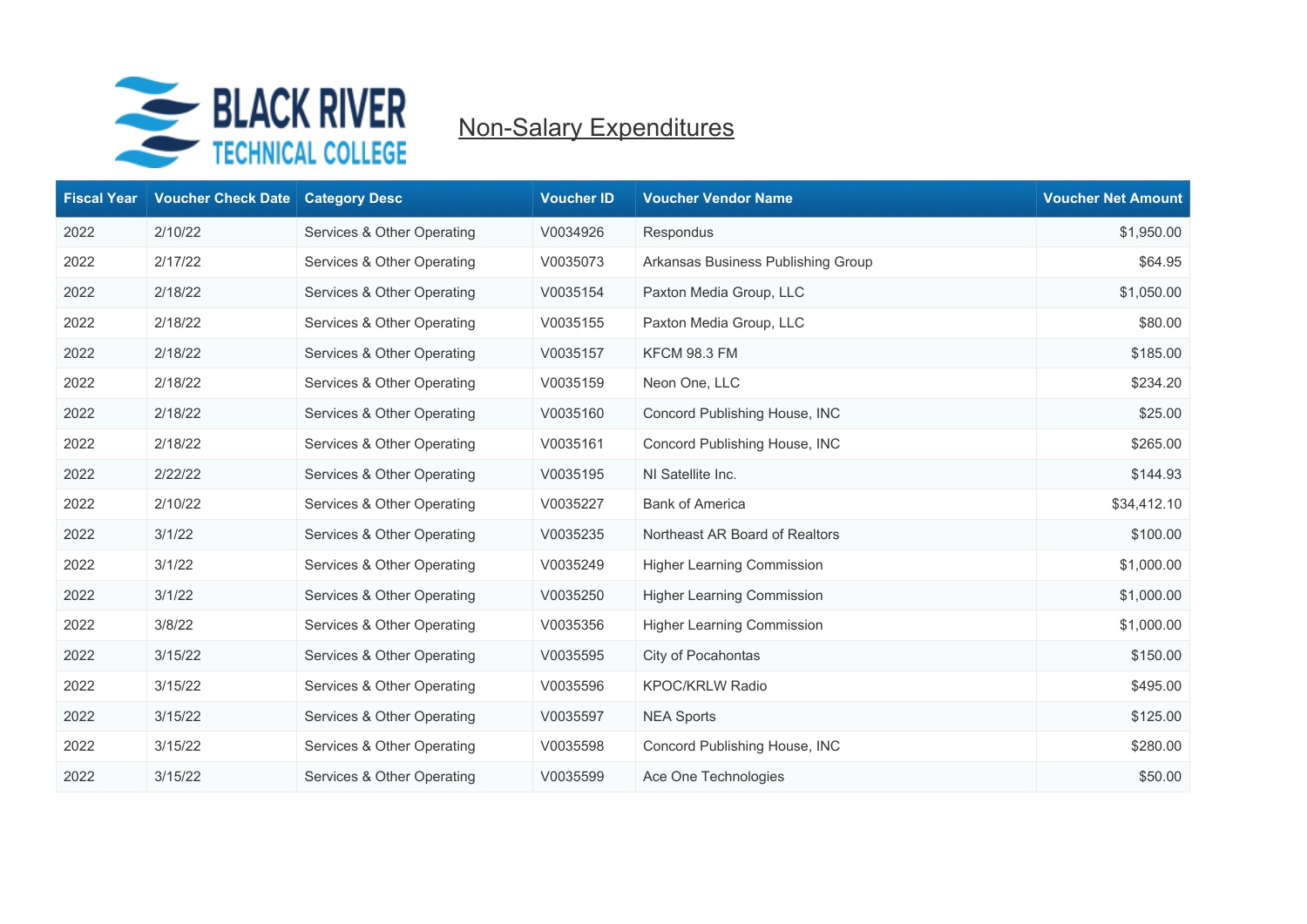

| <b>Fiscal Year</b> | <b>Voucher Check Date</b> | <b>Category Desc</b>       | <b>Voucher ID</b> | <b>Voucher Vendor Name</b>                              | <b>Voucher Net Amount</b> |
|--------------------|---------------------------|----------------------------|-------------------|---------------------------------------------------------|---------------------------|
| 2022               | 3/15/22                   | Services & Other Operating | V0035601          | <b>Next Gen Web Solutions</b>                           | \$350.00                  |
| 2022               | 3/15/22                   | Services & Other Operating | V0035603          | The Merchandiser                                        | \$225.00                  |
| 2022               | 3/15/22                   | Services & Other Operating | V0035604          | The Merchandiser                                        | \$225.00                  |
| 2022               | 3/15/22                   | Services & Other Operating | V0035608          | Concord Publishing House, INC                           | \$50.00                   |
| 2022               | 3/15/22                   | Services & Other Operating | V0035613          | Vineyard's Developmental Group                          | \$900.00                  |
| 2022               | 3/15/22                   | Services & Other Operating | V0035614          | The Merchandiser                                        | \$160.00                  |
| 2022               | 3/15/22                   | Services & Other Operating | V0035615          | The Merchandiser                                        | \$310.00                  |
| 2022               | 3/15/22                   | Services & Other Operating | V0035616          | Paxton Media Group, LLC                                 | \$1,200.00                |
| 2022               | 3/17/22                   | Services & Other Operating | V0035680          | JSK Company, INC dba I-K Electric, IK Network Solutions | \$1,897.58                |
| 2022               | 3/21/22                   | Services & Other Operating | V0035712          | KAIT                                                    | \$500.00                  |
| 2022               | 3/22/22                   | Services & Other Operating | V0035739          | NI Satellite Inc.                                       | \$144.93                  |
| 2022               | 3/22/22                   | Services & Other Operating | V0035751          | <b>Arkansas Community Colleges</b>                      | \$23,217.00               |
| 2022               | 3/29/22                   | Services & Other Operating | V0035802          | Sign-Tech                                               | \$351.95                  |
| 2022               | 3/29/22                   | Services & Other Operating | V0035803          | Sign-Tech                                               | \$158.59                  |
| 2022               | 3/29/22                   | Services & Other Operating | V0035810          | State of Arkansas                                       | \$400.00                  |
| 2022               | 3/30/22                   | Services & Other Operating | V0035824          | CDW Government, Inc.                                    | \$2,875.00                |
| 2022               | 3/7/22                    | Services & Other Operating | V0035938          | <b>Blue Box Studios</b>                                 | \$4,000.00                |
| 2022               | 3/12/22                   | Services & Other Operating | V0035939          | <b>Bank of America</b>                                  | \$29,526.89               |
| 2022               | 3/11/22                   | Supplies & Materials       | V0032107          | The Steel Yard                                          | \$112.50                  |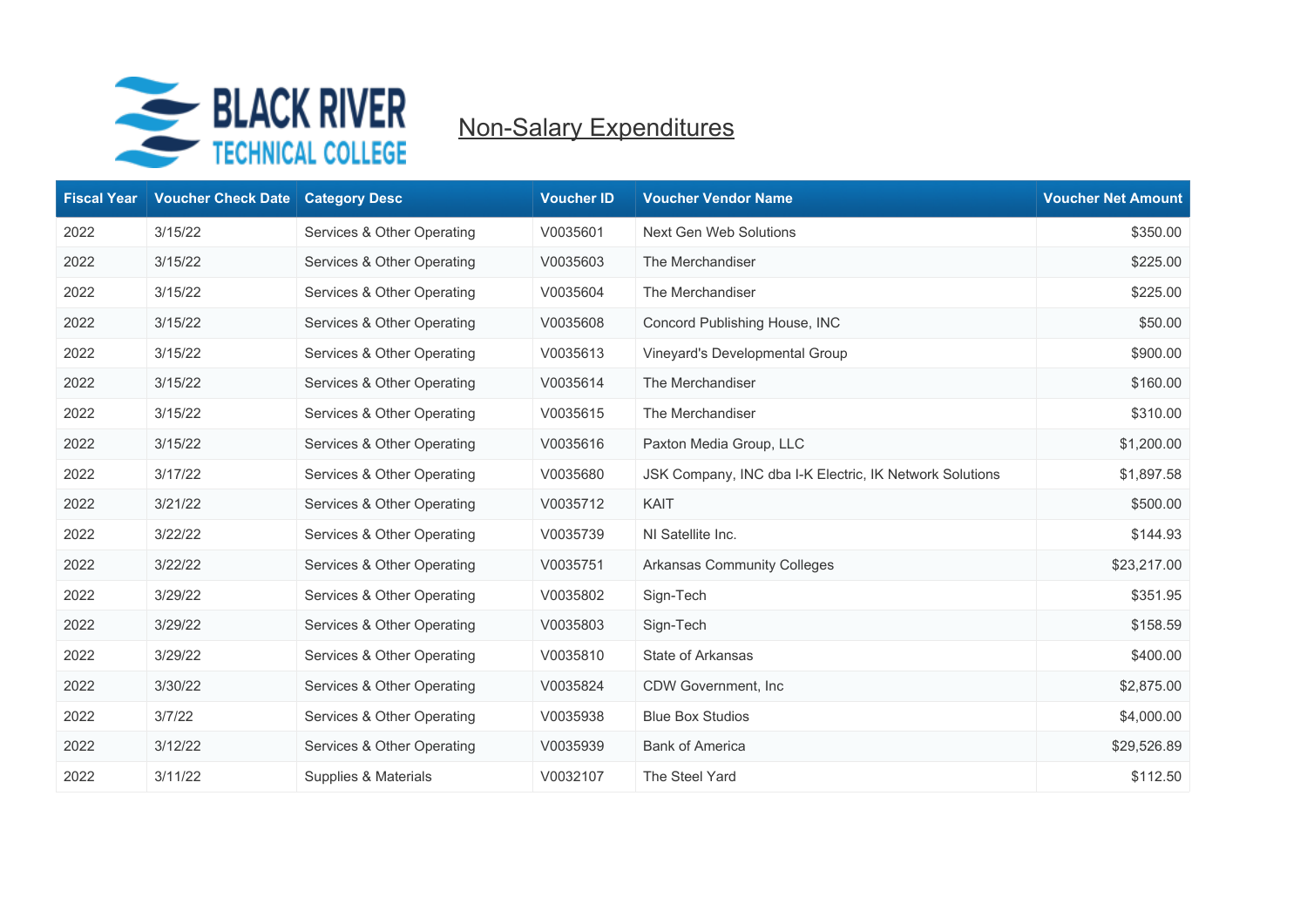

| <b>Fiscal Year</b> | <b>Voucher Check Date</b> | <b>Category Desc</b> | <b>Voucher ID</b> | <b>Voucher Vendor Name</b>          | <b>Voucher Net Amount</b> |
|--------------------|---------------------------|----------------------|-------------------|-------------------------------------|---------------------------|
| 2022               | 1/7/22                    | Supplies & Materials | V0033924          | McGraw-Hill Education, INC          | $-$ \$511.50              |
| 2022               | 1/7/22                    | Supplies & Materials | V0033925          | McGraw-Hill Education, INC          | \$3,460.06                |
| 2022               | 1/7/22                    | Supplies & Materials | V0033926          | <b>Fire Protection Publications</b> | \$676.45                  |
| 2022               | 1/7/22                    | Supplies & Materials | V0033929          | F. A. Davis Company                 | \$11,845.12               |
| 2022               | 1/7/22                    | Supplies & Materials | V0033930          | Goodheart-Willcox Publisher         | \$1,288.52                |
| 2022               | 1/7/22                    | Supplies & Materials | V0033931          | DF Sport                            | \$1,639.02                |
| 2022               | 1/7/22                    | Supplies & Materials | V0033936          | <b>Fire Protection Publications</b> | $-$ \$236.64              |
| 2022               | 1/7/22                    | Supplies & Materials | V0033938          | DF Sport                            | \$2,052.25                |
| 2022               | 1/7/22                    | Supplies & Materials | V0033939          | DF Sport                            | $-$ \$32.90               |
| 2022               | 1/7/22                    | Supplies & Materials | V0033940          | DF Sport                            | \$907.55                  |
| 2022               | 1/7/22                    | Supplies & Materials | V0033941          | <b>NEA Uniforms</b>                 | \$47.95                   |
| 2022               | 1/7/22                    | Supplies & Materials | V0033942          | <b>NEA Uniforms</b>                 | \$221.70                  |
| 2022               | 1/7/22                    | Supplies & Materials | V0033943          | <b>NEA Uniforms</b>                 | \$213.80                  |
| 2022               | 1/7/22                    | Supplies & Materials | V0033944          | <b>NEA Uniforms</b>                 | \$1,041.70                |
| 2022               | 1/7/22                    | Supplies & Materials | V0033945          | <b>NEA Uniforms</b>                 | \$173.70                  |
| 2022               | 1/7/22                    | Supplies & Materials | V0033946          | <b>NEA Uniforms</b>                 | \$120.00                  |
| 2022               | 1/7/22                    | Supplies & Materials | V0033947          | <b>NEA Uniforms</b>                 | \$2,576.25                |
| 2022               | 1/7/22                    | Supplies & Materials | V0033948          | <b>NEA Uniforms</b>                 | \$3,905.05                |
| 2022               | 1/7/22                    | Supplies & Materials | V0033949          | Science Interactive Group LLC       | \$5,631.90                |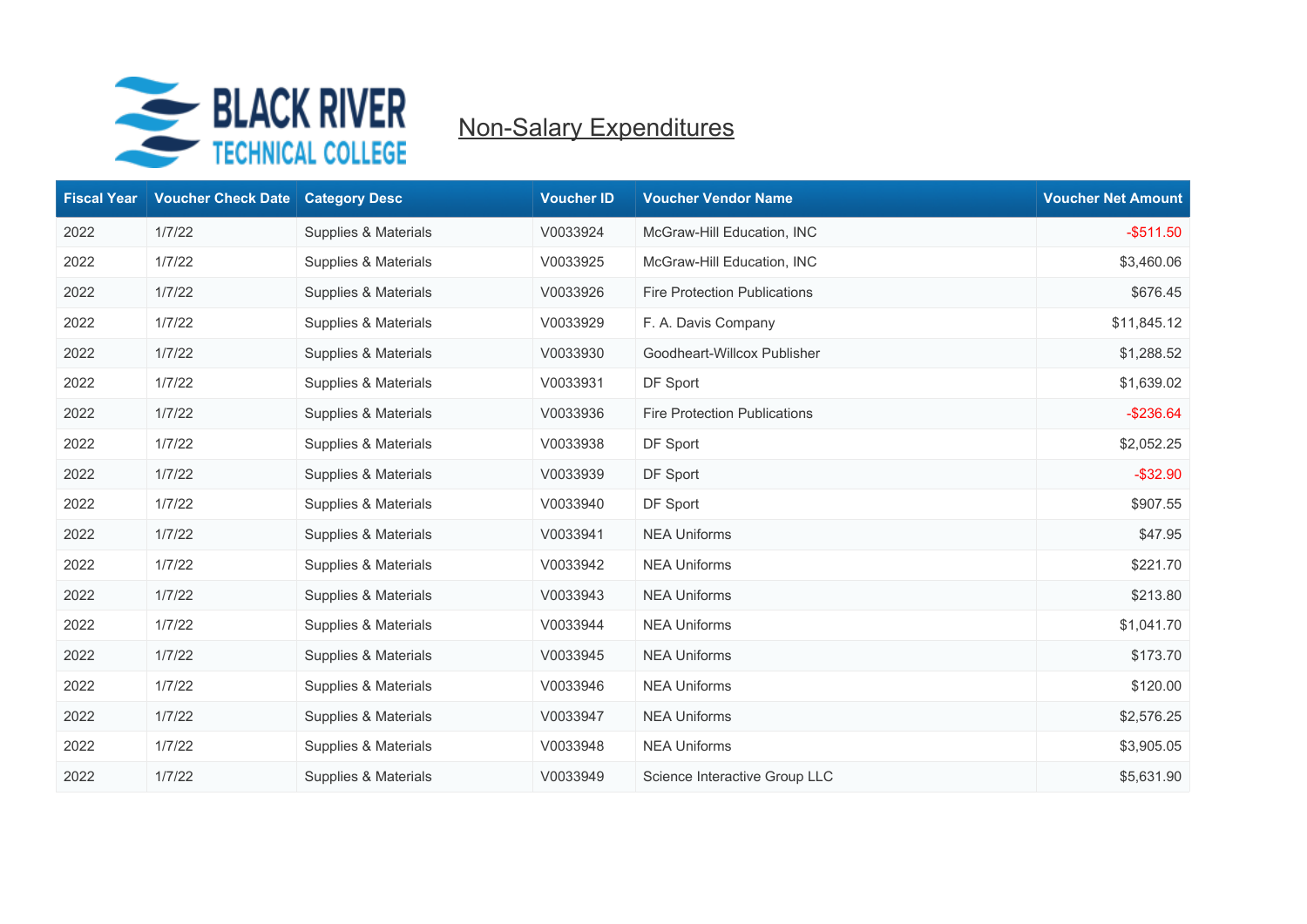

| <b>Fiscal Year</b> | <b>Voucher Check Date</b> | <b>Category Desc</b> | <b>Voucher ID</b> | <b>Voucher Vendor Name</b>               | <b>Voucher Net Amount</b> |
|--------------------|---------------------------|----------------------|-------------------|------------------------------------------|---------------------------|
| 2022               | 1/7/22                    | Supplies & Materials | V0033950          | Science Interactive Group LLC            | $-$3,991.02$              |
| 2022               | 1/7/22                    | Supplies & Materials | V0033951          | Science Interactive Group LLC            | $-$1,531.04$              |
| 2022               | 1/7/22                    | Supplies & Materials | V0033954          | The College House                        | \$581.05                  |
| 2022               | 1/7/22                    | Supplies & Materials | V0033955          | The College House                        | $-$30.00$                 |
| 2022               | 1/7/22                    | Supplies & Materials | V0033956          | The College House                        | \$519.25                  |
| 2022               | 1/7/22                    | Supplies & Materials | V0033957          | The College House                        | \$792.25                  |
| 2022               | 1/11/22                   | Supplies & Materials | V0033986          | Metro Medical Supply Inc                 | \$979.57                  |
| 2022               | 1/11/22                   | Supplies & Materials | V0033990          | <b>US Foods</b>                          | \$603.50                  |
| 2022               | 1/11/22                   | Supplies & Materials | V0033991          | <b>US Foods</b>                          | \$989.35                  |
| 2022               | 1/11/22                   | Supplies & Materials | V0033992          | US Foods                                 | \$482.30                  |
| 2022               | 1/11/22                   | Supplies & Materials | V0033993          | <b>US Foods</b>                          | \$1,445.73                |
| 2022               | 1/11/22                   | Supplies & Materials | V0033994          | <b>US Foods</b>                          | \$946.86                  |
| 2022               | 1/11/22                   | Supplies & Materials | V0033995          | <b>US Foods</b>                          | \$1,006.70                |
| 2022               | 1/11/22                   | Supplies & Materials | V0033996          | <b>US Foods</b>                          | \$958.72                  |
| 2022               | 1/11/22                   | Supplies & Materials | V0034024          | Houghton Mifflin Harcourt Publishing Co. | \$54.00                   |
| 2022               | 1/11/22                   | Supplies & Materials | V0034025          | Morton Publishing Co.                    | \$424.24                  |
| 2022               | 1/11/22                   | Supplies & Materials | V0034026          | Ellsworth Publishing Co.                 | \$614.80                  |
| 2022               | 1/11/22                   | Supplies & Materials | V0034027          | <b>Medical Equipment Affiliates</b>      | \$4,843.84                |
| 2022               | 1/11/22                   | Supplies & Materials | V0034046          | FedEx                                    | \$9.78                    |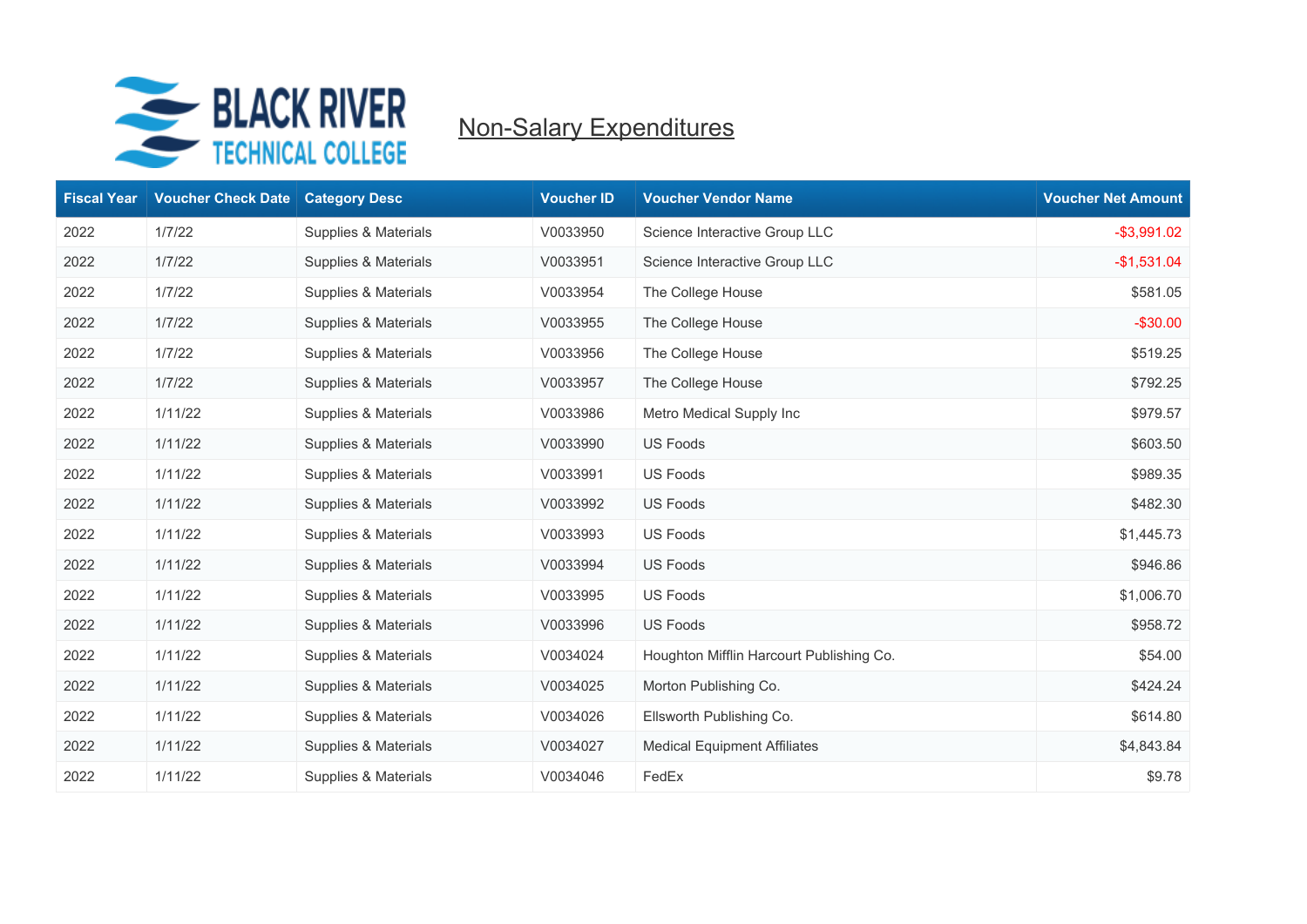

| <b>Fiscal Year</b> | <b>Voucher Check Date</b> | <b>Category Desc</b> | <b>Voucher ID</b> | <b>Voucher Vendor Name</b>               | <b>Voucher Net Amount</b> |
|--------------------|---------------------------|----------------------|-------------------|------------------------------------------|---------------------------|
| 2022               | 1/11/22                   | Supplies & Materials | V0034048          | FedEx                                    | \$11.29                   |
| 2022               | 1/11/22                   | Supplies & Materials | V0034049          | FedEx                                    | \$51.34                   |
| 2022               | 1/11/22                   | Supplies & Materials | V0034050          | FedEx                                    | \$65.83                   |
| 2022               | 1/11/22                   | Supplies & Materials | V0034051          | FedEx                                    | \$33.40                   |
| 2022               | 1/11/22                   | Supplies & Materials | V0034052          | FedEx                                    | \$228.68                  |
| 2022               | 1/11/22                   | Supplies & Materials | V0034053          | FedEx                                    | \$27.75                   |
| 2022               | 1/13/22                   | Supplies & Materials | V0034072          | Visual Edge INC                          | \$1,104.14                |
| 2022               | 1/13/22                   | Supplies & Materials | V0034076          | Arkansas State University                | \$102.07                  |
| 2022               | 1/13/22                   | Supplies & Materials | V0034077          | Arkansas State University                | \$91.07                   |
| 2022               | 1/13/22                   | Supplies & Materials | V0034078          | Arkansas State University                | \$102.07                  |
| 2022               | 1/13/22                   | Supplies & Materials | V0034099          | The Vernon Company                       | \$744.88                  |
| 2022               | 1/13/22                   | Supplies & Materials | V0034101          | <b>Gulf States Distributors</b>          | \$9,273.88                |
| 2022               | 1/13/22                   | Supplies & Materials | V0034102          | <b>G&amp;W Diesel/EVS</b>                | \$352.96                  |
| 2022               | 1/17/22                   | Supplies & Materials | V0034143          | <b>US Foods</b>                          | \$1,413.82                |
| 2022               | 1/17/22                   | Supplies & Materials | V0034144          | <b>US Foods</b>                          | \$1,639.44                |
| 2022               | 1/17/22                   | Supplies & Materials | V0034146          | IDSC Holdings LLCýDBA Snap-On Industrial | \$270.13                  |
| 2022               | 1/17/22                   | Supplies & Materials | V0034147          | The Vernon Company                       | \$487.43                  |
| 2022               | 1/17/22                   | Supplies & Materials | V0034148          | The College House                        | \$992.72                  |
| 2022               | 1/17/22                   | Supplies & Materials | V0034150          | Health Educator Publications, Inc.       | \$476.80                  |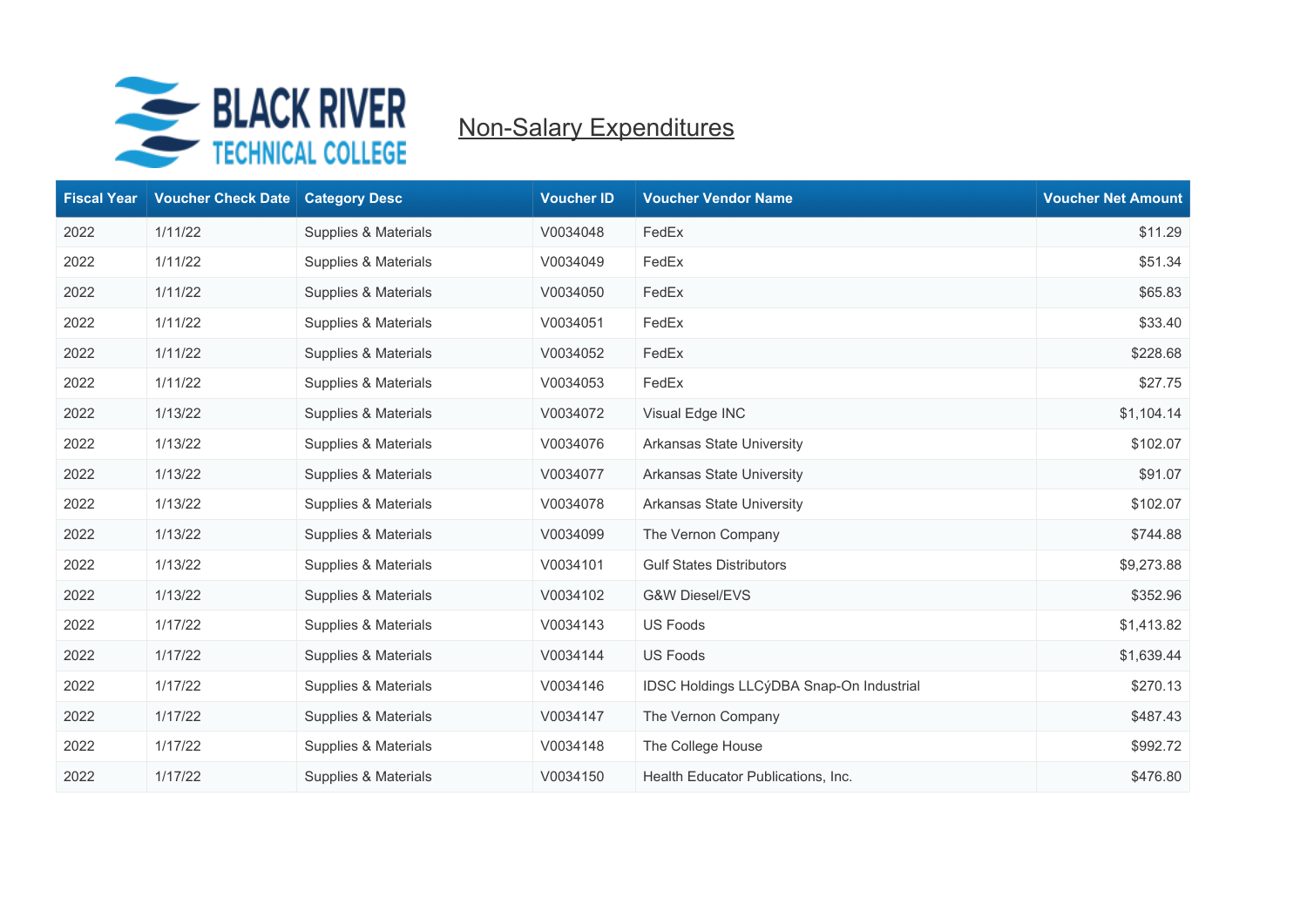

| <b>Fiscal Year</b> | <b>Voucher Check Date</b> | <b>Category Desc</b> | <b>Voucher ID</b> | <b>Voucher Vendor Name</b>   | <b>Voucher Net Amount</b> |
|--------------------|---------------------------|----------------------|-------------------|------------------------------|---------------------------|
| 2022               | 1/25/22                   | Supplies & Materials | V0034157          | Arkansas Copier Center, Inc. | \$98.78                   |
| 2022               | 1/25/22                   | Supplies & Materials | V0034158          | Arkansas Copier Center, Inc. | \$120.73                  |
| 2022               | 1/25/22                   | Supplies & Materials | V0034159          | Arkansas Copier Center, Inc. | \$44.94                   |
| 2022               | 1/25/22                   | Supplies & Materials | V0034160          | Arkansas Copier Center, Inc. | \$155.41                  |
| 2022               | 1/25/22                   | Supplies & Materials | V0034161          | Arkansas Copier Center, Inc. | \$145.78                  |
| 2022               | 1/25/22                   | Supplies & Materials | V0034162          | Arkansas Copier Center, Inc. | \$85.55                   |
| 2022               | 1/25/22                   | Supplies & Materials | V0034163          | Arkansas Copier Center, Inc. | \$199.84                  |
| 2022               | 1/25/22                   | Supplies & Materials | V0034164          | Arkansas Copier Center, Inc. | \$198.65                  |
| 2022               | 1/25/22                   | Supplies & Materials | V0034165          | Arkansas Copier Center, Inc. | \$42.80                   |
| 2022               | 1/25/22                   | Supplies & Materials | V0034166          | Arkansas Copier Center, Inc. | \$120.73                  |
| 2022               | 1/25/22                   | Supplies & Materials | V0034167          | Arkansas Copier Center, Inc. | \$349.00                  |
| 2022               | 1/25/22                   | Supplies & Materials | V0034168          | Arkansas Copier Center, Inc. | \$349.00                  |
| 2022               | 1/25/22                   | Supplies & Materials | V0034169          | Arkansas Copier Center, Inc. | \$184.76                  |
| 2022               | 1/25/22                   | Supplies & Materials | V0034170          | Arkansas Copier Center, Inc. | \$598.08                  |
| 2022               | 1/25/22                   | Supplies & Materials | V0034171          | Arkansas Copier Center, Inc. | \$134.64                  |
| 2022               | 1/25/22                   | Supplies & Materials | V0034172          | Arkansas Copier Center, Inc. | \$488.39                  |
| 2022               | 1/25/22                   | Supplies & Materials | V0034173          | Arkansas Copier Center, Inc. | \$142.72                  |
| 2022               | 1/25/22                   | Supplies & Materials | V0034174          | Arkansas Copier Center, Inc. | \$214.01                  |
| 2022               | 1/25/22                   | Supplies & Materials | V0034175          | Arkansas Copier Center, Inc. | \$231.57                  |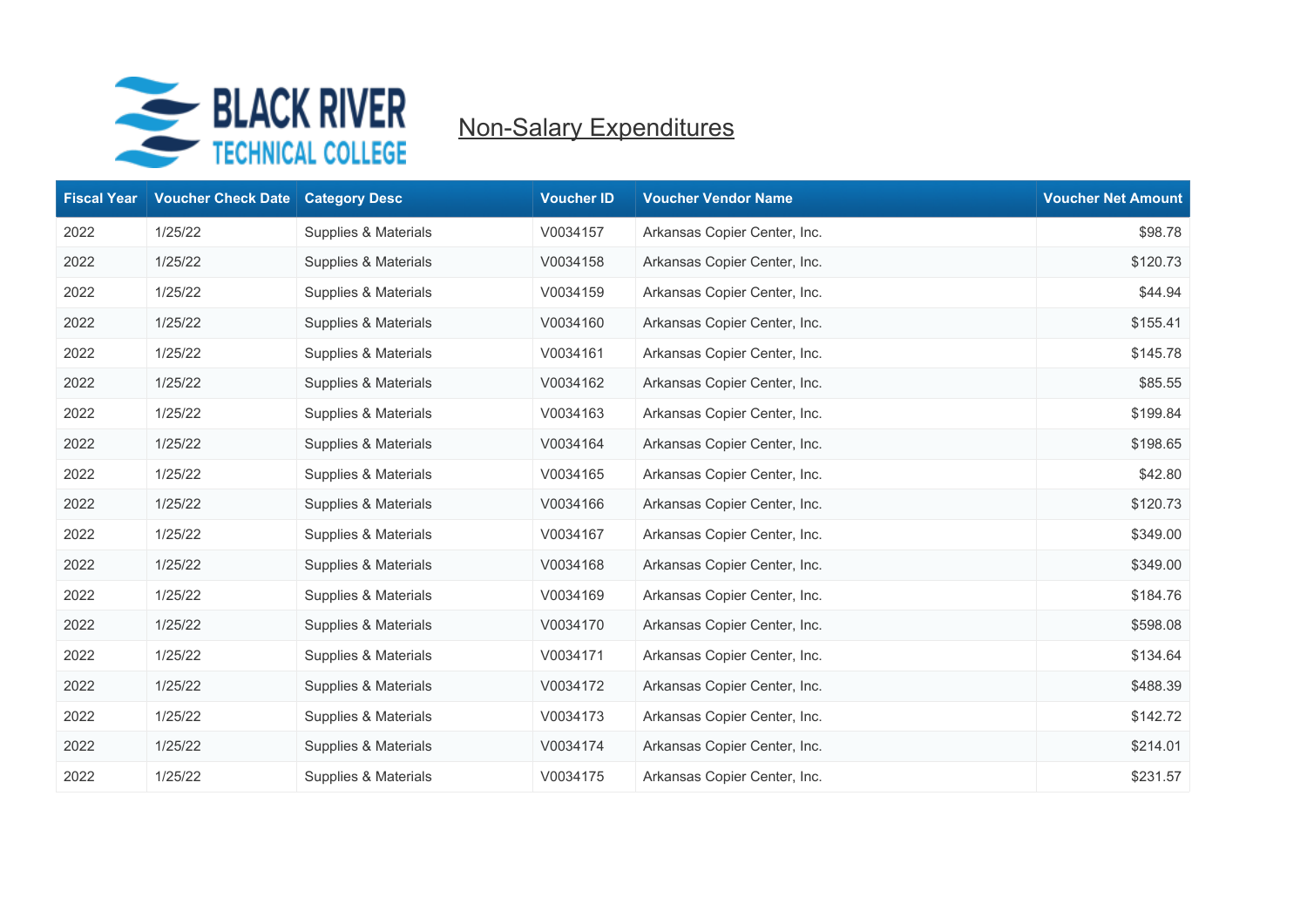

| <b>Fiscal Year</b> | <b>Voucher Check Date</b> | <b>Category Desc</b> | <b>Voucher ID</b> | <b>Voucher Vendor Name</b>                         | <b>Voucher Net Amount</b> |
|--------------------|---------------------------|----------------------|-------------------|----------------------------------------------------|---------------------------|
| 2022               | 1/28/22                   | Supplies & Materials | V0034254          | Arkansas Bearing, Inc.                             | \$2,705.31                |
| 2022               | 1/28/22                   | Supplies & Materials | V0034256          | Arkansas Bearing, Inc.                             | \$807.35                  |
| 2022               | 1/28/22                   | Supplies & Materials | V0034257          | Arkansas Bearing, Inc.                             | $-$ \$22.92               |
| 2022               | 1/28/22                   | Supplies & Materials | V0034258          | Ozarc Gas Equipment & Supply                       | \$2,000.00                |
| 2022               | 1/10/22                   | Supplies & Materials | V0034273          | <b>Bank of America</b>                             | \$29,152.12               |
| 2022               | 1/31/22                   | Supplies & Materials | V0034280          | Cengage Learning                                   | \$9,154.30                |
| 2022               | 1/31/22                   | Supplies & Materials | V0034281          | Cengage Learning                                   | $-$1,790.25$              |
| 2022               | 1/31/22                   | Supplies & Materials | V0034471          | <b>Medical Equipment Affiliates</b>                | \$9,602.88                |
| 2022               | 1/31/22                   | Supplies & Materials | V0034555          | <b>Medical Equipment Affiliates</b>                | \$839.90                  |
| 2022               | 1/31/22                   | Supplies & Materials | V0034636          | Pearson Education                                  | \$279.98                  |
| 2022               | 1/31/22                   | Supplies & Materials | V0034659          | Ellsworth Publishing Co.                           | \$190.00                  |
| 2022               | 1/31/22                   | Supplies & Materials | V0034660          | Platinum Educational Group                         | \$588.00                  |
| 2022               | 1/31/22                   | Supplies & Materials | V0034661          | American Institute of Professional Bookkeepers     | \$2,118.00                |
| 2022               | 1/31/22                   | Supplies & Materials | V0034662          | <b>Wolters Kluwer Health</b>                       | \$2,180.73                |
| 2022               | 1/31/22                   | Supplies & Materials | V0034663          | Carolina Biological Supply Co.                     | \$274.17                  |
| 2022               | 2/1/22                    | Supplies & Materials | V0034675          | <b>BRTC Bookstore</b>                              | \$59.79                   |
| 2022               | 2/1/22                    | Supplies & Materials | V0034679          | <b>BRTC Bookstore</b>                              | \$575.65                  |
| 2022               | 2/1/22                    | Supplies & Materials | V0034681          | Arkansas Methodist Medical Center                  | \$150.00                  |
| 2022               | 2/7/22                    | Supplies & Materials | V0034775          | Matthew Bender & Co. DBA LexisNexis Matthew Bender | \$449.27                  |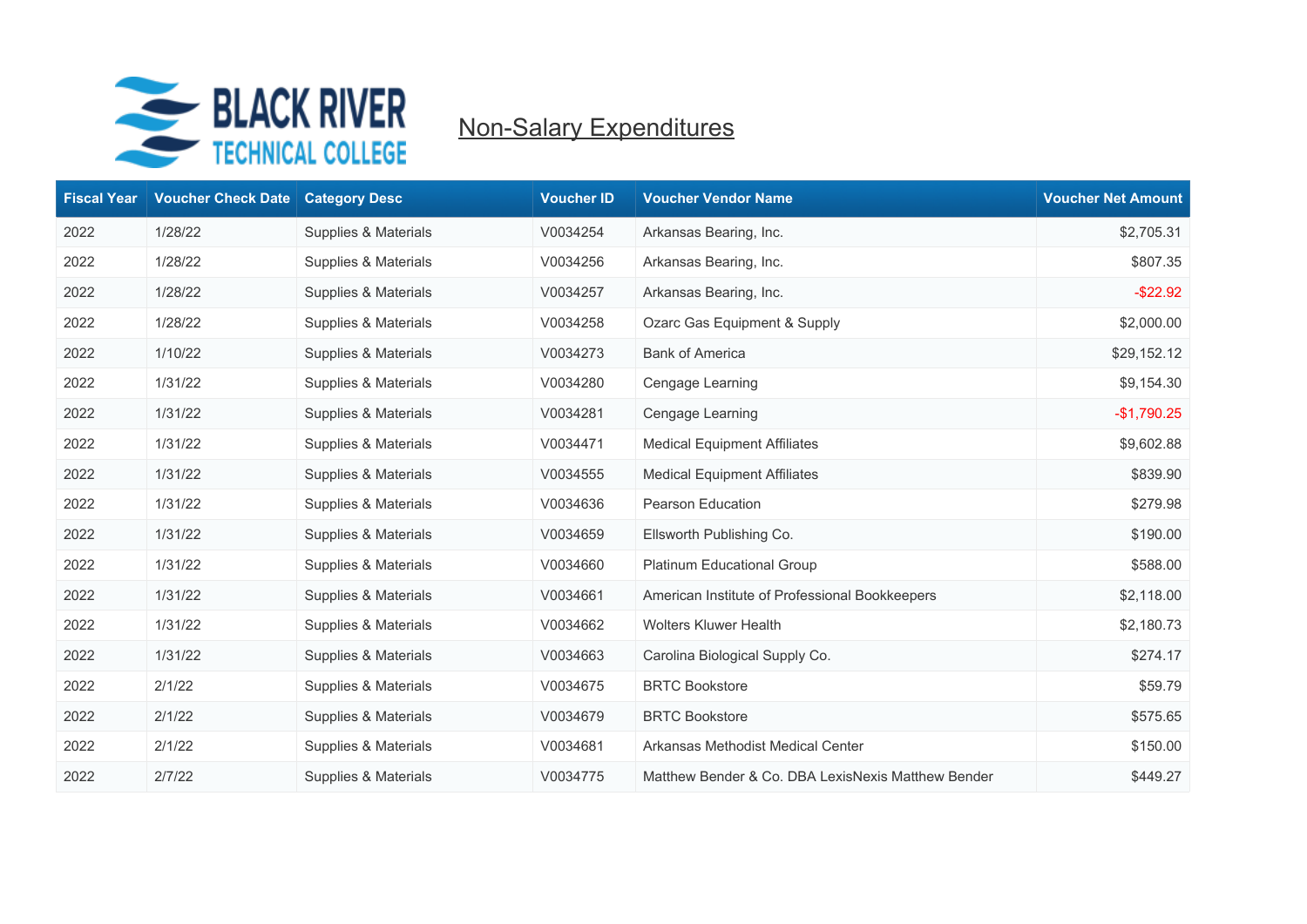

| <b>Fiscal Year</b> | <b>Voucher Check Date</b> | <b>Category Desc</b> | <b>Voucher ID</b> | <b>Voucher Vendor Name</b>   | <b>Voucher Net Amount</b> |
|--------------------|---------------------------|----------------------|-------------------|------------------------------|---------------------------|
| 2022               | 2/7/22                    | Supplies & Materials | V0034784          | Ozarc Gas Equipment & Supply | \$468.50                  |
| 2022               | 2/7/22                    | Supplies & Materials | V0034785          | Ozarc Gas Equipment & Supply | \$149.17                  |
| 2022               | 2/7/22                    | Supplies & Materials | V0034786          | Ozarc Gas Equipment & Supply | $-$ \$67.52               |
| 2022               | 2/7/22                    | Supplies & Materials | V0034800          | Ozarc Gas Equipment & Supply | \$310.76                  |
| 2022               | 2/7/22                    | Supplies & Materials | V0034803          | K Scott Consults LLC         | \$1,850.00                |
| 2022               | 2/10/22                   | Supplies & Materials | V0034895          | Arkansas Copier Center, Inc. | \$98.78                   |
| 2022               | 2/10/22                   | Supplies & Materials | V0034896          | Arkansas Copier Center, Inc. | \$120.73                  |
| 2022               | 2/10/22                   | Supplies & Materials | V0034897          | Arkansas Copier Center, Inc. | \$44.94                   |
| 2022               | 2/10/22                   | Supplies & Materials | V0034898          | Arkansas Copier Center, Inc. | \$155.24                  |
| 2022               | 2/10/22                   | Supplies & Materials | V0034899          | Arkansas Copier Center, Inc. | \$108.63                  |
| 2022               | 2/10/22                   | Supplies & Materials | V0034900          | Arkansas Copier Center, Inc. | \$154.50                  |
| 2022               | 2/10/22                   | Supplies & Materials | V0034901          | Arkansas Copier Center, Inc. | \$85.55                   |
| 2022               | 2/10/22                   | Supplies & Materials | V0034902          | Arkansas Copier Center, Inc. | \$182.02                  |
| 2022               | 2/10/22                   | Supplies & Materials | V0034903          | Arkansas Copier Center, Inc. | \$198.65                  |
| 2022               | 2/10/22                   | Supplies & Materials | V0034904          | Arkansas Copier Center, Inc. | \$42.80                   |
| 2022               | 2/10/22                   | Supplies & Materials | V0034905          | Arkansas Copier Center, Inc. | \$120.73                  |
| 2022               | 2/10/22                   | Supplies & Materials | V0034907          | Arkansas Copier Center, Inc. | \$349.00                  |
| 2022               | 2/10/22                   | Supplies & Materials | V0034908          | Arkansas Copier Center, Inc. | \$349.00                  |
| 2022               | 2/10/22                   | Supplies & Materials | V0034909          | Arkansas Copier Center, Inc. | \$184.76                  |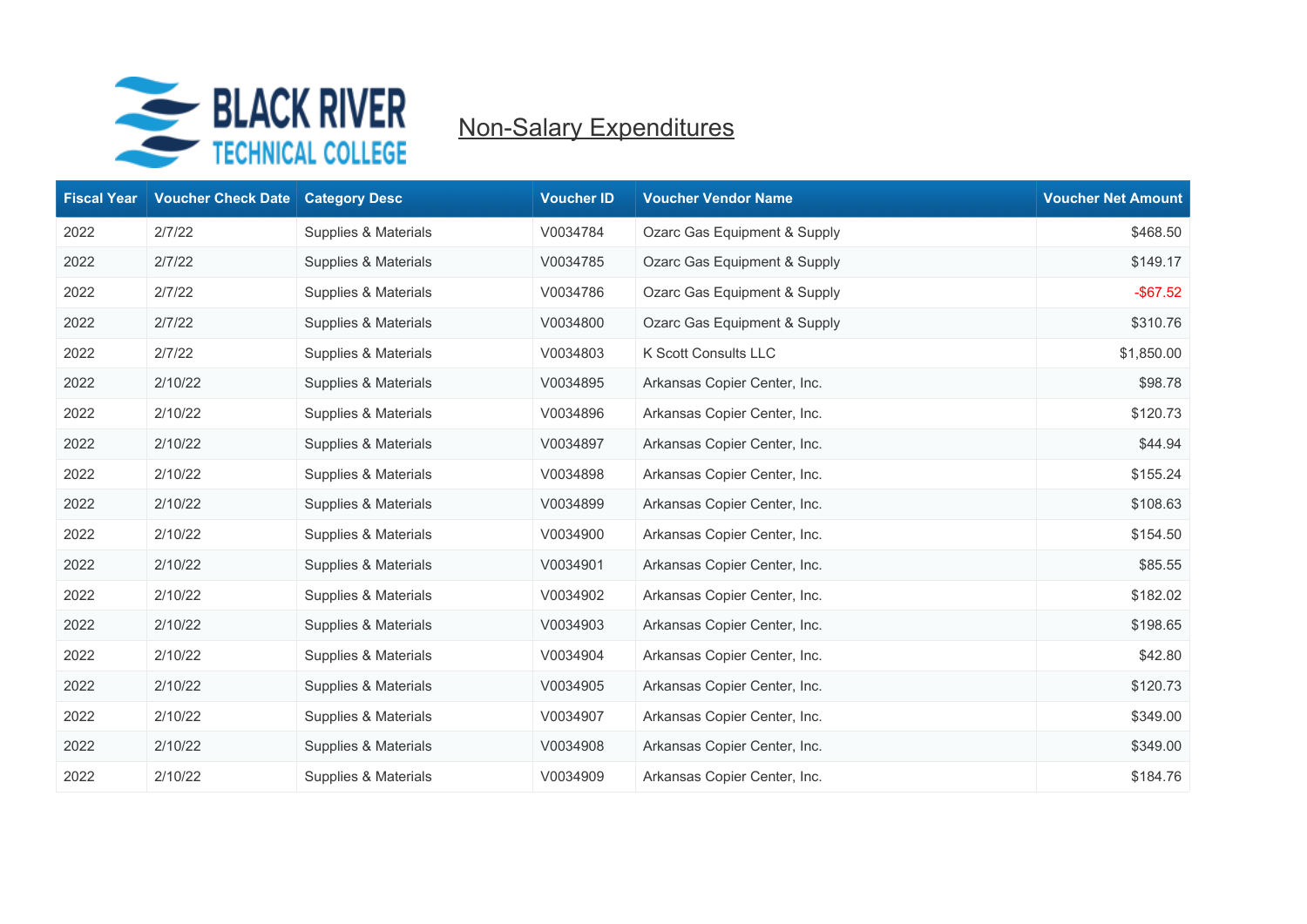

| <b>Fiscal Year</b> | <b>Voucher Check Date</b> | <b>Category Desc</b> | <b>Voucher ID</b> | <b>Voucher Vendor Name</b>         | <b>Voucher Net Amount</b> |
|--------------------|---------------------------|----------------------|-------------------|------------------------------------|---------------------------|
| 2022               | 2/10/22                   | Supplies & Materials | V0034910          | Arkansas Copier Center, Inc.       | \$598.08                  |
| 2022               | 2/10/22                   | Supplies & Materials | V0034911          | Arkansas Copier Center, Inc.       | \$129.32                  |
| 2022               | 2/10/22                   | Supplies & Materials | V0034912          | Arkansas Copier Center, Inc.       | \$488.39                  |
| 2022               | 2/10/22                   | Supplies & Materials | V0034913          | Arkansas Copier Center, Inc.       | \$142.72                  |
| 2022               | 2/10/22                   | Supplies & Materials | V0034914          | Arkansas Copier Center, Inc.       | \$214.01                  |
| 2022               | 2/10/22                   | Supplies & Materials | V0034915          | Arkansas Copier Center, Inc.       | \$231.57                  |
| 2022               | 2/10/22                   | Supplies & Materials | V0034920          | AP Technology                      | \$668.79                  |
| 2022               | 2/10/22                   | Supplies & Materials | V0034921          | Carolina Biological Supply Co.     | \$195.18                  |
| 2022               | 2/10/22                   | Supplies & Materials | V0034923          | <b>Arkansas State University</b>   | \$102.07                  |
| 2022               | 2/10/22                   | Supplies & Materials | V0034924          | Arkansas State University          | \$102.07                  |
| 2022               | 2/10/22                   | Supplies & Materials | V0034925          | <b>Gulf States Distributors</b>    | \$2,842.53                |
| 2022               | 2/10/22                   | Supplies & Materials | V0034933          | Ozarc Gas Equipment & Supply       | \$7,697.51                |
| 2022               | 2/15/22                   | Supplies & Materials | V0034954          | <b>Gulf States Distributors</b>    | \$3,411.03                |
| 2022               | 2/15/22                   | Supplies & Materials | V0034955          | Seam Group LLC                     | \$4,600.00                |
| 2022               | 2/15/22                   | Supplies & Materials | V0035010          | The College House                  | \$1,221.60                |
| 2022               | 2/15/22                   | Supplies & Materials | V0035011          | The College House                  | $-$74.85$                 |
| 2022               | 2/15/22                   | Supplies & Materials | V0035040          | McGraw-Hill Education, INC         | \$805.70                  |
| 2022               | 2/15/22                   | Supplies & Materials | V0035041          | Holtzbrinck Publishers LLC DBA MPS | \$2,440.68                |
| 2022               | 2/15/22                   | Supplies & Materials | V0035042          | W. W. Norton & Company INC         | \$825.00                  |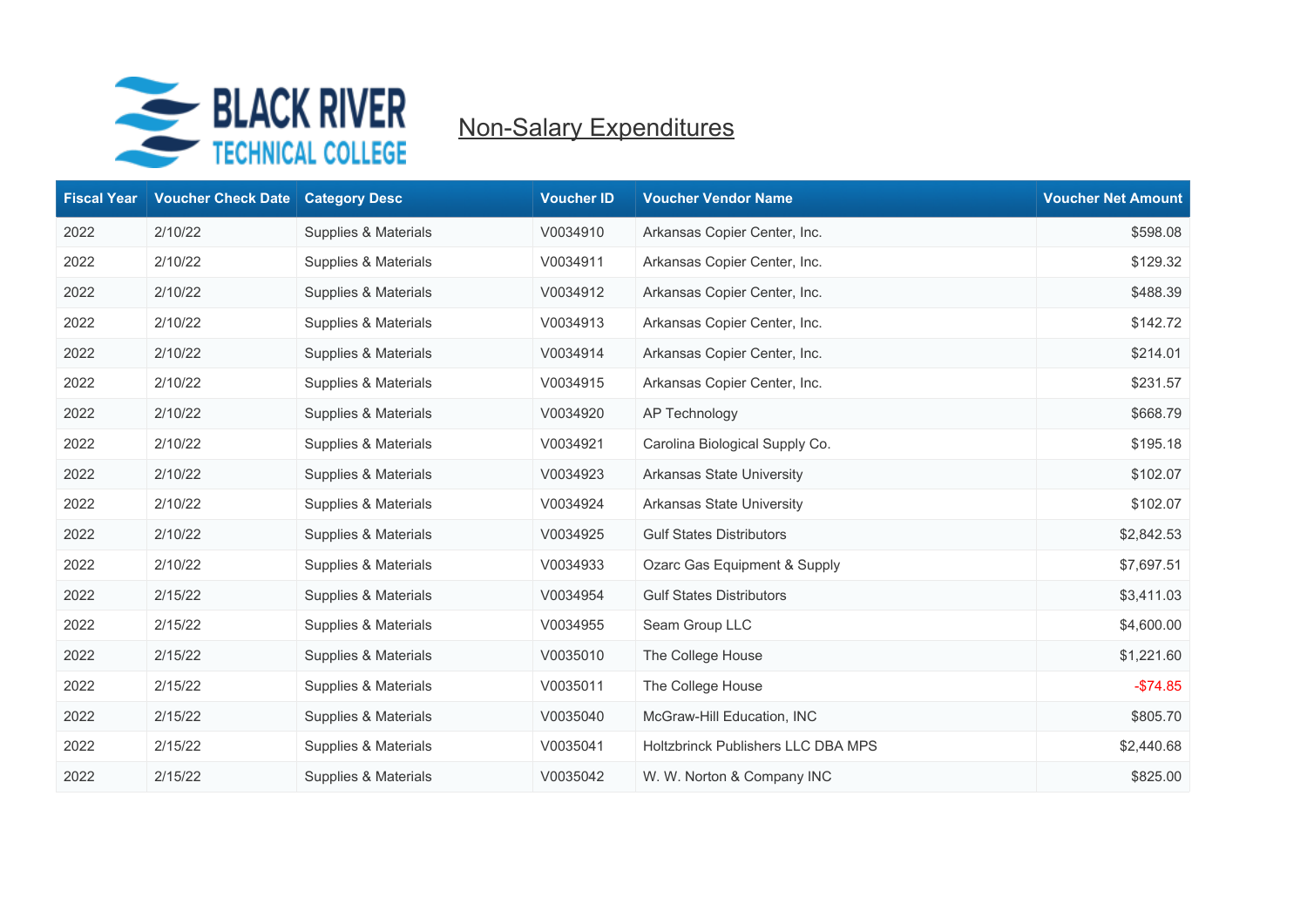

| <b>Fiscal Year</b> | <b>Voucher Check Date</b> | <b>Category Desc</b> | <b>Voucher ID</b> | <b>Voucher Vendor Name</b>             | <b>Voucher Net Amount</b> |
|--------------------|---------------------------|----------------------|-------------------|----------------------------------------|---------------------------|
| 2022               | 2/17/22                   | Supplies & Materials | V0035080          | <b>US Foods</b>                        | \$85.68                   |
| 2022               | 2/17/22                   | Supplies & Materials | V0035081          | <b>US Foods</b>                        | \$1,478.11                |
| 2022               | 2/17/22                   | Supplies & Materials | V0035082          | <b>US Foods</b>                        | \$1,652.48                |
| 2022               | 2/17/22                   | Supplies & Materials | V0035083          | <b>US Foods</b>                        | \$2,354.59                |
| 2022               | 2/17/22                   | Supplies & Materials | V0035085          | <b>US Foods</b>                        | \$2,350.42                |
| 2022               | 2/17/22                   | Supplies & Materials | V0035091          | Ozarks Coca-Cola Dr. Pepper-Wes        | \$1,021.59                |
| 2022               | 2/17/22                   | Supplies & Materials | V0035092          | Ozarks Coca-Cola Dr. Pepper-Wes        | $-$75.00$                 |
| 2022               | 2/17/22                   | Supplies & Materials | V0035094          | Swift River Online Learning            | \$4,800.00                |
| 2022               | 2/18/22                   | Supplies & Materials | V0035142          | Ascend Learning Holdings LLC           | \$1,134.00                |
| 2022               | 2/18/22                   | Supplies & Materials | V0035146          | <b>Body Shop Supplies</b>              | \$3,127.70                |
| 2022               | 2/18/22                   | Supplies & Materials | V0035158          | Visual Edge INC                        | \$1,012.83                |
| 2022               | 2/22/22                   | Supplies & Materials | V0035185          | <b>United Police Supply</b>            | \$1,680.67                |
| 2022               | 2/22/22                   | Supplies & Materials | V0035186          | Metro Medical Supply Inc               | \$1,352.30                |
| 2022               | 2/22/22                   | Supplies & Materials | V0035200          | <b>Gulf States Distributors</b>        | \$3,397.86                |
| 2022               | 1/20/22                   | Supplies & Materials | V0035212          | Department of Finance & Administration | \$1,268.00                |
| 2022               | 2/18/22                   | Supplies & Materials | V0035222          | Department of Finance & Administration | \$15,045.00               |
| 2022               | 2/10/22                   | Supplies & Materials | V0035227          | <b>Bank of America</b>                 | \$34,412.10               |
| 2022               | 3/1/22                    | Supplies & Materials | V0035228          | AAPC                                   | \$2,759.27                |
| 2022               | 3/1/22                    | Supplies & Materials | V0035231          | Jessica M. Stout                       | \$129.27                  |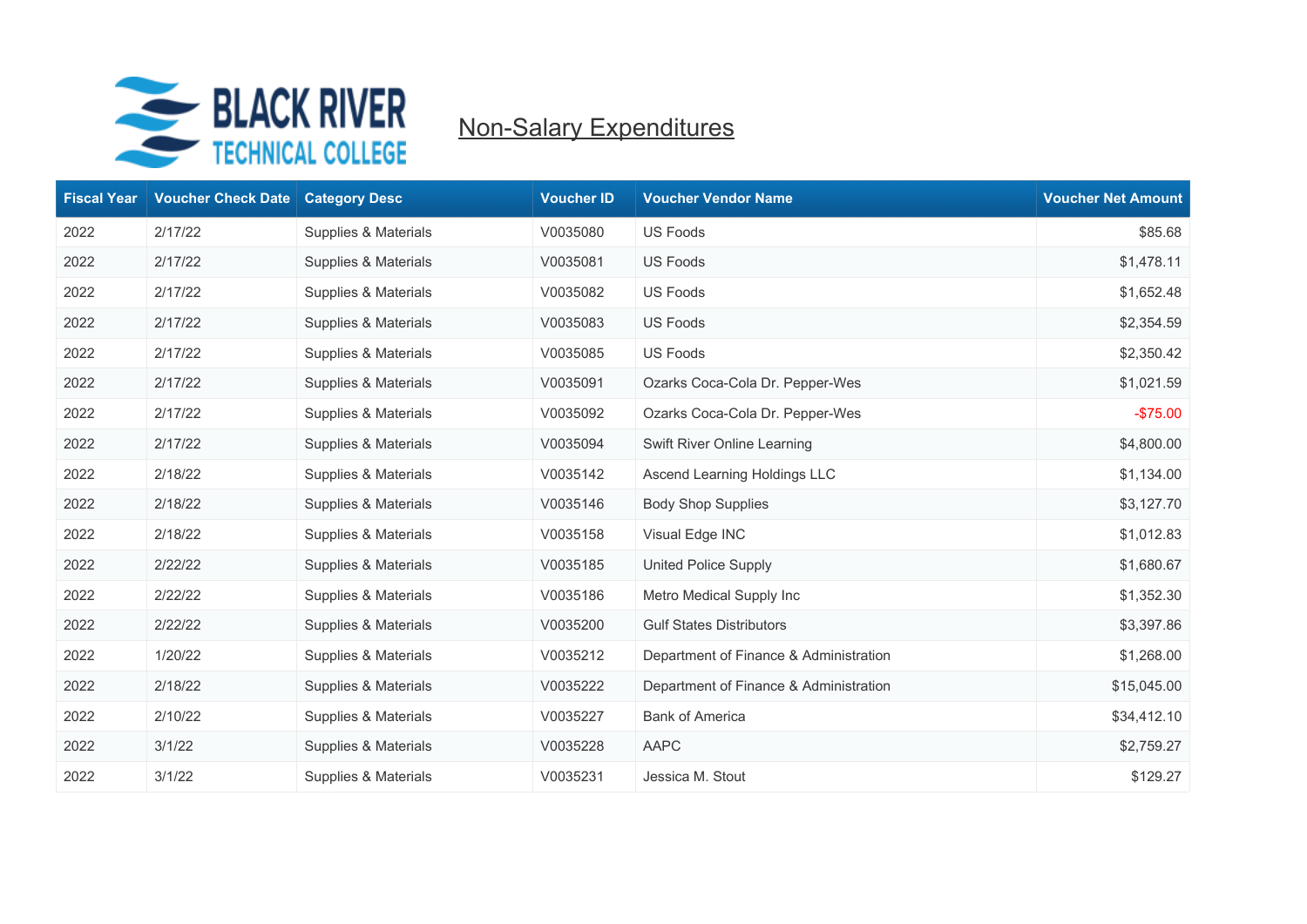

| <b>Fiscal Year</b> | <b>Voucher Check Date</b> | <b>Category Desc</b> | <b>Voucher ID</b> | <b>Voucher Vendor Name</b>                              | <b>Voucher Net Amount</b> |
|--------------------|---------------------------|----------------------|-------------------|---------------------------------------------------------|---------------------------|
| 2022               | 3/1/22                    | Supplies & Materials | V0035232          | Ricky D. Barker                                         | \$18.07                   |
| 2022               | 3/1/22                    | Supplies & Materials | V0035233          | Ricky D. Barker                                         | \$87.02                   |
| 2022               | 3/1/22                    | Supplies & Materials | V0035234          | <b>JMS Russel Metals Corporation</b>                    | \$16,067.19               |
| 2022               | 3/1/22                    | Supplies & Materials | V0035239          | Partnership, LLC                                        | \$577.59                  |
| 2022               | 3/1/22                    | Supplies & Materials | V0035240          | FedEx                                                   | \$10.46                   |
| 2022               | 3/1/22                    | Supplies & Materials | V0035251          | <b>JMS Russel Metals Corporation</b>                    | \$7,783.09                |
| 2022               | 3/1/22                    | Supplies & Materials | V0035252          | Diamedical USA                                          | \$14,714.79               |
| 2022               | 3/1/22                    | Supplies & Materials | V0035253          | Nasco                                                   | \$441.00                  |
| 2022               | 3/1/22                    | Supplies & Materials | V0035254          | JSK Company, INC dba I-K Electric, IK Network Solutions | \$27,678.95               |
| 2022               | 3/3/22                    | Supplies & Materials | V0035264          | Pocket Nurse                                            | \$4,262.13                |
| 2022               | 3/3/22                    | Supplies & Materials | V0035266          | Ozarc Gas Equipment & Supply                            | \$1,476.56                |
| 2022               | 3/3/22                    | Supplies & Materials | V0035267          | Performance Programs Company                            | \$134.75                  |
| 2022               | 3/3/22                    | Supplies & Materials | V0035268          | Arkansas Methodist Medical Center                       | \$55.00                   |
| 2022               | 3/3/22                    | Supplies & Materials | V0035276          | Amazon Capital Services                                 | \$219.39                  |
| 2022               | 3/4/22                    | Supplies & Materials | V0035291          | FedEx                                                   | \$38.53                   |
| 2022               | 3/4/22                    | Supplies & Materials | V0035292          | FedEx                                                   | \$25.18                   |
| 2022               | 3/4/22                    | Supplies & Materials | V0035293          | FedEx                                                   | \$231.21                  |
| 2022               | 3/4/22                    | Supplies & Materials | V0035294          | FedEx                                                   | \$41.73                   |
| 2022               | 3/4/22                    | Supplies & Materials | V0035298          | Society of Manufacturing Engineers                      | \$330.00                  |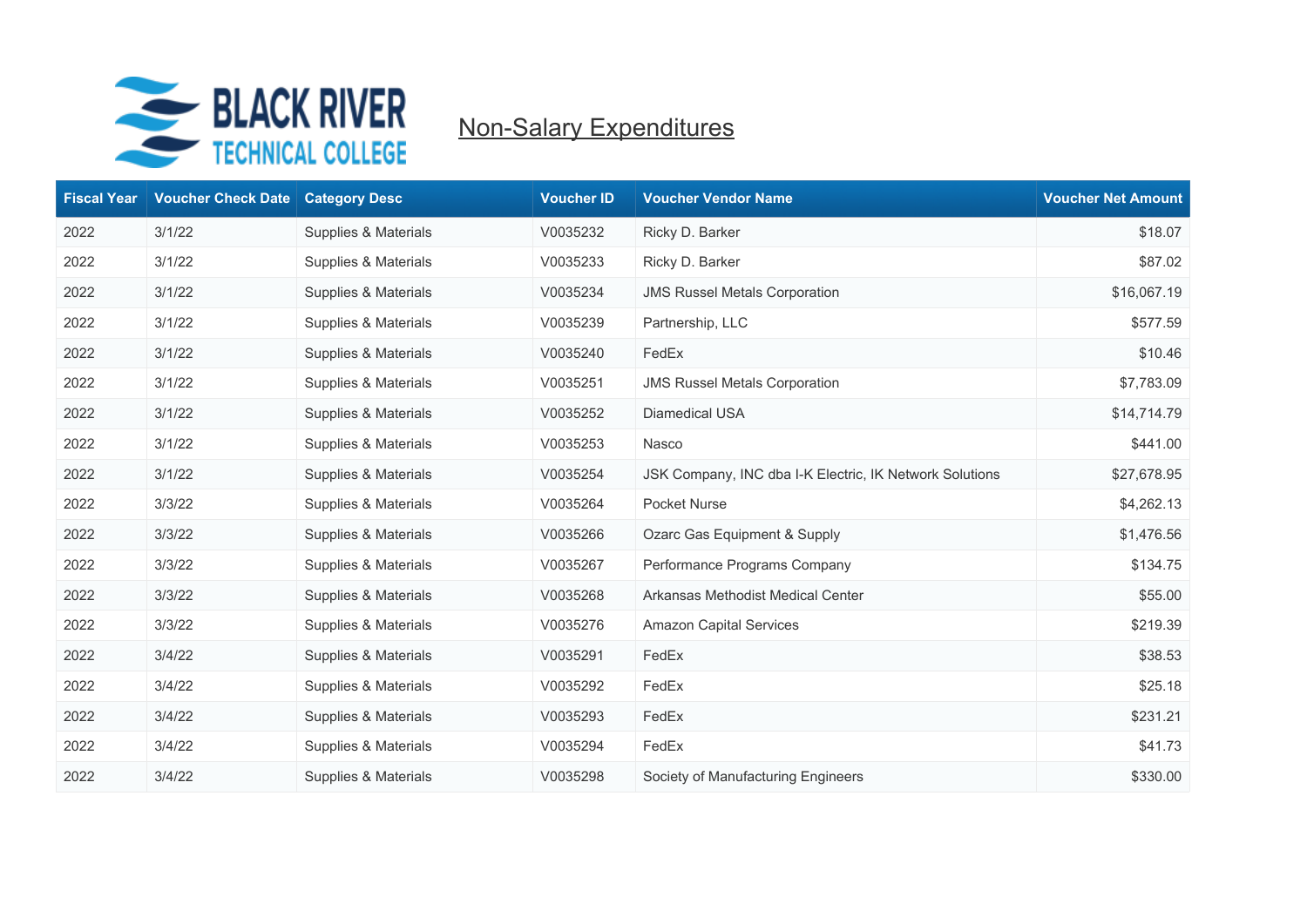

| <b>Fiscal Year</b> | <b>Voucher Check Date</b> | <b>Category Desc</b> | <b>Voucher ID</b> | <b>Voucher Vendor Name</b>      | <b>Voucher Net Amount</b> |
|--------------------|---------------------------|----------------------|-------------------|---------------------------------|---------------------------|
| 2022               | 3/4/22                    | Supplies & Materials | V0035299          | <b>Gulf States Distributors</b> | \$12,012.14               |
| 2022               | 3/11/22                   | Supplies & Materials | V0035409          | Pocket Nurse                    | \$75.28                   |
| 2022               | 3/11/22                   | Supplies & Materials | V0035411          | Ozarc Gas Equipment & Supply    | \$404.83                  |
| 2022               | 3/11/22                   | Supplies & Materials | V0035412          | Pocket Nurse                    | \$483.95                  |
| 2022               | 3/11/22                   | Supplies & Materials | V0035555          | Arkansas Copier Center, Inc.    | \$98.78                   |
| 2022               | 3/11/22                   | Supplies & Materials | V0035556          | Arkansas Copier Center, Inc.    | \$120.73                  |
| 2022               | 3/11/22                   | Supplies & Materials | V0035557          | Arkansas Copier Center, Inc.    | \$44.94                   |
| 2022               | 3/11/22                   | Supplies & Materials | V0035558          | Arkansas Copier Center, Inc.    | \$59.60                   |
| 2022               | 3/11/22                   | Supplies & Materials | V0035559          | Arkansas Copier Center, Inc.    | \$153.66                  |
| 2022               | 3/11/22                   | Supplies & Materials | V0035560          | Arkansas Copier Center, Inc.    | \$85.55                   |
| 2022               | 3/11/22                   | Supplies & Materials | V0035561          | Arkansas Copier Center, Inc.    | \$175.60                  |
| 2022               | 3/11/22                   | Supplies & Materials | V0035562          | Arkansas Copier Center, Inc.    | \$198.65                  |
| 2022               | 3/11/22                   | Supplies & Materials | V0035563          | Arkansas Copier Center, Inc.    | \$42.80                   |
| 2022               | 3/11/22                   | Supplies & Materials | V0035564          | Arkansas Copier Center, Inc.    | \$184.76                  |
| 2022               | 3/11/22                   | Supplies & Materials | V0035565          | Arkansas Copier Center, Inc.    | \$142.72                  |
| 2022               | 3/11/22                   | Supplies & Materials | V0035566          | Arkansas Copier Center, Inc.    | \$214.01                  |
| 2022               | 3/11/22                   | Supplies & Materials | V0035567          | Arkansas Copier Center, Inc.    | \$231.57                  |
| 2022               | 3/11/22                   | Supplies & Materials | V0035568          | Arkansas Copier Center, Inc.    | \$598.08                  |
| 2022               | 3/11/22                   | Supplies & Materials | V0035569          | Arkansas Copier Center, Inc.    | \$349.00                  |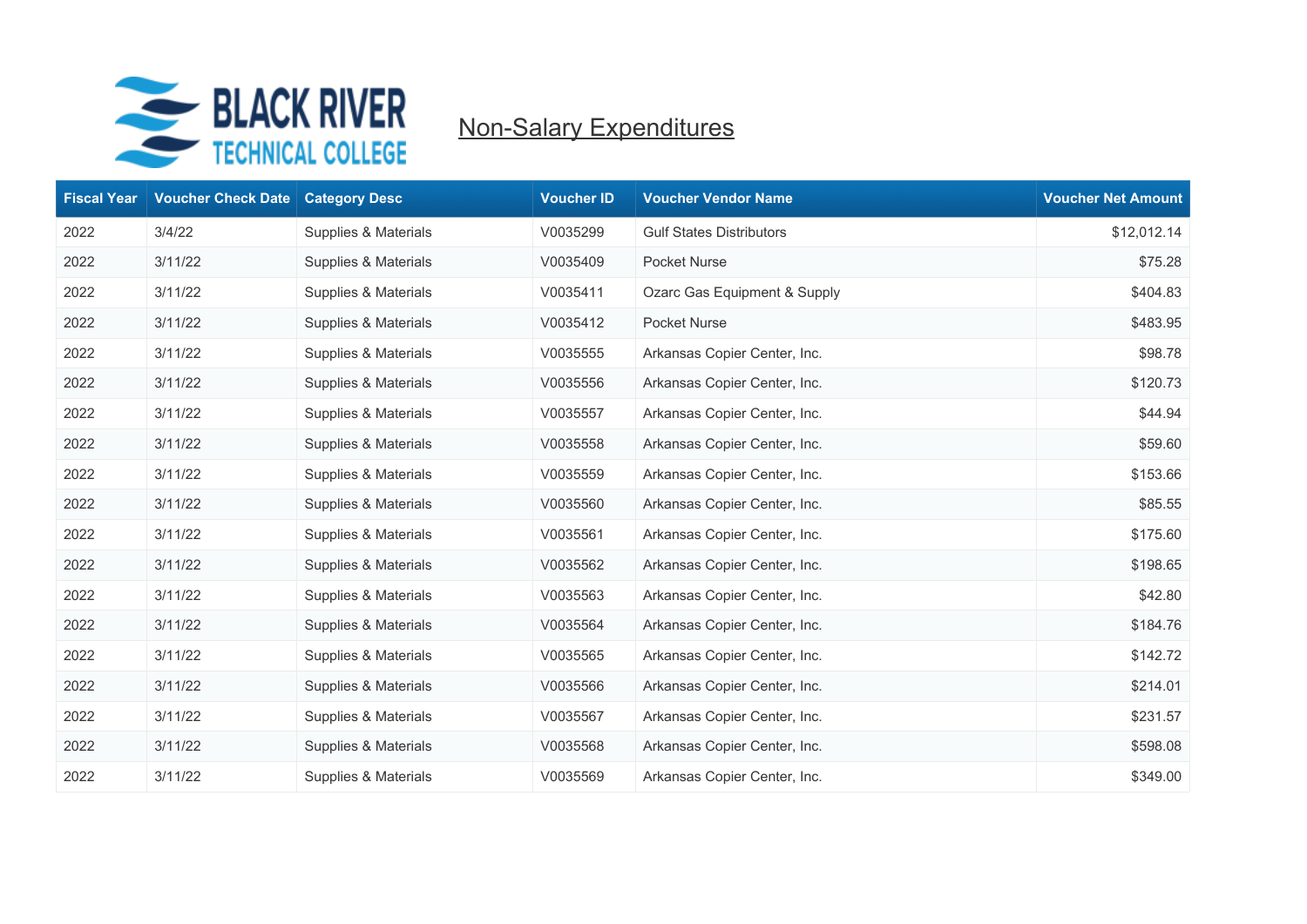

| <b>Fiscal Year</b> | <b>Voucher Check Date</b> | <b>Category Desc</b> | <b>Voucher ID</b> | <b>Voucher Vendor Name</b>        | <b>Voucher Net Amount</b> |
|--------------------|---------------------------|----------------------|-------------------|-----------------------------------|---------------------------|
| 2022               | 3/11/22                   | Supplies & Materials | V0035570          | Arkansas Copier Center, Inc.      | \$349.00                  |
| 2022               | 3/11/22                   | Supplies & Materials | V0035571          | Arkansas Copier Center, Inc.      | \$120.73                  |
| 2022               | 3/11/22                   | Supplies & Materials | V0035572          | Arkansas Copier Center, Inc.      | \$129.80                  |
| 2022               | 3/11/22                   | Supplies & Materials | V0035573          | Arkansas Copier Center, Inc.      | \$488.39                  |
| 2022               | 3/11/22                   | Supplies & Materials | V0035574          | <b>NAPA Auto Parts</b>            | \$3,286.16                |
| 2022               | 3/11/22                   | Supplies & Materials | V0035575          | <b>NAPA Auto Parts</b>            | \$3,622.69                |
| 2022               | 3/15/22                   | Supplies & Materials | V0035624          | Arkansas Bearing, Inc.            | \$598.98                  |
| 2022               | 3/15/22                   | Supplies & Materials | V0035643          | Arkansas Bearing, Inc.            | \$391.95                  |
| 2022               | 3/15/22                   | Supplies & Materials | V0035646          | Pocket Nurse                      | \$549.43                  |
| 2022               | 3/17/22                   | Supplies & Materials | V0035662          | <b>US Foods</b>                   | \$1,515.49                |
| 2022               | 3/17/22                   | Supplies & Materials | V0035663          | US Foods                          | \$966.96                  |
| 2022               | 3/17/22                   | Supplies & Materials | V0035664          | <b>US Foods</b>                   | \$28.58                   |
| 2022               | 3/17/22                   | Supplies & Materials | V0035665          | <b>US Foods</b>                   | \$2,949.33                |
| 2022               | 3/17/22                   | Supplies & Materials | V0035666          | US Foods                          | \$1,458.33                |
| 2022               | 3/17/22                   | Supplies & Materials | V0035679          | <b>Hudson Simulation Services</b> | \$49,000.00               |
| 2022               | 3/17/22                   | Supplies & Materials | V0035682          | Arkansas Bearing, Inc.            | \$391.96                  |
| 2022               | 3/17/22                   | Supplies & Materials | V0035683          | Pocket Nurse                      | \$4,404.55                |
| 2022               | 3/17/22                   | Supplies & Materials | V0035684          | Route 66 Restoration & Supply     | \$3,072.56                |
| 2022               | 3/21/22                   | Supplies & Materials | V0035690          | Ozarc Gas Equipment & Supply      | \$103.01                  |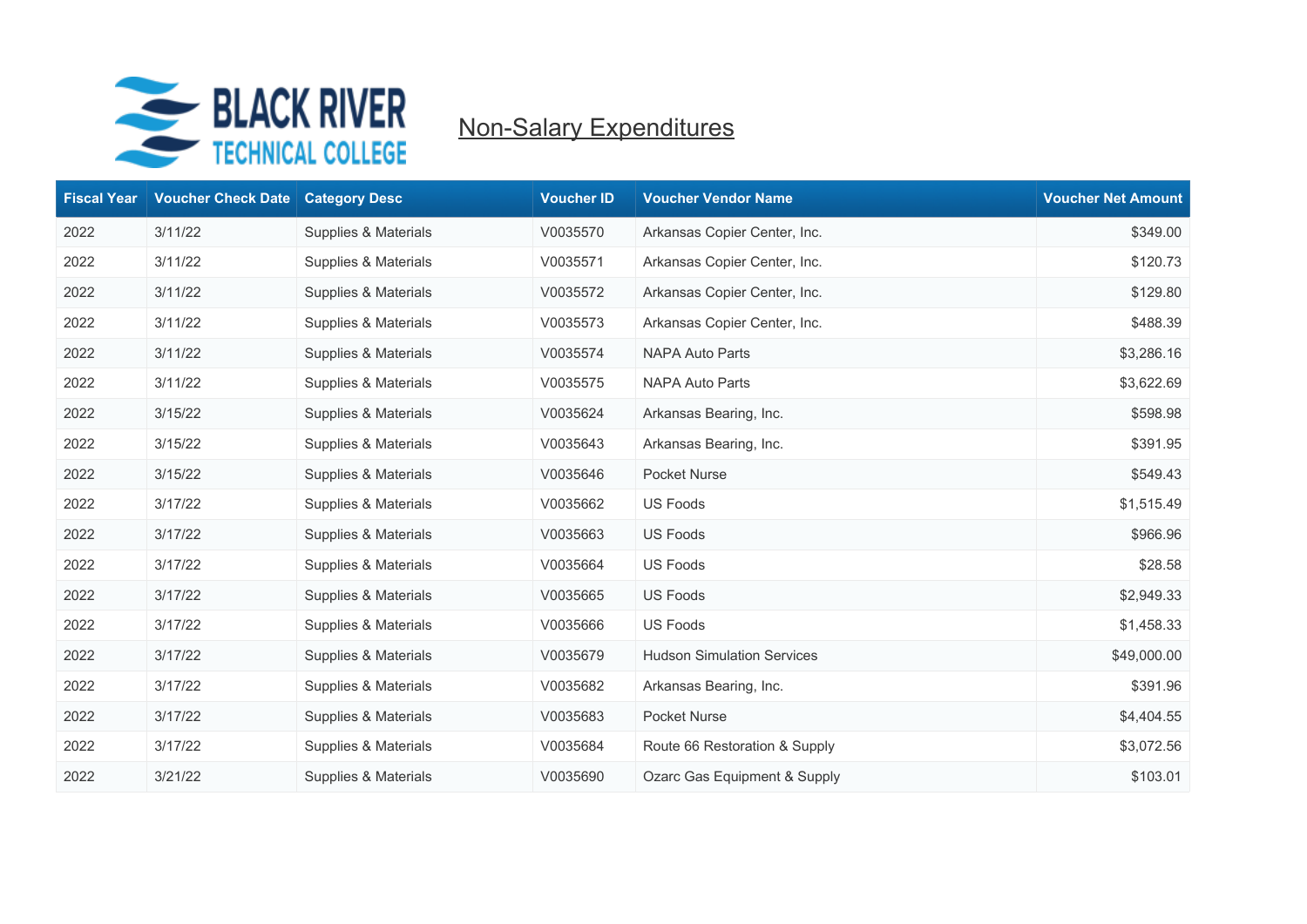

| <b>Fiscal Year</b> | <b>Voucher Check Date</b> | <b>Category Desc</b> | <b>Voucher ID</b> | <b>Voucher Vendor Name</b>             | <b>Voucher Net Amount</b> |
|--------------------|---------------------------|----------------------|-------------------|----------------------------------------|---------------------------|
| 2022               | 3/21/22                   | Supplies & Materials | V0035691          | Ozarc Gas Equipment & Supply           | \$107.57                  |
| 2022               | 3/21/22                   | Supplies & Materials | V0035692          | Ozarc Gas Equipment & Supply           | \$52.53                   |
| 2022               | 3/21/22                   | Supplies & Materials | V0035693          | Ozarc Gas Equipment & Supply           | \$81.09                   |
| 2022               | 3/21/22                   | Supplies & Materials | V0035694          | Ozarc Gas Equipment & Supply           | \$249.96                  |
| 2022               | 3/21/22                   | Supplies & Materials | V0035708          | Carolina Biological Supply Co.         | \$521.07                  |
| 2022               | 3/21/22                   | Supplies & Materials | V0035709          | Arkansas State University              | \$91.09                   |
| 2022               | 3/21/22                   | Supplies & Materials | V0035710          | Arkansas State University              | \$102.06                  |
| 2022               | 3/21/22                   | Supplies & Materials | V0035711          | Arkansas State University              | \$91.09                   |
| 2022               | 3/21/22                   | Supplies & Materials | V0035713          | <b>G&amp;W Diesel/EVS</b>              | \$1,721.66                |
| 2022               | 3/18/22                   | Supplies & Materials | V0035721          | Department of Finance & Administration | \$351.00                  |
| 2022               | 3/22/22                   | Supplies & Materials | V0035732          | <b>NAPA Auto Parts</b>                 | \$3,477.53                |
| 2022               | 3/22/22                   | Supplies & Materials | V0035734          | Julie M. Williams                      | \$7.38                    |
| 2022               | 3/22/22                   | Supplies & Materials | V0035744          | <b>Amazon Capital Services</b>         | \$164.61                  |
| 2022               | 3/22/22                   | Supplies & Materials | V0035747          | Hartman Publishing                     | \$204.36                  |
| 2022               | 3/22/22                   | Supplies & Materials | V0035749          | Gateway Tire of Arkansas               | \$1,668.30                |
| 2022               | 3/23/22                   | Supplies & Materials | V0035769          | Science Interactive Group LLC          | \$9,581.84                |
| 2022               | 3/23/22                   | Supplies & Materials | V0035771          | <b>G&amp;W Diesel/EVS</b>              | \$3,443.30                |
| 2022               | 3/23/22                   | Supplies & Materials | V0035772          | Realityworks                           | \$8,592.95                |
| 2022               | 3/23/22                   | Supplies & Materials | V0035774          | Arkansas Bearing, Inc.                 | \$634.56                  |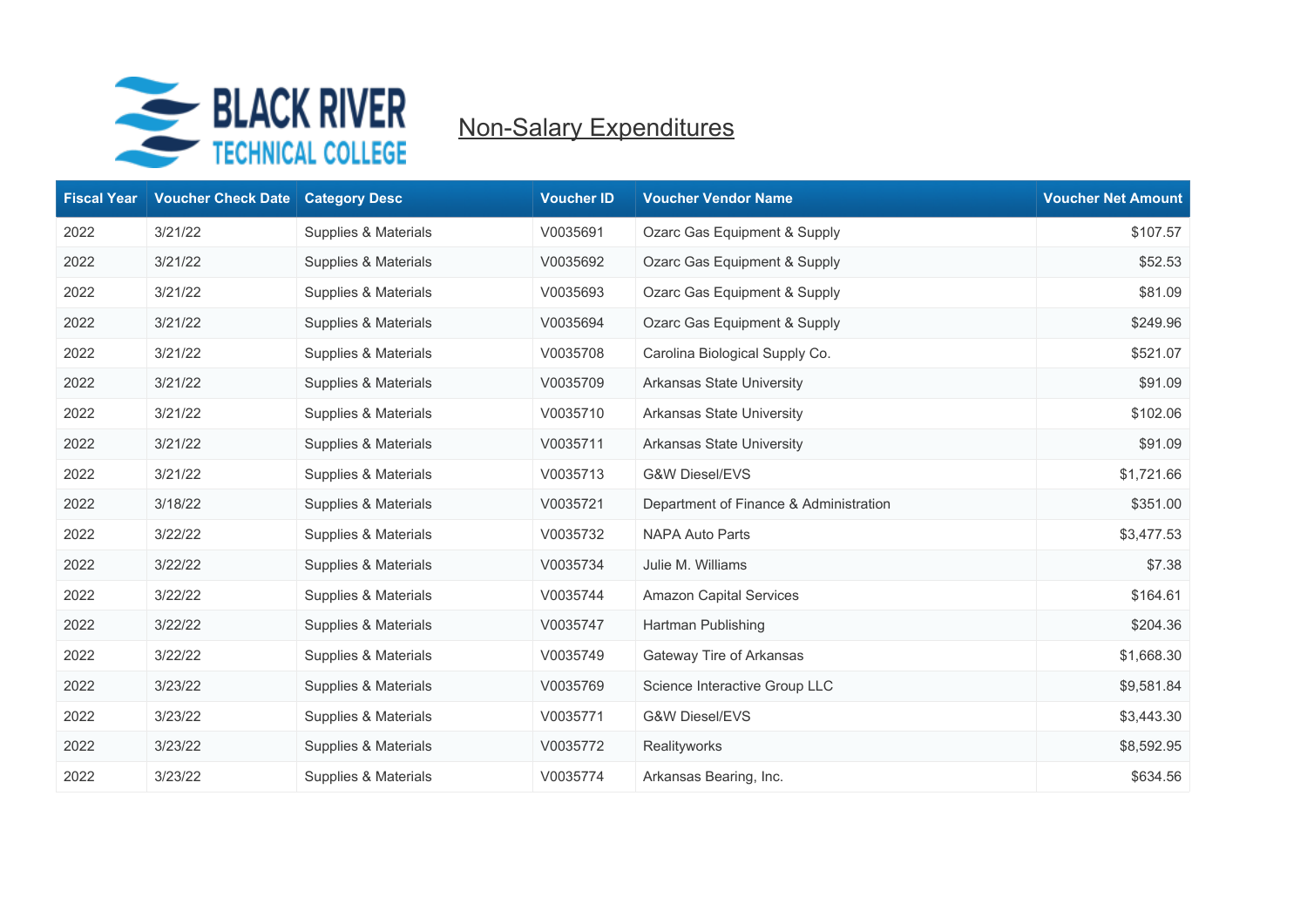

| <b>Fiscal Year</b> | <b>Voucher Check Date</b> | <b>Category Desc</b> | <b>Voucher ID</b> | <b>Voucher Vendor Name</b>                              | <b>Voucher Net Amount</b> |
|--------------------|---------------------------|----------------------|-------------------|---------------------------------------------------------|---------------------------|
| 2022               | 3/23/22                   | Supplies & Materials | V0035775          | JSK Company, INC dba I-K Electric, IK Network Solutions | \$38,821.01               |
| 2022               | 3/24/22                   | Supplies & Materials | V0035784          | Ozarc Gas Equipment & Supply                            | \$74.51                   |
| 2022               | 3/24/22                   | Supplies & Materials | V0035785          | Ozarc Gas Equipment & Supply                            | \$107.24                  |
| 2022               | 3/24/22                   | Supplies & Materials | V0035787          | Fox Hills Country Club                                  | \$71.00                   |
| 2022               | 3/24/22                   | Supplies & Materials | V0035789          | Printing Papers, Inc.                                   | \$3,475.12                |
| 2022               | 3/24/22                   | Supplies & Materials | V0035795          | <b>Back Beat Music</b>                                  | \$13,126.33               |
| 2022               | 3/29/22                   | Supplies & Materials | V0035797          | Laerdal Medical Corporation                             | \$103.62                  |
| 2022               | 3/29/22                   | Supplies & Materials | V0035798          | Society of Manufacturing Engineers                      | \$105.00                  |
| 2022               | 3/30/22                   | Supplies & Materials | V0035825          | Arkansas Bearing, Inc.                                  | \$427.66                  |
| 2022               | 3/30/22                   | Supplies & Materials | V0035827          | Ozarc Gas Equipment & Supply                            | \$1,425.47                |
| 2022               | 3/30/22                   | Supplies & Materials | V0035836          | <b>Beth Davis</b>                                       | \$49.88                   |
| 2022               | 3/30/22                   | Supplies & Materials | V0035849          | <b>NEA Uniforms</b>                                     | \$213.80                  |
| 2022               | 3/30/22                   | Supplies & Materials | V0035850          | <b>NEA Uniforms</b>                                     | \$2,360.30                |
| 2022               | 3/30/22                   | Supplies & Materials | V0035851          | <b>NEA Uniforms</b>                                     | \$2,565.85                |
| 2022               | 3/30/22                   | Supplies & Materials | V0035852          | <b>NEA Uniforms</b>                                     | \$117.90                  |
| 2022               | 3/30/22                   | Supplies & Materials | V0035853          | <b>NEA Uniforms</b>                                     | \$227.60                  |
| 2022               | 3/30/22                   | Supplies & Materials | V0035854          | <b>NEA Uniforms</b>                                     | \$28.95                   |
| 2022               | 3/30/22                   | Supplies & Materials | V0035855          | Cengage Learning                                        | \$2,400.00                |
| 2022               | 3/30/22                   | Supplies & Materials | V0035857          | Ascend Learning Holdings LLC                            | \$6,180.01                |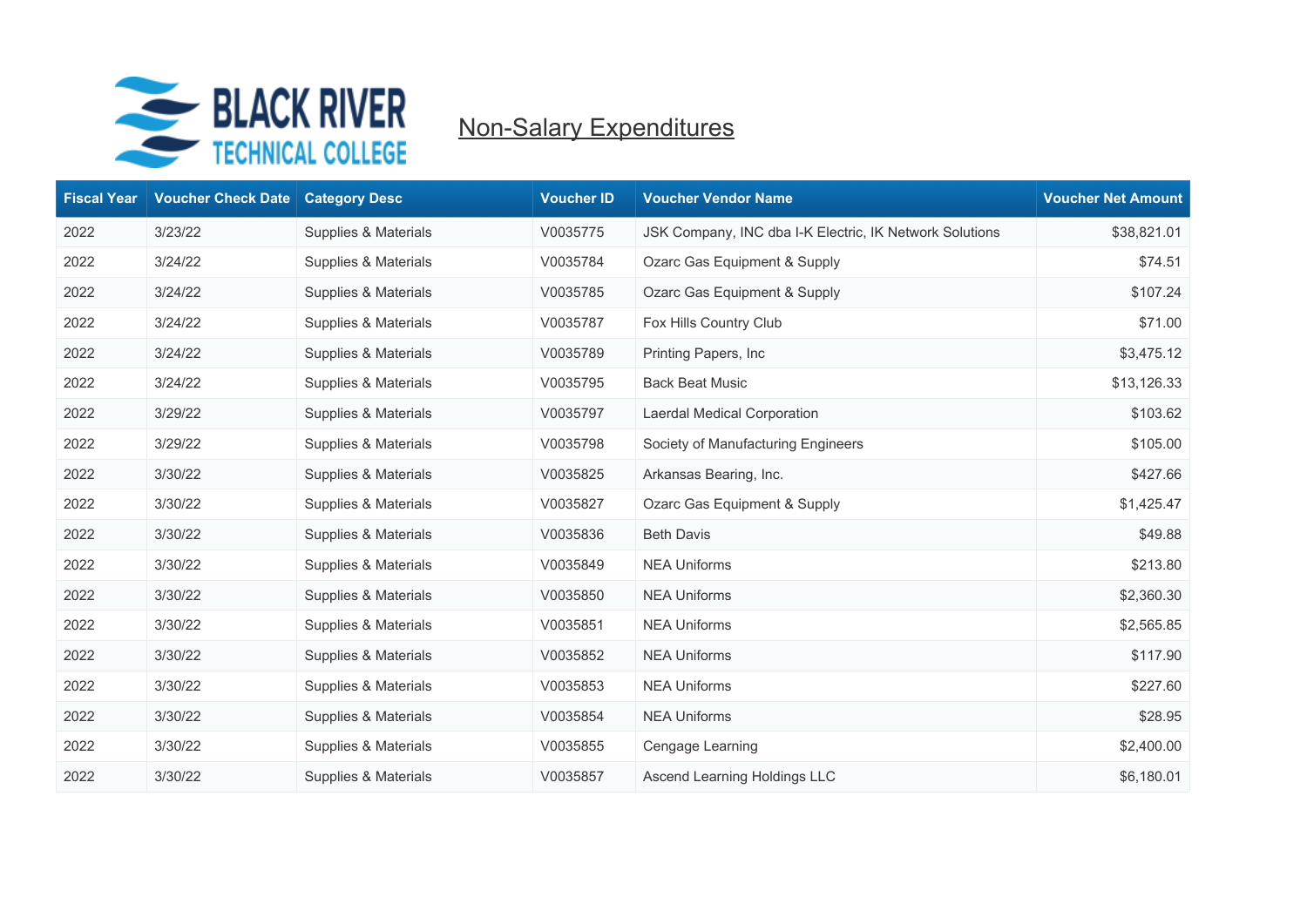

| <b>Fiscal Year</b> | <b>Voucher Check Date</b> | <b>Category Desc</b> | <b>Voucher ID</b> | <b>Voucher Vendor Name</b>   | <b>Voucher Net Amount</b> |
|--------------------|---------------------------|----------------------|-------------------|------------------------------|---------------------------|
| 2022               | 3/30/22                   | Supplies & Materials | V0035858          | Ascend Learning Holdings LLC | $-$ \$539.21              |
| 2022               | 3/30/22                   | Supplies & Materials | V0035859          | Morton Publishing Co.        | \$341.84                  |
| 2022               | 3/30/22                   | Supplies & Materials | V0035866          | Artisans The Art of Apparel  | \$1,079.26                |
| 2022               | 3/30/22                   | Supplies & Materials | V0035867          | CIMPRESS USA Incorporated    | \$172.64                  |
| 2022               | 3/30/22                   | Supplies & Materials | V0035868          | McGraw-Hill Education, INC   | \$526.50                  |
| 2022               | 3/30/22                   | Supplies & Materials | V0035895          | The Steel Yard               | \$10,345.07               |
| 2022               | 3/30/22                   | Supplies & Materials | V0035896          | Pearson Education            | $-$1,870.00$              |
| 2022               | 3/30/22                   | Supplies & Materials | V0035897          | Pearson Education            | $-$1,839.90$              |
| 2022               | 3/30/22                   | Supplies & Materials | V0035898          | Pearson Education            | $-$188.80$                |
| 2022               | 3/30/22                   | Supplies & Materials | V0035899          | Pearson Education            | $-$ \$556.54              |
| 2022               | 3/30/22                   | Supplies & Materials | V0035900          | Pearson Education            | $-$4,599.56$              |
| 2022               | 3/30/22                   | Supplies & Materials | V0035901          | Pearson Education            | \$11,998.45               |
| 2022               | 3/30/22                   | Supplies & Materials | V0035902          | Pearson Education            | \$199.98                  |
| 2022               | 3/30/22                   | Supplies & Materials | V0035903          | Pearson Education            | \$279.98                  |
| 2022               | 3/30/22                   | Supplies & Materials | V0035904          | Pearson Education            | \$1,399.90                |
| 2022               | 3/12/22                   | Supplies & Materials | V0035939          | <b>Bank of America</b>       | \$29,526.89               |
| 2022               | 3/31/22                   | Supplies & Materials | V0035946          | Ozarc Gas Equipment & Supply | \$136.08                  |
| 2022               | 3/31/22                   | Supplies & Materials | V0035947          | Ozarc Gas Equipment & Supply | \$310.18                  |
| 2022               | 3/31/22                   | Supplies & Materials | V0035948          | Ozarc Gas Equipment & Supply | \$480.63                  |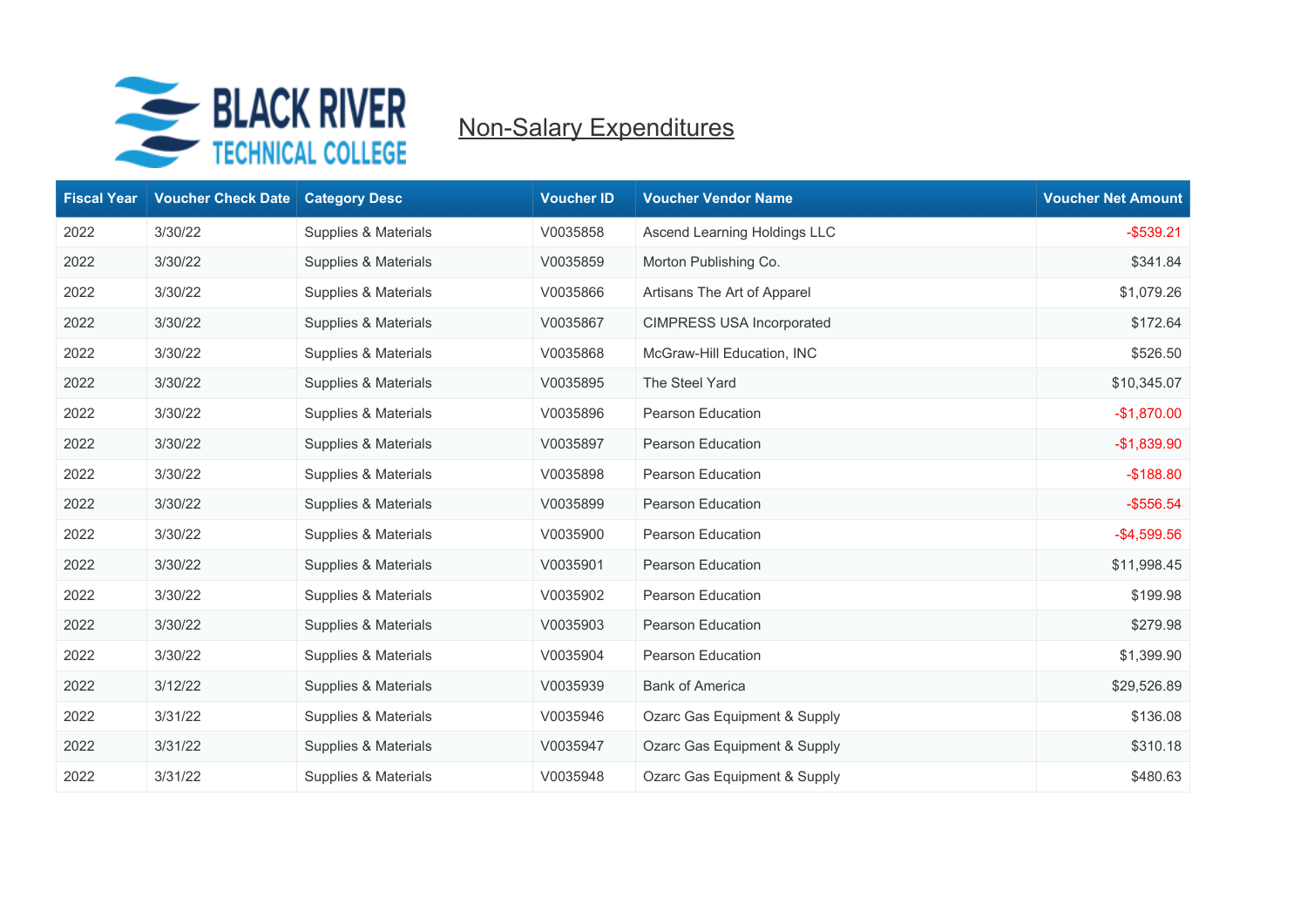

| <b>Fiscal Year</b> | <b>Voucher Check Date Category Desc</b> |                      | <b>Voucher ID</b> | <b>Voucher Vendor Name</b>   | <b>Voucher Net Amount</b> |
|--------------------|-----------------------------------------|----------------------|-------------------|------------------------------|---------------------------|
| 2022               | 3/31/22                                 | Supplies & Materials | V0035949          | Ozarc Gas Equipment & Supply | \$441.83                  |
| 2022               | 1/7/22                                  | Travel               | V0033917          | Teresa A. Rodriguez          | \$143.72                  |
| 2022               | 1/7/22                                  | Travel               | V0033919          | Joshua Earley                | \$62.33                   |
| 2022               | 1/17/22                                 | Travel               | V0034153          | Mark R. Mosier               | \$270.00                  |
| 2022               | 1/31/22                                 | Travel               | V0034264          | Margo Davis                  | \$62.36                   |
| 2022               | 1/31/22                                 | Travel               | V0034265          | Teresa A. Rodriguez          | \$130.20                  |
| 2022               | 1/10/22                                 | Travel               | V0034272          | <b>Bank of America</b>       | \$120.40                  |
| 2022               | 2/1/22                                  | Travel               | V0034685          | Teresa A. Rodriguez          | \$84.92                   |
| 2022               | 2/1/22                                  | Travel               | V0034686          | Elizabeth S. Loveless        | \$240.60                  |
| 2022               | 2/7/22                                  | Travel               | V0034777          | Priscilla A. Stillwell       | \$219.41                  |
| 2022               | 2/7/22                                  | Travel               | V0034796          | Brad A. Baine                | \$722.87                  |
| 2022               | 2/10/22                                 | Travel               | V0034935          | Mark R. Mosier               | \$512.22                  |
| 2022               | 2/15/22                                 | Travel               | V0035031          | Teresa A. Rodriguez          | \$77.86                   |
| 2022               | 2/18/22                                 | Travel               | V0035167          | Chuck Coe                    | \$304.47                  |
| 2022               | 2/10/22                                 | Travel               | V0035226          | <b>Bank of America</b>       | \$1,842.58                |
| 2022               | 3/1/22                                  | Travel               | V0035246          | Rhonda N. Crabtree           | \$152.04                  |
| 2022               | 3/1/22                                  | Travel               | V0035247          | Margo Davis                  | \$62.33                   |
| 2022               | 3/4/22                                  | Travel               | V0035278          | Angie French                 | \$118.93                  |
| 2022               | 3/15/22                                 | Travel               | V0035641          | Teresa A. Rodriguez          | \$154.62                  |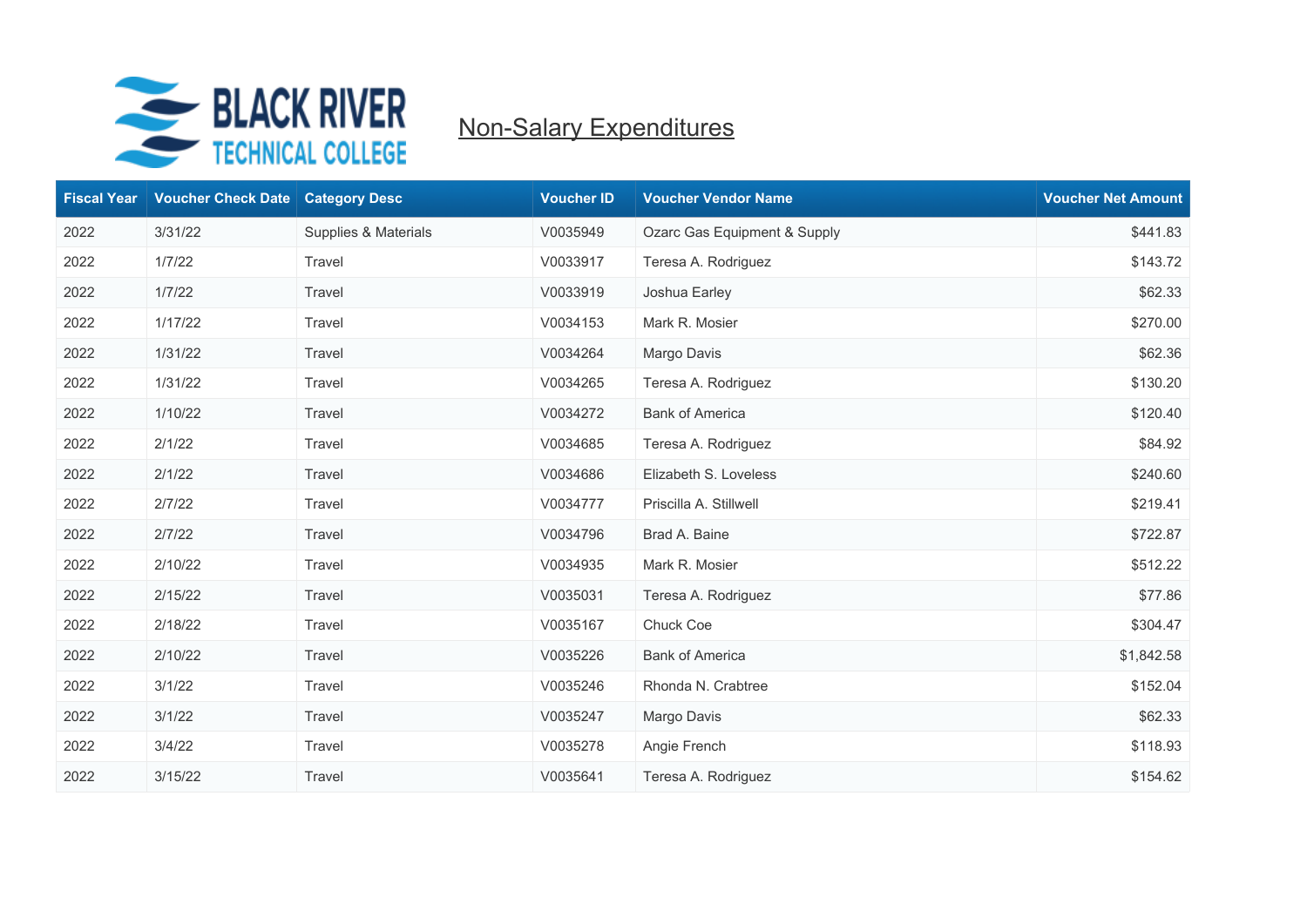

| <b>Fiscal Year</b> | Voucher Check Date   Category Desc |                  | <b>Voucher ID</b> | <b>Voucher Vendor Name</b> | <b>Voucher Net Amount</b> |
|--------------------|------------------------------------|------------------|-------------------|----------------------------|---------------------------|
| 2022               | 3/15/22                            | Travel           | V0035642          | Teresa A. Rodriguez        | \$54.77                   |
| 2022               | 3/22/22                            | Travel           | V0035722          | Julie A. Edington          | \$31.16                   |
| 2022               | 3/22/22                            | Travel           | V0035723          | Joshua Earley              | \$31.16                   |
| 2022               | 3/22/22                            | Travel           | V0035750          | Karen P. Liebhaber         | \$715.68                  |
| 2022               | 3/30/22                            | Travel           | V0035821          | Dana L. Clay               | \$36.37                   |
| 2022               | 3/30/22                            | Travel           | V0035822          | Patricia E. Blaxton        | \$266.13                  |
| 2022               | 3/12/22                            | Travel           | V0035939          | <b>Bank of America</b>     | \$29,526.89               |
| 2022               | 3/12/22                            | Travel           | V0035940          | <b>Bank of America</b>     | \$330.12                  |
| 2022               | 1/13/22                            | Tuition          | V0034106          | Ayona Coleman              | \$650.00                  |
| 2022               | 2/8/22                             | Tuition          | V0034235          | Robert W. Thigpen          | \$500.00                  |
| 2022               | 2/17/22                            | Tuition          | V0035125          | <b>ASU Mountain Home</b>   | \$360.00                  |
| 2022               | 3/3/22                             | Tuition          | V0035262          | Kennon Mock                | \$500.00                  |
| 2022               | 3/22/22                            | Tuition          | V0035727          | Cody Trayler               | \$800.00                  |
| 2022               | 3/30/22                            | Tuition          | V0035818          | Karen Tidwell              | \$250.00                  |
| 2022               | 1/7/22                             | <b>Utilities</b> | V0033915          | RINGLEADER, INC.           | \$984.96                  |
| 2022               | 1/4/22                             | <b>Utilities</b> | V0033920          | Dish Network               | \$74.85                   |
| 2022               | 1/4/22                             | <b>Utilities</b> | V0033921          | <b>AT&amp;T Mobility</b>   | \$367.85                  |
| 2022               | 1/3/22                             | <b>Utilities</b> | V0033922          | Clay County Electric Co-Op | \$24,718.69               |
| 2022               | 1/3/22                             | <b>Utilities</b> | V0033923          | AT&T                       | \$68.30                   |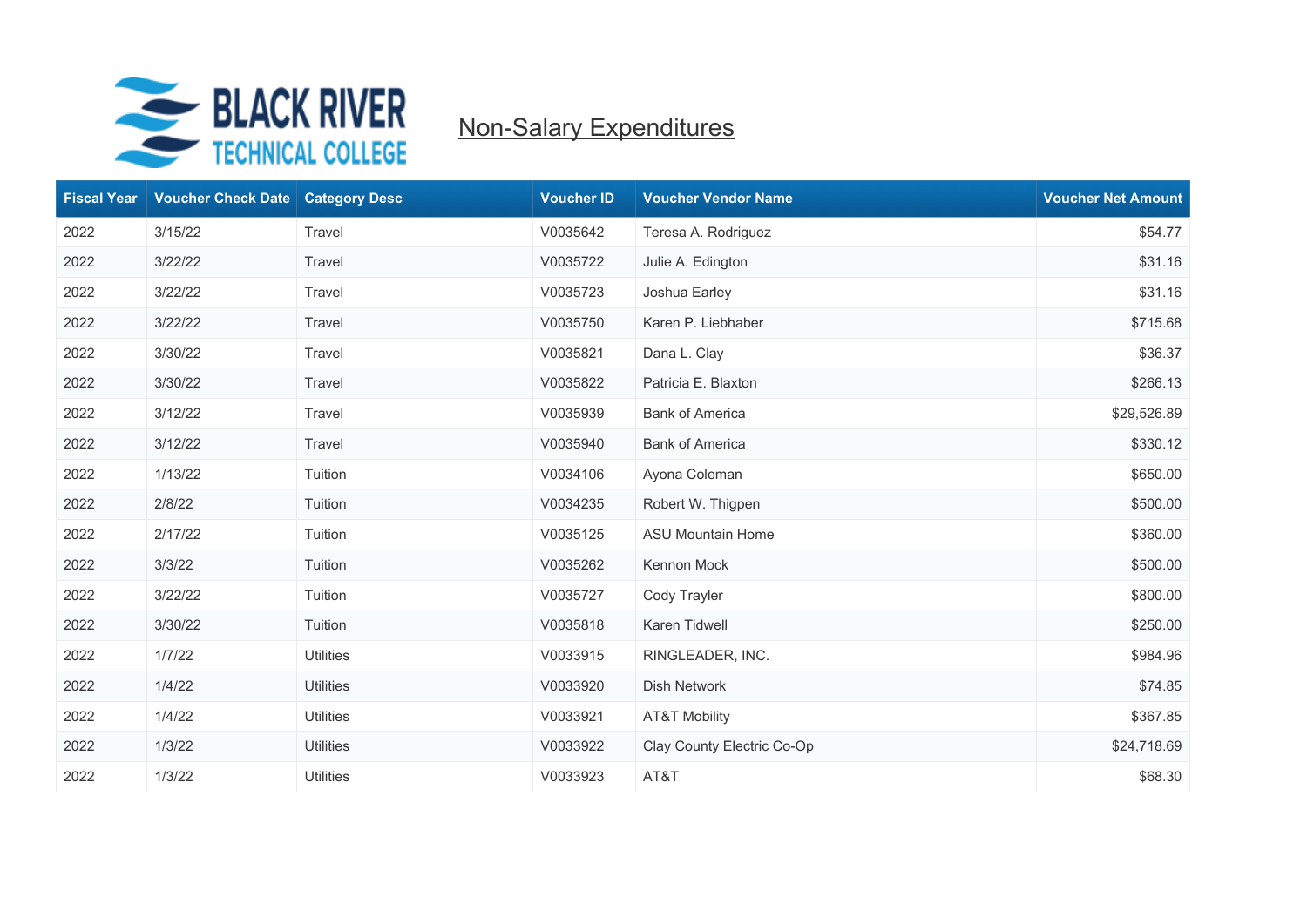

| <b>Fiscal Year</b> | <b>Voucher Check Date</b> | <b>Category Desc</b> | <b>Voucher ID</b> | <b>Voucher Vendor Name</b>                     | <b>Voucher Net Amount</b> |
|--------------------|---------------------------|----------------------|-------------------|------------------------------------------------|---------------------------|
| 2022               | 1/5/22                    | <b>Utilities</b>     | V0033933          | CenturyTel of Central Arkansas dba CenturyLink | \$95.83                   |
| 2022               | 1/7/22                    | <b>Utilities</b>     | V0033972          | Pocahontas Waterworks                          | \$1,013.99                |
| 2022               | 1/7/22                    | <b>Utilities</b>     | V0033998          | Verizon                                        | \$480.26                  |
| 2022               | 1/10/22                   | <b>Utilities</b>     | V0033999          | Paragould Light Water & Cable                  | \$425.13                  |
| 2022               | 1/10/22                   | <b>Utilities</b>     | V0034001          | Paragould Light Water & Cable                  | \$402.38                  |
| 2022               | 1/10/22                   | <b>Utilities</b>     | V0034002          | Paragould Light Water & Cable                  | \$3,217.81                |
| 2022               | 1/5/22                    | <b>Utilities</b>     | V0034003          | <b>Centerpoint Energy</b>                      | \$11,123.16               |
| 2022               | 1/3/22                    | <b>Utilities</b>     | V0034135          | AT&T                                           | \$52.19                   |
| 2022               | 1/13/22                   | <b>Utilities</b>     | V0034136          | AT&T                                           | \$133.91                  |
| 2022               | 1/10/22                   | <b>Utilities</b>     | V0034138          | Paragould Light Water & Cable                  | \$99.95                   |
| 2022               | 1/25/22                   | <b>Utilities</b>     | V0034185          | TSS Division of Information System             | \$24.95                   |
| 2022               | 1/17/22                   | <b>Utilities</b>     | V0034225          | Suddenlink                                     | \$68.87                   |
| 2022               | 1/20/22                   | <b>Utilities</b>     | V0034226          | <b>Centerpoint Energy</b>                      | \$181.79                  |
| 2022               | 1/20/22                   | <b>Utilities</b>     | V0034227          | AT&T                                           | \$258.93                  |
| 2022               | 1/20/22                   | <b>Utilities</b>     | V0034228          | Paragould Light Water & Cable                  | \$496.96                  |
| 2022               | 1/25/22                   | <b>Utilities</b>     | V0034229          | CenturyTel of Central Arkansas dba CenturyLink | \$177.25                  |
| 2022               | 1/25/22                   | <b>Utilities</b>     | V0034230          | <b>Centerpoint Energy</b>                      | \$57.52                   |
| 2022               | 1/25/22                   | Utilities            | V0034231          | <b>Centerpoint Energy</b>                      | \$15.70                   |
| 2022               | 1/25/22                   | <b>Utilities</b>     | V0034232          | <b>Centerpoint Energy</b>                      | \$336.56                  |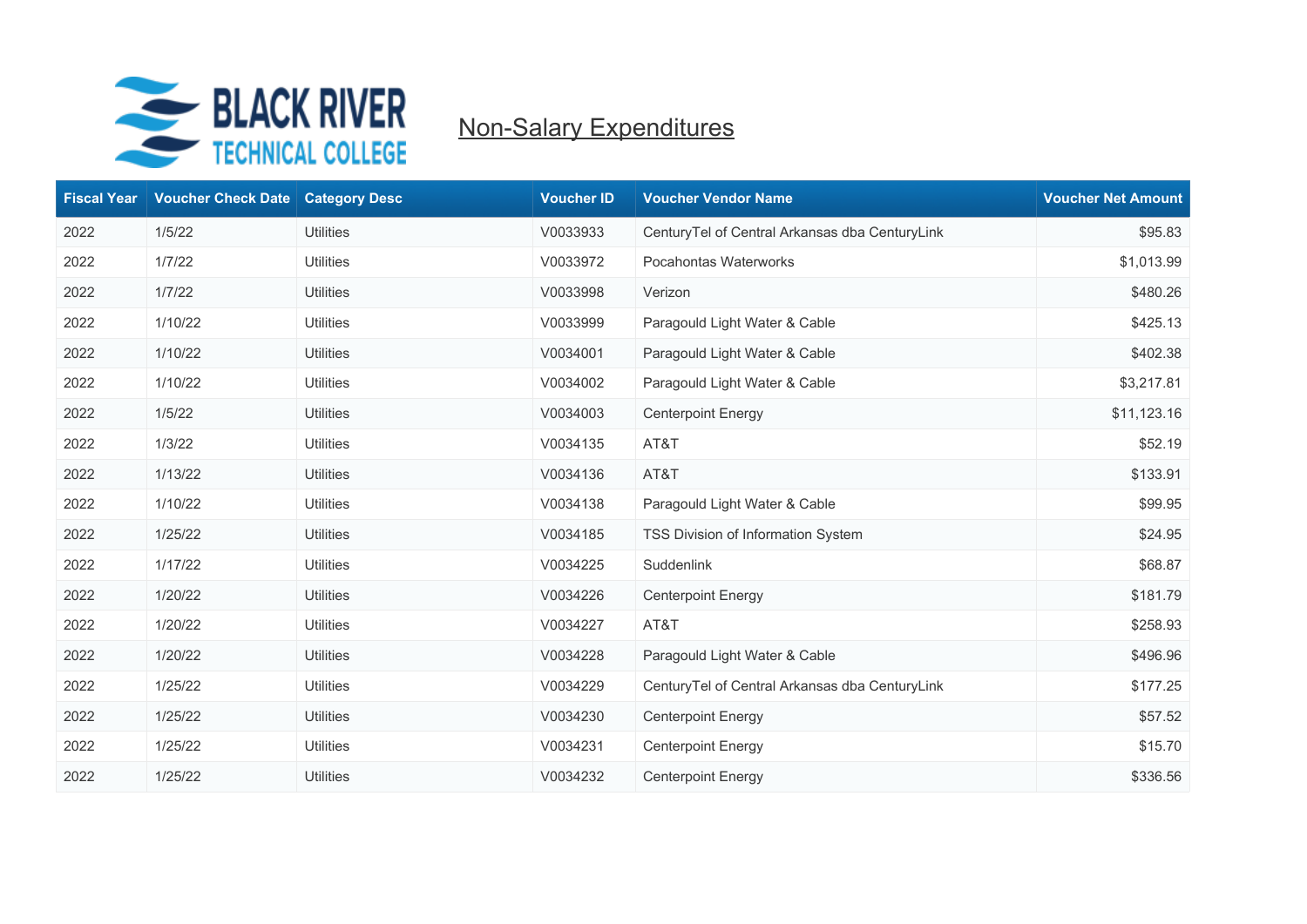

| <b>Fiscal Year</b> | <b>Voucher Check Date   Category Desc</b> |                  | <b>Voucher ID</b> | <b>Voucher Vendor Name</b>                     | <b>Voucher Net Amount</b> |
|--------------------|-------------------------------------------|------------------|-------------------|------------------------------------------------|---------------------------|
| 2022               | 1/28/22                                   | <b>Utilities</b> | V0034233          | AT&T                                           | \$251.32                  |
| 2022               | 2/2/22                                    | <b>Utilities</b> | V0034770          | AT&T                                           | \$67.55                   |
| 2022               | 2/3/22                                    | <b>Utilities</b> | V0034771          | AT&T                                           | \$52.19                   |
| 2022               | 2/3/22                                    | <b>Utilities</b> | V0034772          | Clay County Electric Co-Op                     | \$22,035.03               |
| 2022               | 2/3/22                                    | <b>Utilities</b> | V0034773          | Entergy                                        | \$264.43                  |
| 2022               | 2/3/22                                    | <b>Utilities</b> | V0034774          | Entergy                                        | \$45.79                   |
| 2022               | 2/4/22                                    | <b>Utilities</b> | V0034792          | <b>AT&amp;T Mobility</b>                       | \$367.17                  |
| 2022               | 2/7/22                                    | <b>Utilities</b> | V0034793          | CenturyTel of Central Arkansas dba CenturyLink | \$95.24                   |
| 2022               | 2/10/22                                   | <b>Utilities</b> | V0034805          | <b>Granite Telecommunications</b>              | \$874.92                  |
| 2022               | 2/8/22                                    | <b>Utilities</b> | V0034809          | RINGLEADER, INC.                               | \$984.96                  |
| 2022               | 2/4/22                                    | <b>Utilities</b> | V0034927          | <b>Dish Network</b>                            | \$74.85                   |
| 2022               | 2/9/22                                    | <b>Utilities</b> | V0034928          | Verizon                                        | \$480.18                  |
| 2022               | 2/15/22                                   | <b>Utilities</b> | V0035008          | <b>Granite Telecommunications</b>              | \$186.14                  |
| 2022               | 2/15/22                                   | Utilities        | V0035034          | Pocahontas Waterworks                          | \$944.26                  |
| 2022               | 2/7/22                                    | <b>Utilities</b> | V0035035          | <b>Centerpoint Energy</b>                      | \$13,080.35               |
| 2022               | 2/15/22                                   | <b>Utilities</b> | V0035103          | AT&T                                           | \$133.13                  |
| 2022               | 2/17/22                                   | <b>Utilities</b> | V0035107          | Suddenlink                                     | \$88.45                   |
| 2022               | 2/17/22                                   | <b>Utilities</b> | V0035108          | Suddenlink                                     | \$68.87                   |
| 2022               | 2/10/22                                   | <b>Utilities</b> | V0035120          | Paragould Light Water & Cable                  | \$99.95                   |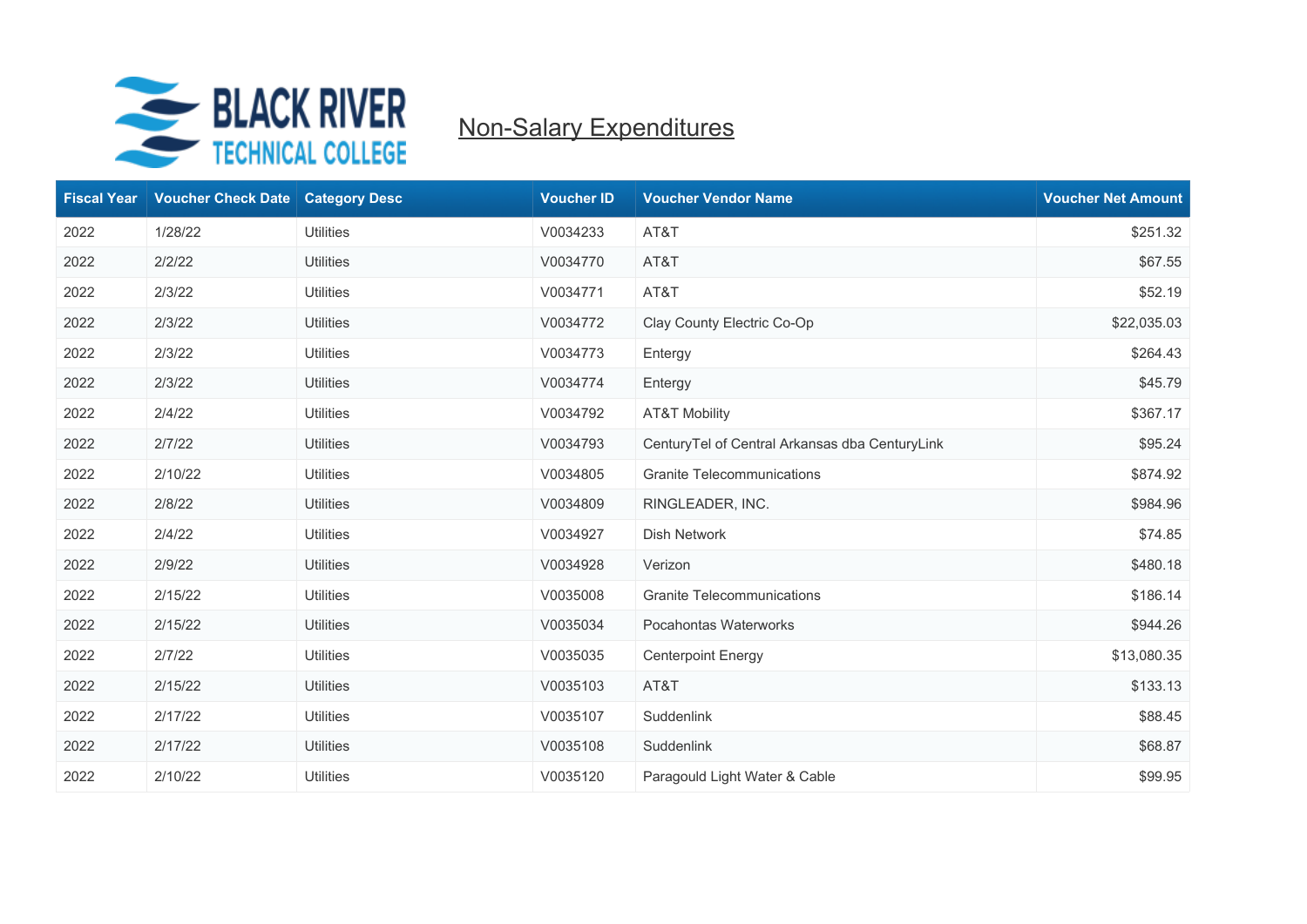

| <b>Fiscal Year</b> | <b>Voucher Check Date</b> | <b>Category Desc</b> | <b>Voucher ID</b> | <b>Voucher Vendor Name</b>                     | <b>Voucher Net Amount</b> |
|--------------------|---------------------------|----------------------|-------------------|------------------------------------------------|---------------------------|
| 2022               | 2/10/22                   | <b>Utilities</b>     | V0035121          | Paragould Light Water & Cable                  | \$804.55                  |
| 2022               | 2/10/22                   | <b>Utilities</b>     | V0035122          | Paragould Light Water & Cable                  | \$3,162.04                |
| 2022               | 2/10/22                   | <b>Utilities</b>     | V0035123          | Paragould Light Water & Cable                  | \$447.25                  |
| 2022               | 2/22/22                   | <b>Utilities</b>     | V0035190          | TSS Division of Information System             | \$21.74                   |
| 2022               | 2/22/22                   | <b>Utilities</b>     | V0035206          | <b>Centerpoint Energy</b>                      | \$193.17                  |
| 2022               | 2/21/22                   | <b>Utilities</b>     | V0035207          | AT&T                                           | \$257.27                  |
| 2022               | 2/20/22                   | <b>Utilities</b>     | V0035208          | Paragould Light Water & Cable                  | \$616.69                  |
| 2022               | 2/18/22                   | <b>Utilities</b>     | V0035209          | <b>Centerpoint Energy</b>                      | \$4,388.07                |
| 2022               | 1/17/22                   | <b>Utilities</b>     | V0035211          | Suddenlink                                     | \$88.45                   |
| 2022               | 2/23/22                   | <b>Utilities</b>     | V0035218          | CenturyTel of Central Arkansas dba CenturyLink | \$180.83                  |
| 2022               | 2/25/22                   | <b>Utilities</b>     | V0035219          | <b>Centerpoint Energy</b>                      | \$663.23                  |
| 2022               | 2/25/22                   | <b>Utilities</b>     | V0035220          | <b>Centerpoint Energy</b>                      | \$86.93                   |
| 2022               | 2/25/22                   | <b>Utilities</b>     | V0035221          | <b>Centerpoint Energy</b>                      | \$63.02                   |
| 2022               | 3/3/22                    | <b>Utilities</b>     | V0035335          | Entergy                                        | \$45.40                   |
| 2022               | 3/3/22                    | <b>Utilities</b>     | V0035336          | Entergy                                        | \$280.65                  |
| 2022               | 3/3/22                    | <b>Utilities</b>     | V0035337          | Clay County Electric Co-Op                     | \$23,061.65               |
| 2022               | 3/4/22                    | <b>Utilities</b>     | V0035338          | <b>AT&amp;T Mobility</b>                       | \$367.17                  |
| 2022               | 3/4/22                    | <b>Utilities</b>     | V0035339          | AT&T                                           | \$67.55                   |
| 2022               | 3/7/22                    | <b>Utilities</b>     | V0035340          | Verizon                                        | \$480.31                  |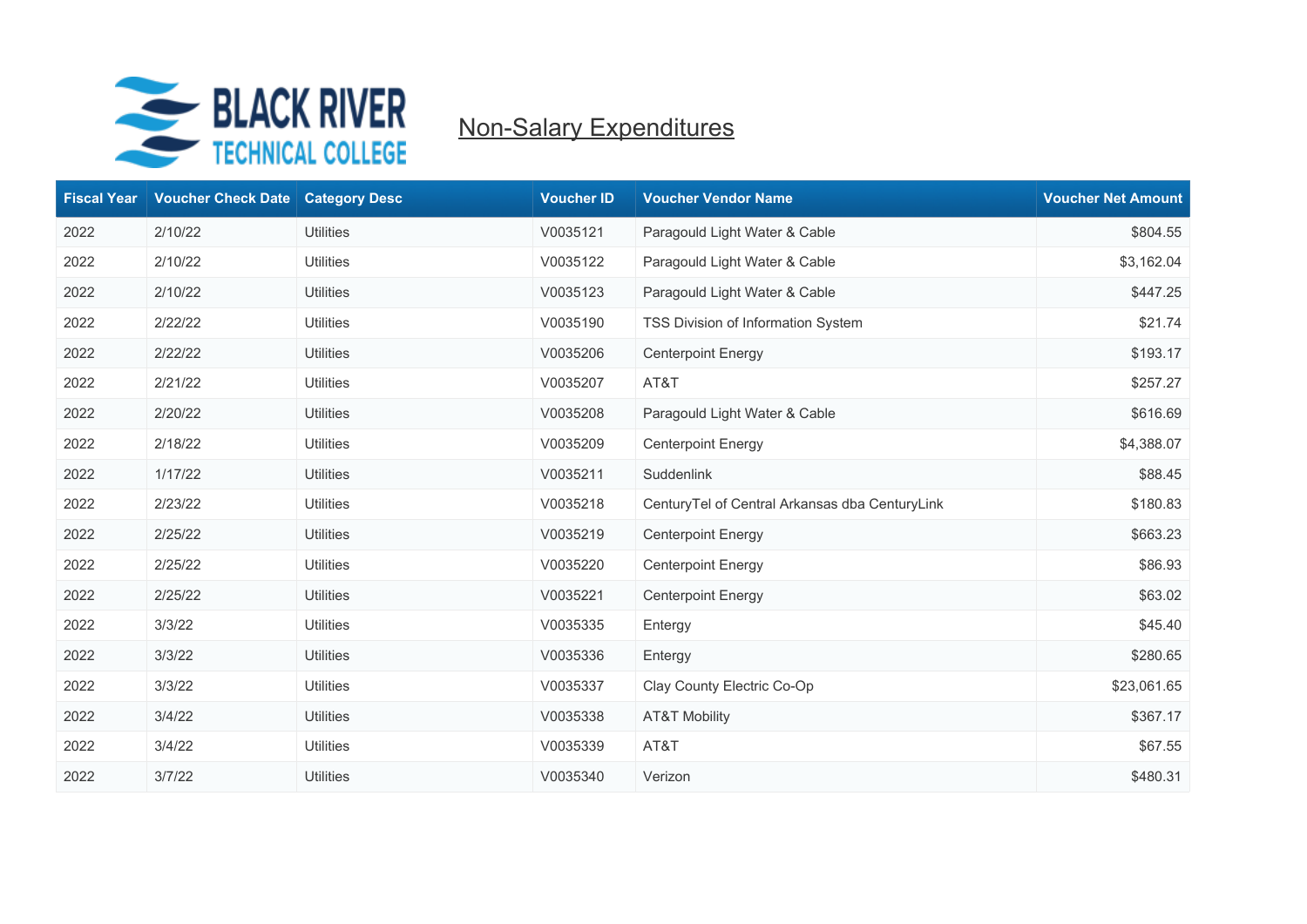

| <b>Fiscal Year</b> | <b>Voucher Check Date</b> | <b>Category Desc</b> | <b>Voucher ID</b> | <b>Voucher Vendor Name</b>                     | <b>Voucher Net Amount</b> |
|--------------------|---------------------------|----------------------|-------------------|------------------------------------------------|---------------------------|
| 2022               | 3/8/22                    | <b>Utilities</b>     | V0035341          | RINGLEADER, INC.                               | \$984.96                  |
| 2022               | 3/8/22                    | <b>Utilities</b>     | V0035359          | Pocahontas Waterworks                          | \$1,268.65                |
| 2022               | 3/9/22                    | <b>Utilities</b>     | V0035416          | <b>Centerpoint Energy</b>                      | \$14,202.79               |
| 2022               | 3/10/22                   | <b>Utilities</b>     | V0035422          | Paragould Light Water & Cable                  | \$99.95                   |
| 2022               | 3/10/22                   | <b>Utilities</b>     | V0035423          | Paragould Light Water & Cable                  | \$1,315.93                |
| 2022               | 3/10/22                   | <b>Utilities</b>     | V0035424          | Paragould Light Water & Cable                  | \$5,596.67                |
| 2022               | 3/10/22                   | <b>Utilities</b>     | V0035425          | Paragould Light Water & Cable                  | \$973.29                  |
| 2022               | 3/11/22                   | <b>Utilities</b>     | V0035576          | <b>Centerpoint Energy</b>                      | \$9,751.75                |
| 2022               | 3/6/22                    | <b>Utilities</b>     | V0035657          | AT&T                                           | \$52.19                   |
| 2022               | 3/8/22                    | <b>Utilities</b>     | V0035658          | CenturyTel of Central Arkansas dba CenturyLink | \$96.37                   |
| 2022               | 3/16/22                   | <b>Utilities</b>     | V0035659          | AT&T                                           | \$133.35                  |
| 2022               | 3/2/22                    | <b>Utilities</b>     | V0035670          | AT&T                                           | \$251.21                  |
| 2022               | 3/17/22                   | <b>Utilities</b>     | V0035716          | Suddenlink                                     | \$66.98                   |
| 2022               | 3/17/22                   | <b>Utilities</b>     | V0035717          | Suddenlink                                     | \$104.45                  |
| 2022               | 3/20/22                   | <b>Utilities</b>     | V0035718          | Paragould Light Water & Cable                  | \$858.06                  |
| 2022               | 3/7/22                    | <b>Utilities</b>     | V0035719          | Dish Network                                   | \$8.13                    |
| 2022               | 3/22/22                   | <b>Utilities</b>     | V0035748          | <b>Granite Telecommunications</b>              | \$3,435.84                |
| 2022               | 3/22/22                   | <b>Utilities</b>     | V0035763          | <b>Centerpoint Energy</b>                      | \$151.44                  |
| 2022               | 3/23/22                   | <b>Utilities</b>     | V0035860          | <b>AT&amp;T Mobility</b>                       | \$258.19                  |